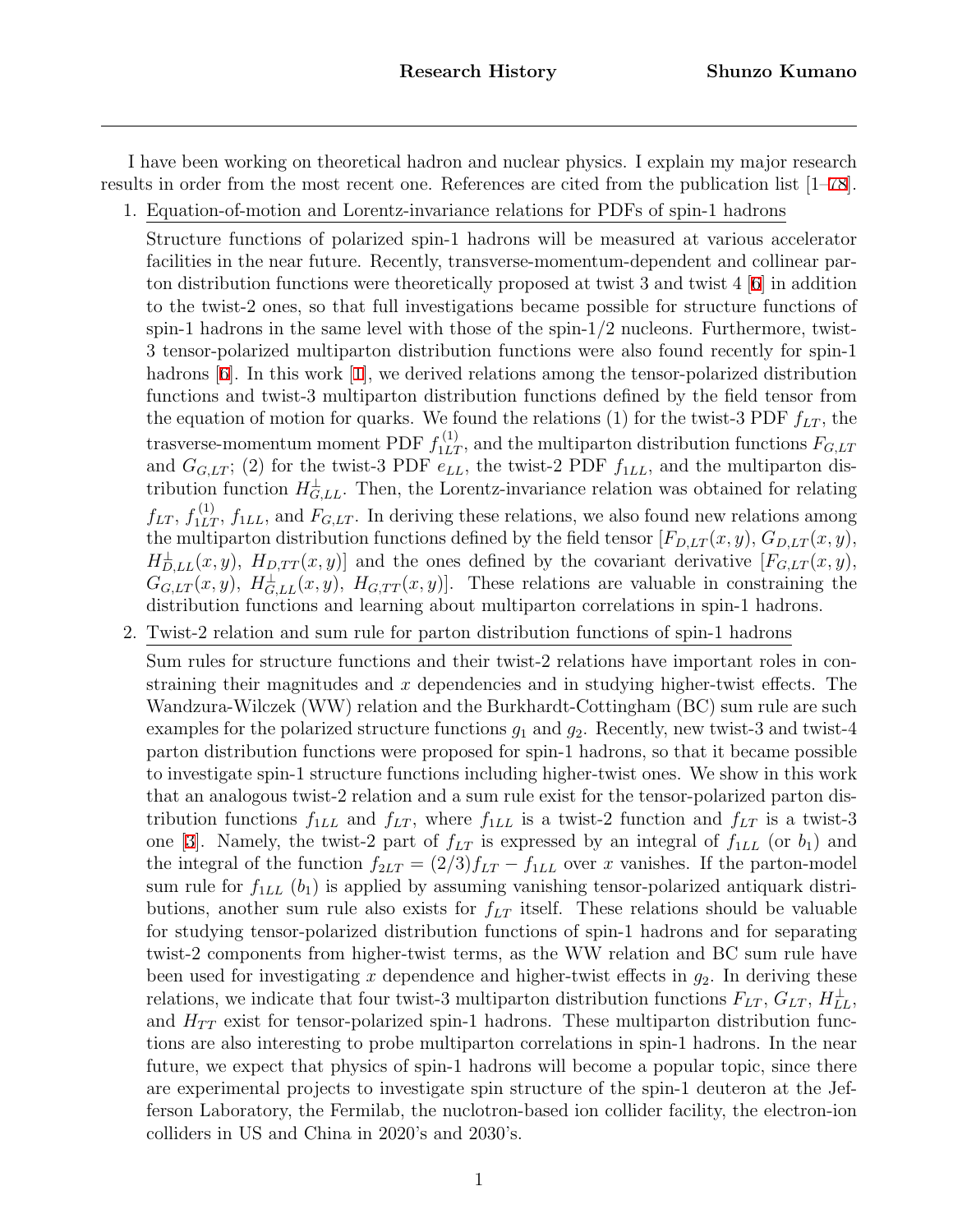### 3. Science Requirements and Detector Concepts for the Electron-Ion Collider

This report describes the physics case, the resulting detector requirements, and the evolving detector concepts for the experimental program at the Electron-Ion Collider (EIC) [\[4](#page-36-3)]. The EIC will be a powerful new high-luminosity facility in the United States with the capability to collide high-energy electron beams with high-energy proton and ion beams, providing access to those regions in the nucleon and nuclei where their structure is dominated by gluons. Moreover, polarized beams in the EIC will give unprecedented access to the spatial and spin structure of the proton, neutron, and light ions. The studies leading to this document were commissioned and organized by the EIC User Group with the objective of advancing the state and detail of the physics program and developing detector concepts that meet the emerging requirements in preparation for the realization of the EIC. The effort aims to provide the basis for further development of concepts for experimental equipment best suited for the science needs, including the importance of two complementary detectors and interaction regions. This report consists of three volumes. Volume I is an executive summary of our findings and developed concepts. In Volume II we describe studies of a wide range of physics measurements and the emerging requirements on detector acceptance and performance. Volume III discusses general-purpose detector concepts and the underlying technologies to meet the physics requirements. These considerations will form the basis for a world-class experimental program that aims to increase our understanding of the fundamental structure of all visible matter.

In this report [\[4](#page-36-3)], S. Kumano contributed especially to the section of "7.5.2, Neutrino physics" for explaining the synergy between neutrino projects and EIC physics by discussing, 1. cross sections and kinematical regions, 2. studies of neutrino-nucleus interactions, 3. measurements of the strangeness content of the nucleon, 4. isospin physics and sum rules, 5. electroweak measurements and the NuTeV anomaly, and 6. possible GPD measurements in neutrino scattering.

### 4. Gluon content of proton and deuteron at NICA SPD

The Spin Physics Detector (SPD) is a future multipurpose experiment foreseen to run at the Nuclotron-based Ion Collider fAcility (NICA), which is currently under construction at the Joint Institute for Nuclear Research (JINR, Dubna, Russia). The physics program of the experiment is based on collisions of longitudinally and transversely polarized protons and deuterons at  $\sqrt{s}$  up to 27 GeV and luminosity up to 10<sup>32</sup> cm<sup>−2</sup> s<sup>-1</sup>. The SPD will operate as a universal facility for comprehensive study of unpolarized and polarized gluon content of the nucleon, using different complementary probes such as: charmonia, open charm, and prompt photon production processes. The purpose of this work [[5](#page-36-4)] is to make a thorough review of the physics objectives that can potentially be addressed at the SPD, underlining related theoretical aspects and discussing relevant experimental results when available. Among different pertinent phenomena, particular attention is drawn to the study of the gluon helicity, gluon Sivers and Boer-Mulders functions in the nucleon, as well as the gluon transversity distribution in the deuteron, via the measurement of specific single and double spin asymmetries.

In this paper [\[5](#page-36-4)], S. Kumano contributed especially to the sections of "5.3 Gluon transversity in deuteron" and "5.4 Tensor-polarized gluon distribution in deuteron". Since the NICA will have a polarized-deuteron beam, it is possible to investigate polarized structure functions, which are specific to the spin-1 deuteron. There exists the gluon transversity in the deuteron, whereas it does not exist in the spin- $1/2$  nucleon because the helicity flip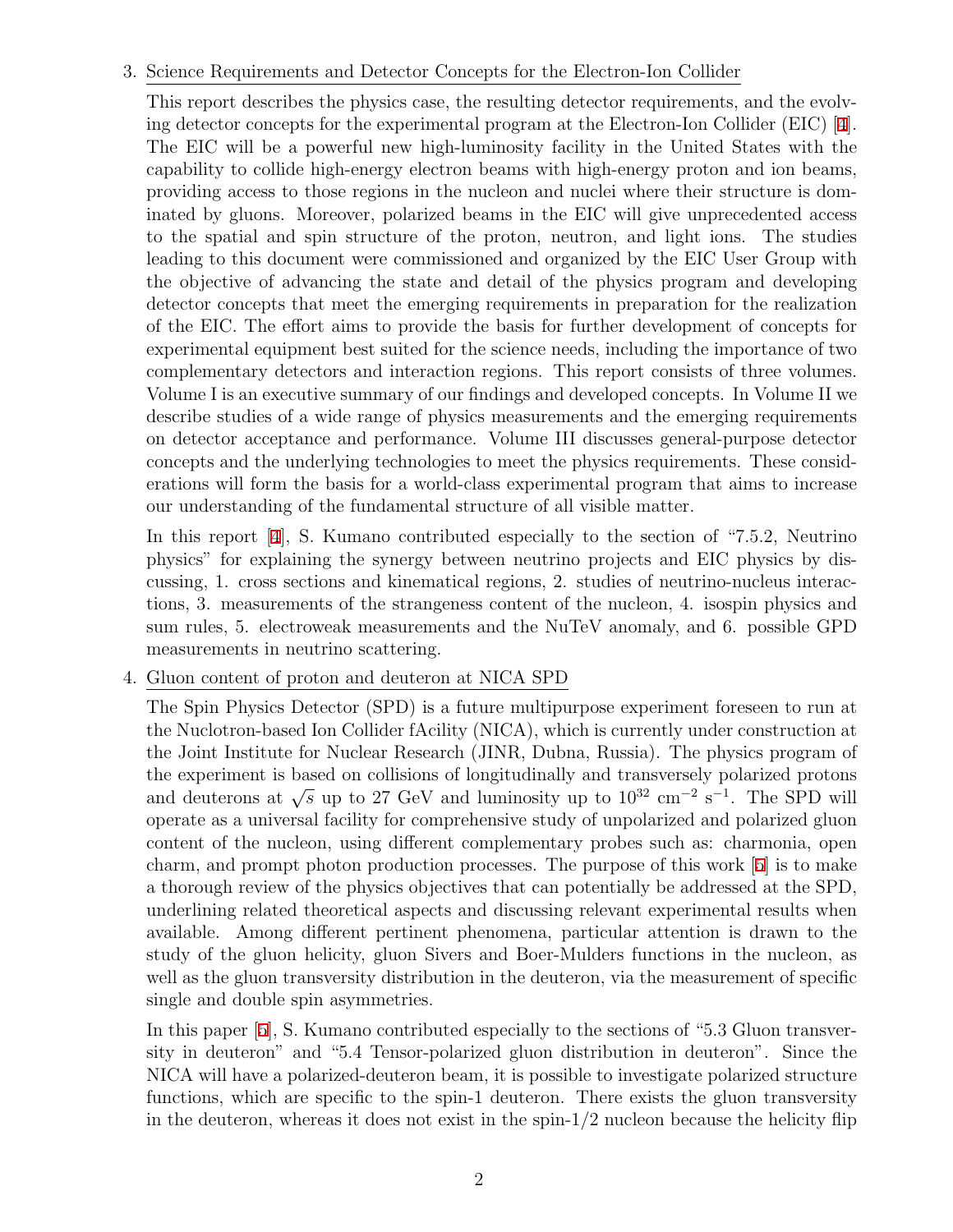$\Delta s = 2$  is not possible. The deuteron is a bound state of a proton and a neutron; however, they cannot contribute directly to the gluon transversity of the deuteron. Therefore, the gluon transversity is an appropriate observable to find new hadronic physics beyond the simple bound system of the nucleons. The tensor-polarized structure functions are additional structure functions in the spin-1 deuteron to the ones of the spin-1/2 nucleon. They are valuable in shedding light on a new aspect of high-energy spin physics. Since the conventional convolution description does not agree with the existing HERMES data on the tensor-polarized structure function  $b_1$  [\[11\]](#page-36-5), they could be good quantities to find an exotic hadronic effect. These new observables will be investigated at NICA by direct-photon,  $J/\psi$ , and other hadron production process with the polarized-deuteron beam.

#### 5. Transverse-momentum-dependent parton distribution functions for spin-1 hadrons

We showed possible transverse-momentum-dependent parton distribution functions (TMDs) for spin-1 hadrons including twist-3 and 4 functions in addition to the leading twist-2 ones by investigating all the possible decomposition of a quark correlation function in the Lorentz-invariant way [[6\]](#page-36-0). The Hermiticity and parity invariance were imposed in the decomposition; however, the time-reversal invariance was not used due to an active role of gauge links in the TMDs. Therefore, there exist time-reversal odd functions in addition to the time-reversal even ones in the TMDs. We listed all the functions up to twist-4 level because there were missing terms associated with the lightcone vector *n* in previous works on the twist-2 part and there was no correlation-function study in the twist-3 and 4 parts for spin-1 hadrons. We showed that 40 TMDs exist in the tensor-polarized spin-1 hadron in the twist 2, 3, and 4. Some expressions of twist-2 structure functions are modified from previous derivations due to the new terms with  $n$ , and we found 30 new structure functions in the twist 3 and 4 in this work. Since time-reversal-odd terms of the collinear correlation function should vanish after integrals over the partonic transverse momentum, we obtained new sum rules for the time-reversal-odd structure functions,  $\int d^2k_T g_{LT} = \int d^2k_T h_{LL} = \int d^2k_T h_{3LL} = 0$ . In addition, we indicated that new transversemomentum-dependent fragmentation functions exist in tensor-polarized spin-1 hadrons. The TMDs are rare observables to find explicit color degrees of freedom in terms of color flow, which cannot be usually measured because the color is confined in hadrons. Furthermore, the studies of TMDs enable not only to find three-dimensional structure of hadrons, namely hadron tomography including transverse structure, but also to provide unique opportunities for creating interesting interdisciplinary physics fields such as gluon condensates, color Aharonov-Bohm effect, and color entanglement. The tensor structure functions may not be easily measured in experiments. However, high-intensity facility such as the Thomas Jefferson National Accelerator Facility (JLab), the Fermilab Main Injector, and future accelerators like electron-ion collider (EIC) may probe such observables. In addition, since the Nuclotron-based Ion Collider fAcility (NICA) focuses on spin-1 deuteron structure functions, there is a possibility to study the details of polarized structure functions of the deuteron at this facility.

### <span id="page-2-0"></span>6. Gluon transversity in polarized proton-deuteron Drell-Yan process

Nucleon spin structure functions have been investigated mainly by longitudinally-polarized ones for finding the origin of the nucleon spin. Other types of spin structure functions are transversely-polarized ones. In particular, quark transversity distributions in the nucleons have very different properties from the longitudinally-polarized quark distribution functions, especially in scaling violation, because they are decoupled from the gluon transver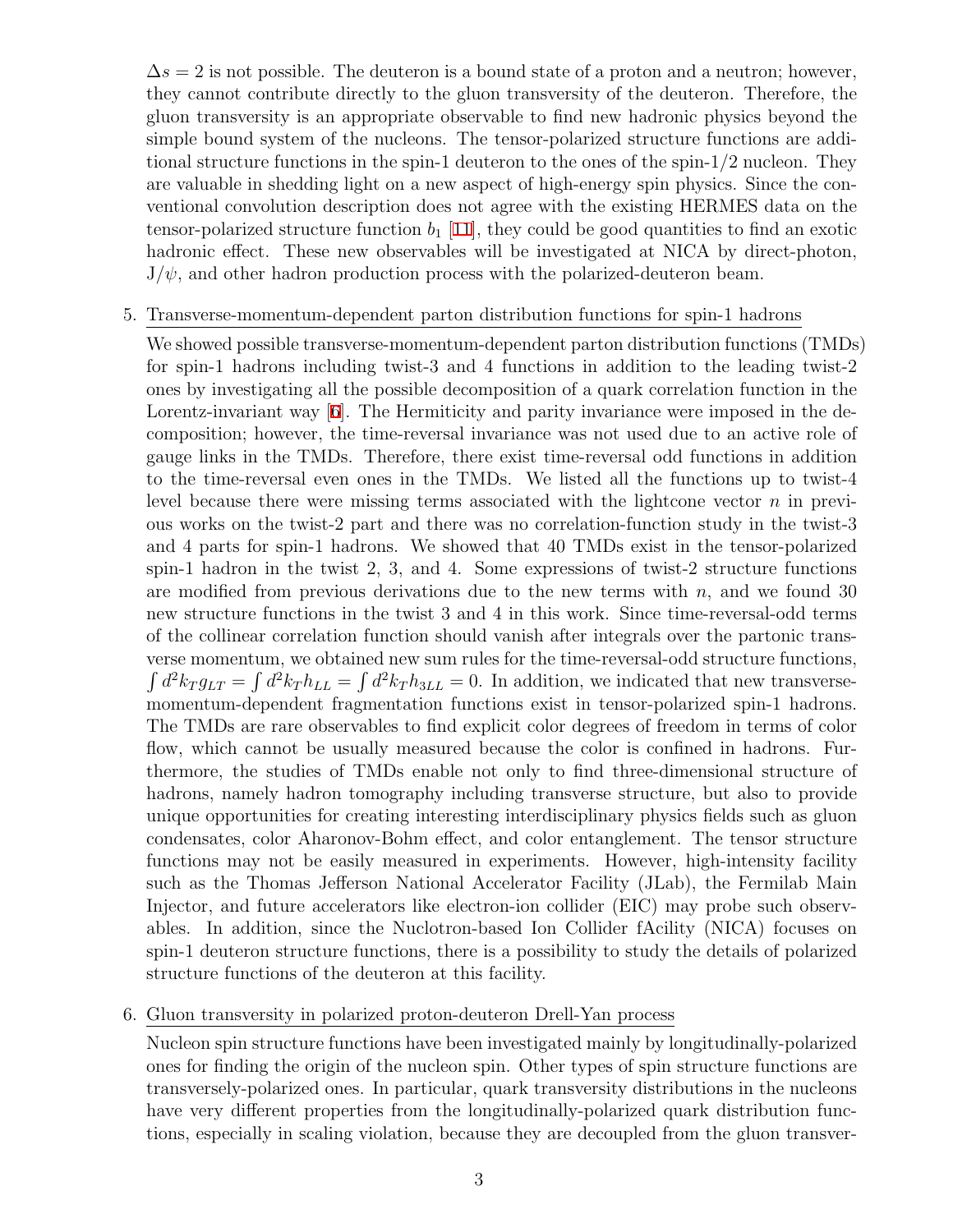sity, due to the fact that they are helicity-flip, namely chiral-odd, distributions. Such studies are valuable for finding not only the origin of the nucleon spin but also a signature on physics beyond the standard model, because the electric dipole moment of the neutron is proportional to the transversity distributions. Now, there is experimental progress on the quark transversity distributions; however, there is no experimental information on gluon transversity. In fact, the gluon transversity does not exist for the spin-1/2 nucleons due to the helicity-conservation constraint. One needs a hadron with spin more than or equal to one, so that the helicity flip of two units is allowed. A stable spin-1 target is, for example, the deuteron for studying the gluon transversity.

In our work, we proposed a possibility for finding the gluon transversity at hadronaccelerator facilities, especially in the proton-deuteron Drell-Yan process with the linearlypolarized deuteron, by showing theoretical formalism and numerical results [[7](#page-36-6)[,8](#page-36-7)]. In the experiment, the information on the dimuon angular distribution is necessary in the final state; however, the proton beam does not have to be polarized. We showed the dependencies of the Drell-Yan cross section on the dimuon-mass squared  $M_{\mu\mu}^2$ , the dimuon transverse-momentum  $q_T$ , the dimuon rapidity  $y$  in the center-of-momentum frame, and the magnitude of the gluon transversity  $\Delta_T g$ . We also showed typical spin asymmetries in the Drell-Yan process. The gluon transversity is not experimentally measured; however, there are future experimental projects to measure them at Thomas Jefferson National Accelerator Facility (JLab) and Electron-Ion Collider (EIC). Therefore, much progress is expected for the gluon transversity in the near future. On the other hand, independent experiments are desirable at other experimental facilities, especially at hadron accelerator facilities, to probe different kinematical regions of the gluon transversity from the JLab and EIC ones. There are available hadron facilities at Fermilab, J-PARC (Japan Proton Accelerator Research Complex), GSI-FAIR (Gesellschaft für Schwerionenforschung -Facility for Antiproton and Ion Research), and NICA (Nuclotron-based Ion Collider fAcility). In addition, if the fixed-deuteron target becomes possible at RHIC, Large Hadron Collider (LHC), or EIC, there could be a possibility. We showed in our studies that the gluon transversity could be investigated by the proton-deuteron Drell-Yan process with the linearly-polarized deuteron. This experiment is under consideration in the Fermilab-E1039 project. Since the internal spin-1/2 nucleons within the deuteron cannot contribute directly to the gluon transversity, it could be a good observable to find a new non-nucleonic component beyond the simple bound system of nucleons in nuclei.

#### 7. Gravitational form factors of hadrons

The nucleon spin used to be explained by a combination of three-quark spins in the nucleon according to the basic quark model. However, it became clear that the quark contribution to the nucleon spin is 20*−*30%, and the rest of spin should come from gluon-spin and partonic orbital-angular-momentum (OAM) contributions. For finding the OAM part, it became necessary to investigate three-dimensional structure of the nucleon, including transverse structure in addition to the longitudinal one described by the Bjorken variable *x*. This field is called hadron tomography. It can be investigated by three-dimensional structure functions such as generalized parton distributions (GPDs), transverse-momentumdependent parton distributions, and generalized distribution amplitudes (GDAs).

In our work, we extracted the GDAs, which are *s*-*t* crossed quantities of the GPDs, from cross-section measurements of hadron-pair production process  $\gamma^* \gamma \to \pi^0 \pi^0$  at KEKB [\[9](#page-36-8)[,10](#page-36-9)]. This work was the first attempt to obtain the GDAs and gravitational form factors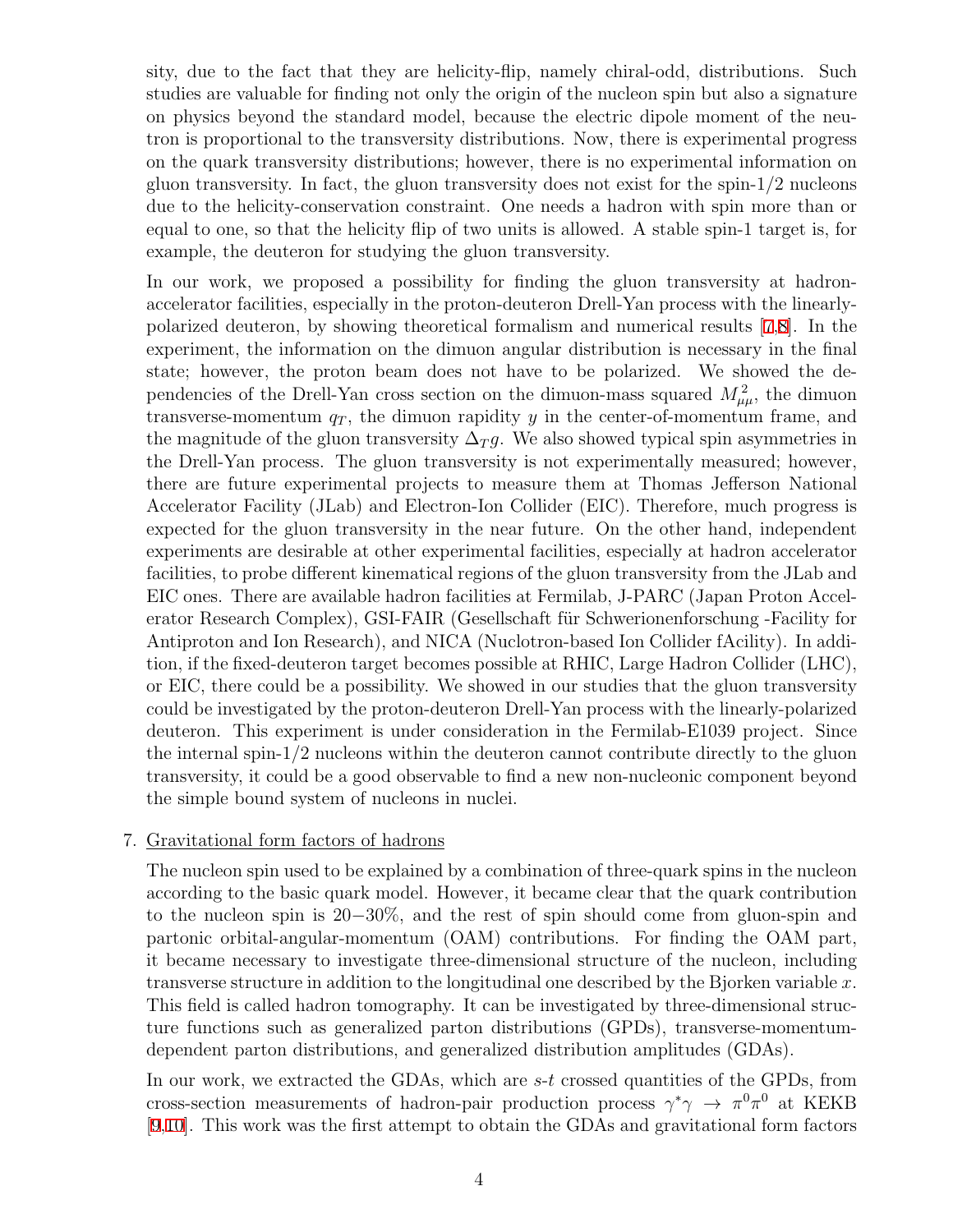from the actual experimental data. The GDAs were expressed by a number of parameters and they were determined from the data of  $\gamma^* \gamma \to \pi^0 \pi^0$  by including intermediate scalar- and tensor-meson contributions to the cross section. Our results indicated that the dependence of parton-momentum fraction *z* in the GDAs is close to the asymptotic one. The timelike gravitational form factors  $\Theta_1$  and  $\Theta_2$  were obtained from our GDAs, and they were converted to the spacelike ones by the dispersion relation. To be precise, they are the form factors of energy-momentum tensors in QCD; however, they are often called gravitational form factors in hadron physics. From the spacelike  $\Theta_1$  and  $\Theta_2$ , gravitational densities of the pion were calculated. Then, we obtained the mass (energy) radius and the mechanical (pressure and shear force) radius from  $\Theta_2$  and  $\Theta_1$ , respectively. They were calculated as  $\sqrt{\langle r^2 \rangle_{\text{mass}}} = 0.32 \sim 0.39$  fm, whereas the mechanical radius was larger  $\sqrt{\langle r^2 \rangle_{\text{mech}}} = 0.82 \sim 0.88$  fm. This is the first report on the gravitational radius of a hadron from actual experimental measurements [\[10\]](#page-36-9). It is interesting to find the possibility that the gravitational mass and mechanical radii could be different from the experimental charge radius  $\sqrt{\langle r^2 \rangle_{\text{charge}}} = 0.672 \pm 0.008$  fm for the charged pion.

For drawing a clear conclusion on the GDAs of hadrons, accurate experimental data are needed, and it should be possible, for example, by future measurements of super-KEKB and international linear collider (ILC). Accurate measurements will not only provide important information on hadron tomography but also possibly shed light on gravitational physics in the quark and gluon level. Gravitational physics used to be considered as a field on macroscopic world. However, we showed that it is possible to investigate it in the microscopic level in terms of fundamental particles of quarks and gluons. In future, we expect much progress on origin of hadron masses and internal hadron pressures in terms of quark and gluon degrees of freedom. This work together with our studies on the gluon transversity was selected one of highlight research results of KEK in the annual report of 2019.

#### 8. Tensor-polarized structure function  $b_1$  in standard convolution description of deuteron

Tensor-polarized structure functions  $b_{1-4}$  of a spin-1 hadron are additional observables which do not exist for the spin- $1/2$  nucleons. They could probe novel aspects of the internal hadron structure. Twist-2 tensor-polarized structure functions are  $b_1$  and  $b_2$ , and they are related by the Callan-Gross-like relation in the Bjorken scaling limit. The other functions  $b_3$  and  $b_4$  are higher-twist ones, which may not be easily accessed experimentally at this stage.

In this work, we theoretically calculated  $b<sub>1</sub>$  in the standard convolution description for the deuteron [\[11](#page-36-5)]. Two different theoretical models, a basic convolution description and a virtual nucleon approximation, were used for calculating  $b_1$  and their results were compared with the HERMES measurement. The convolution model means that the deuteron structure function is evaluated by the nucleonic structure function convoluted with the nucleon momentum distribution in the deuteron. Namely, the virtual-photon interaction is split into two processes in the charged-lepton scattering with the deuteron. First, the nucleon momentum distribution within the deuteron is calculated, and then the photon interaction with a quark or an antiquark is calculated. The total effect is expressed by a convolution integral. The deuteron is mainly the S-wave bound state of proton and neutron; however, there is a small admixture of D wave. From this convolution description, the structure function  $b_1$  of the deuteron was expressed by the structure functions  $F_1$  for the nucleons with the tensor-polarization combination of the nucleon's lightcone-momentum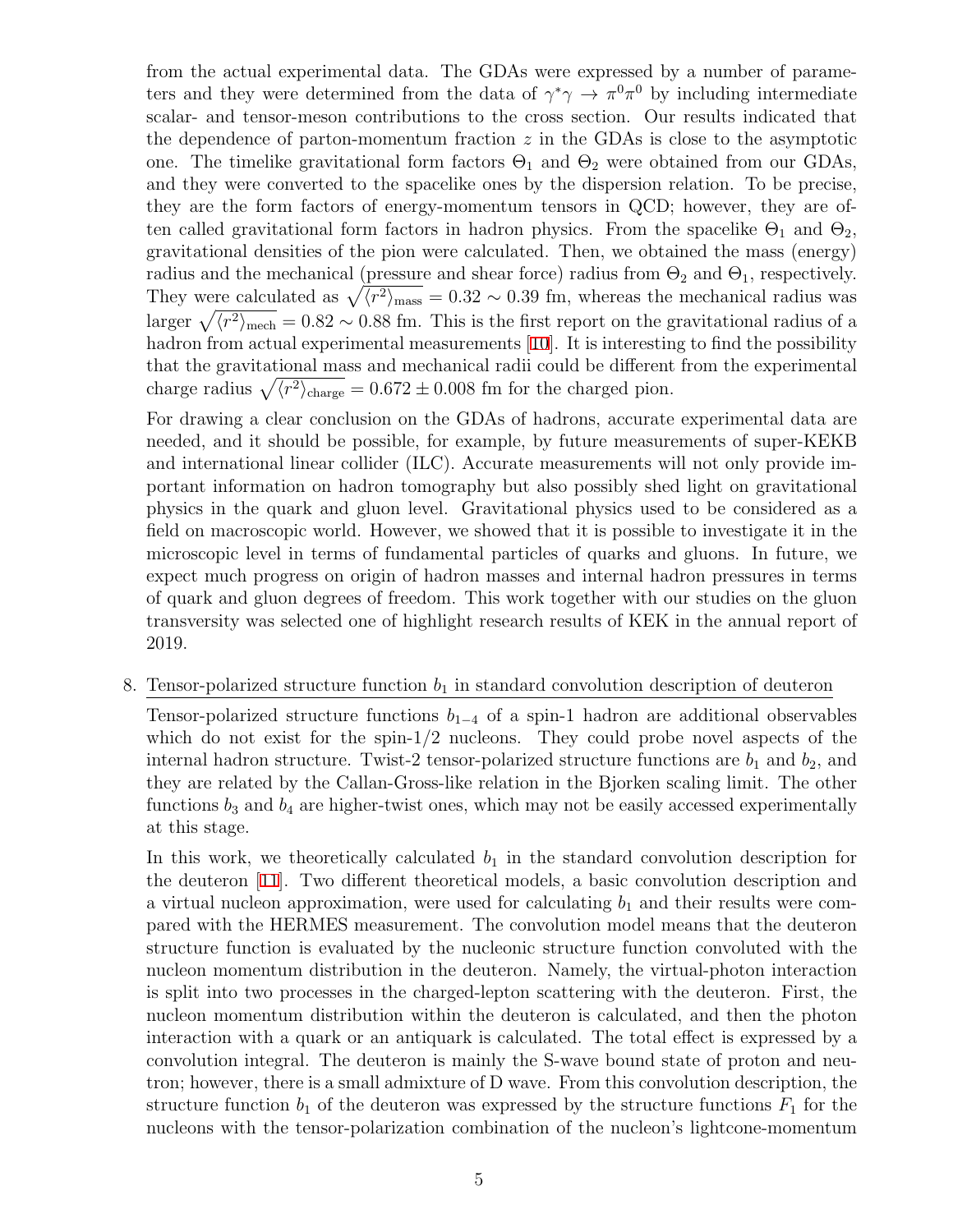distributions. There were an S-D interference contribution and a purely D-wave one for  $b_1$ . Estimating the convolution expression for  $b_1$ , we found large differences between our theoretical results and the data. In the measured  $x$  range  $(x < 0.5)$ , the experimental magnitude was one-order larger than both theoretical estimates. Furthermore, there were relatively large distributions even at large  $x$  (0.6  $\lt x \lt 0.8$ ). Because the HERMES errors are large, we cannot draw a solid conclusion from this comparison. However, the large differences indicated that a new hadron physics mechanism could be possibly needed for their interpretation, although there are still some rooms to improve, for example, by considering higher-twist effects.

Future *b*<sup>1</sup> studies could shed light on this new field of hadron physics. In particular, detailed experimental studies of *b*<sup>1</sup> will start at the Thomas Jefferson National Accelerator Facility. In addition, there are possibilities to investigate tensor-polarized parton distribution functions and  $b_1$  at Fermi National Accelerator Laboratory and a future electron-ion collider. Therefore, further theoretical studies are needed for understanding the tensor structure of the spin-1 deuteron, including a new mechanism to explain the large differences between the current data and our theoretical results.

### 9. Unified model of neutrino-nucleus reactions

Neutrino oscillation experiments have been done for finding new physics beyond the standard model. Since nuclear targets are used in the experiments, for example water in the T2K project, a precise description of neutrino-nucleus reactions plays a key role in addressing fundamental questions such as the leptonic CP violation and the neutrino mass hierarchy through analyzing data on neutrino oscillation experiments. The neutrino energy relevant to the neutrino-nucleus reactions spans a broad range. Accordingly, the dominant reaction mechanism varies across the energy region from quasi-elastic scattering through nucleon resonance excitations to deep inelastic scattering. This corresponds to transitions of the effective degree of freedom for theoretical description from nucleons through meson-baryon to quarks.

The main purpose of our review [[12](#page-37-0)] was to report our recent efforts towards a unified description of the neutrino-nucleus reactions over the wide energy range, and recent overall progress in the field was also sketched. Starting with an overview of the current status of neutrino-nucleus scattering experiments, we formulated the cross section to be commonly used for the reactions over all the energy regions. At low energies with the momentumtransfer squared  $Q^2 < 1$  GeV<sup>2</sup> and invariant-mass squared  $W^2 < 4$  GeV<sup>2</sup>, the reaction is described by quasi-elastic scattering with nucleons and by nucleon resonances. At high energies with  $Q^2 > 1$  GeV<sup>2</sup> and  $W^2 > 4$  GeV<sup>2</sup>, it is described by deep inelastic scattering (DIS) with a nucleus in terms of quarks and gluons. In the region with  $Q^2 < 1 \text{ GeV}^2$ and  $W^2 > 4$  GeV<sup>2</sup>, the reaction is expressed by Reggeons and Pomerons by noting the partially conserved axial-vector current (PCAC) relation at  $Q^2 \rightarrow 0$ . We also noted the quark-hadron duality in connecting both resonance and DIS regions. These theoretical models were checked by experimental measurements of electron scattering, and the axialvector terms were introduced for the neutrino reactions. A description of the neutrinonucleon reactions followed and, in particular, a dynamical coupled-channels model for meson productions in and beyond the  $\Delta(1232)$  region was discussed in detail. We then discussed the neutrino-nucleus reactions, putting emphasis on our theoretical approaches. We started the discussion with electroweak processes in few-nucleon systems studied with the correlated Gaussian method. Then, we described quasi-elastic scattering with nuclear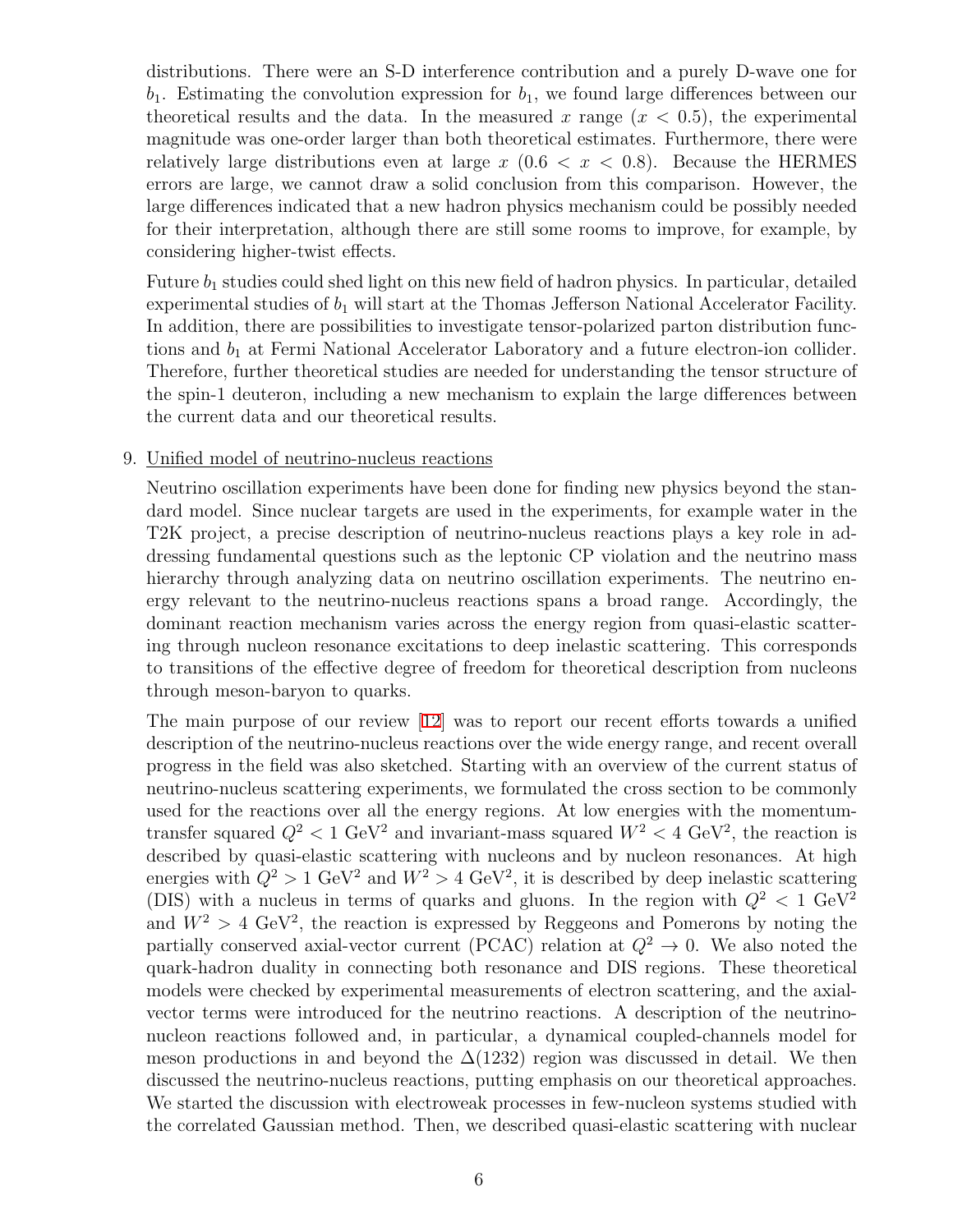spectral functions, and meson productions with a  $\Delta$ -hole model. Nuclear modifications of the parton distribution functions determined through a global analysis were also discussed. Finally, we discussed issues to be addressed for future developments.

### 10. Global analyses of fragmentation functions

Fragmentation functions indicate probabilities to find hadrons created from parent quarks or a gluon, and they are essential, for example, for calculating hadron-production cross sections in high-energy reactions in order to study the origin of nucleon spin, properties of quark-gluon plasma, and signatures beyond the standard model. In our studies, fragmentation functions and their uncertainties were determined for pion, kaon, and proton by a global  $\chi^2$  analysis of charged-hadron production data in electron-positron annihilation and by the Hessian method for error estimation [[37\]](#page-38-0). It is especially important that the uncertainties of the fragmentation functions were estimated in this analysis for the first time. The results indicated that the fragmentation functions, especially gluon and light-quark fragmentation functions, had large uncertainties at small *Q*<sup>2</sup> . We found that determination of the fragmentation functions is improved in next-to-leading-order (NLO) analyses for the pion and kaon in comparison with leading-order ones. Such a NLO improvement was not obvious in the proton. Since the uncertainties are large at small  $Q^2$ , the uncertainty estimation is very important for analyzing hadron-production data at small  $Q^2$  or  $p_T$   $(Q^2, p_T^2 \ll M_Z^2)$  in lepton scattering and hadron-hadron collisions. A code is available for general users for calculating obtained fragmentation functions.

In 2013, accurate measurements were reported by the Belle and BaBar collaborations for the fragmentation functions at the center-of-mass energies of 10.52 GeV and 10.54 GeV, respectively, at the KEK and SLAC B factories, whereas other available  $e^+e^-$  measurements were mostly done at higher energies, mainly at the *Z* mass of 91.2 GeV. We reported our global analysis of the fragmentation functions especially to show impacts of the B-factory measurements on the fragmentation function determination [[14\]](#page-37-1). Our results indicated that the fragmentation functions are determined more accurately not only by the scaling violation but also by high-statistical nature of the Belle and BaBar data. We also explained how the flavor dependence of quark fragmentation functions and the gluon function are separated by using measurements at different  $Q^2$  values. In particular, the electric and weak charges are different depending on the quark type, so that a lightquark flavor separation also became possible in principle due to the precise data at both  $\sqrt{s}$  ≈ 10.5 GeV and 91.2 GeV.

Next, we performed the first iterative Monte Carlo (IMC) analysis of fragmentation functions [\[13\]](#page-37-2). The IMC method eliminates potential bias in traditional analyses based on single fits introduced by fixing parameters not well constrained by the data and provides a statistically rigorous determination of uncertainties. Our analysis revealed specific features of fragmentation functions using the new IMC methodology and those obtained from previous analyses, especially for light quarks and for strange-quark fragmentation to kaons.

Third, we proposed that fragmentation functions should be used to identify exotic hadrons by using properties of favored- and disfavored-fragmentation functions [[35](#page-38-1)]. The favored fragmentation means a fragmentation from a quark or an antiquark which exists in a hadron as a constituent in a quark model, and the disfavored means a fragmentation from a sea quark. As an example, fragmentation functions of the scalar meson  $f_0(980)$  were investigated. It was pointed out that the second moments and functional forms of the *u*- and *s*-quark fragmentation functions could distinguish the tetraquark structure from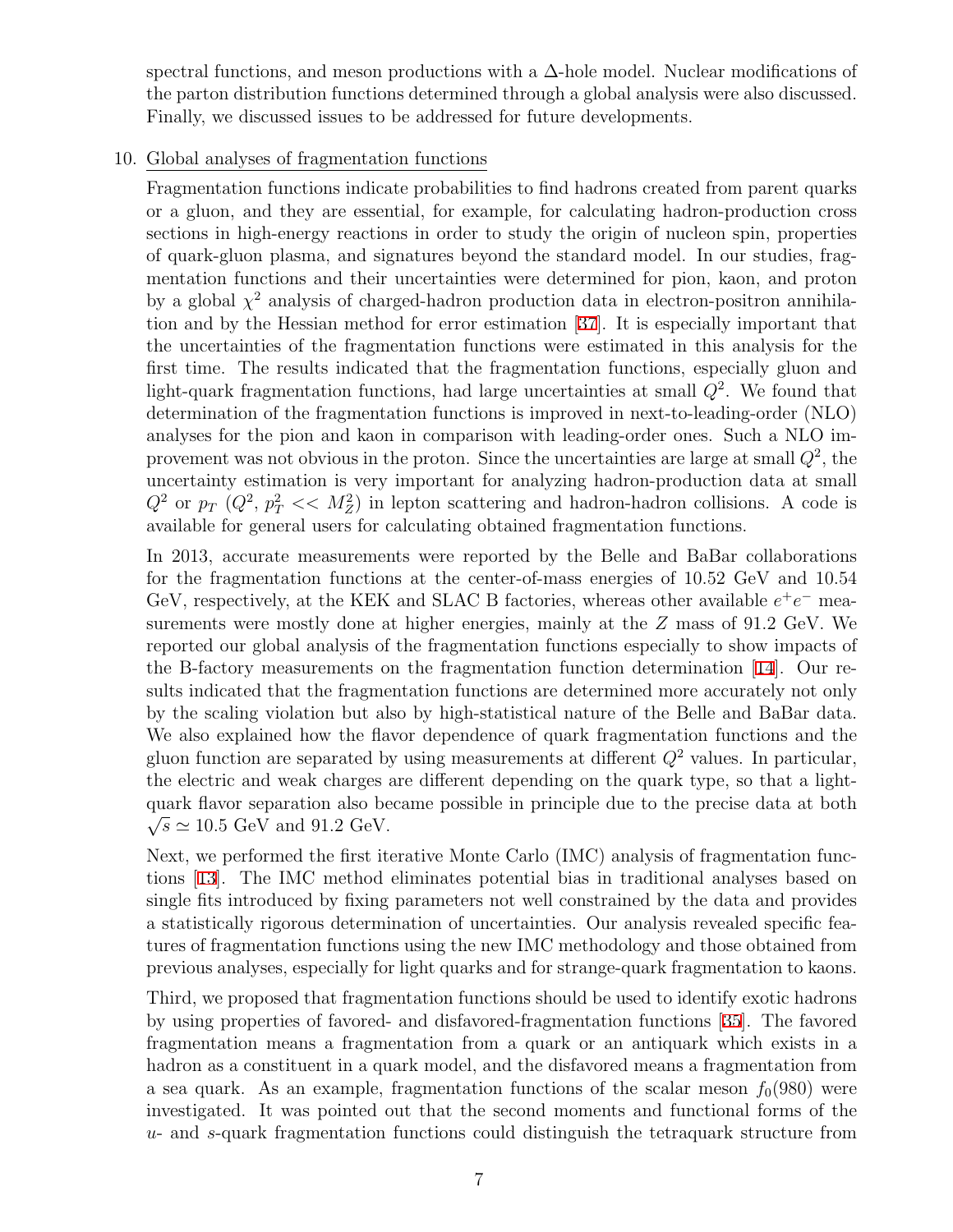$q\bar{q}$ . By the global analysis of  $f_0(980)$ -production data in electron-positron annihilation, its fragmentation functions and their uncertainties were determined. It was found that the current available data are not sufficient to determine its internal structure, while precise data in future should be able to identify exotic quark configurations.

### 11. Tensor-polarization asymmetry in proton-deuteron Drell-Yan process

Tensor-polarized parton distribution functions are new quantities in spin-one hadrons such as the deuteron, and they could probe new quark-gluon dynamics in hadron and nuclear physics. In charged-lepton deep inelastic scattering (DIS), they are studied by the twisttwo structure functions  $b_1$  and  $b_2$ . The HERMES collaboration found much larger  $|b_1|$ values than a naive theoretical expectation based on the standard deuteron model. The situation should be significantly improved in the near future by an approved experiment to measure  $b_1$  at JLab (Thomas Jefferson National Accelerator Facility). There was also an interesting indication in the HERMES result that finite antiquark tensor polarization exists  $\int dx b_1(x) = [0.35 \pm 0.10 \text{ (stat)} \pm 0.18 \text{ (sys)}]$ , which indicates a deviation from the sum rule  $\int dx b_1(x) = 0$  in Ref. [[69\]](#page-41-1). This finite tensor polarization could play an important role in solving a mechanism on tensor structure in the quark-gluon level. The tensor-polarized antiquark distributions are not easily determined from the charged-lepton DIS such as the HERMES and JLab measurements; however, they can be measured in a proton-deuteron Drell-Yan process with a tensor-polarized deuteron target.

In our work, we estimated the tensor-polarization asymmetry for a possible Fermilab Main-Injector experiment E1039 by using optimum tensor-polarized PDFs to explain the HERMES measurement [\[15](#page-37-3)]. The tensor-polarized PDFs at the HERMES kinematics  $(Q^2 = 2.5 \text{ GeV}^2)$  [[29](#page-38-2)] were evolved to the ones at the larger- $Q^2$  Fermilab region. We found that the asymmetry is typically a few percent. If it is measured, it could probe new hadron physics, and such studies could create an interesting field of high-energy spin physics. In addition, we found that a significant tensor-polarized gluon distribution should exist due to  $Q^2$  evolution, even if it were zero at a low  $Q^2$  scale. The tensor-polarized gluon distribution has never been observed, so that it is an interesting future project. Our formalism is valid not only for the Fermilab experiment but also for any other hadron facilities such as J-PARC, GSI-FAIR, and NICA. Furthermore, if the fixed-deuteron target becomes possible at RHIC, Large Hadron Collider (LHC), or EIC, our studies can be used.

### 12. GPD experiment by using pion-induced exclusive Drell-Yan process at J-PARC

Generalized parton distributions (GPDs) encoding multidimensional information of hadron partonic structure appear as the building blocks in a factorized description of hard exclusive reactions. The nucleon GPDs have been accessed by deeply virtual Compton scattering and deeply virtual meson production with lepton beam. A complementary probe with hadron beam is the exclusive pion-induced Drell-Yan process.

In our work, we discussed recent theoretical advances on describing this process in terms of nucleon GPDs and pion distribution amplitudes. In the framework of the J-PARC E50 experiment, we addressed the feasibility of measuring the exclusive pion-induced Drell-Yan process  $\pi^- p \to \mu^+ \mu^- n$  in the coming high-momentum beam line of J-PARC [[16](#page-37-4)]. Detailed simulations on signal reconstruction efficiency as well as on rejection of the most severe random background channel were performed for the pion beam momentum in the range of 10*−*20 GeV. A clean signal of exclusive pion-induced Drell-Yan process can be identified in the missing-mass spectrum of dimuon events with 2*−*4 fb*−*<sup>1</sup> integrated lu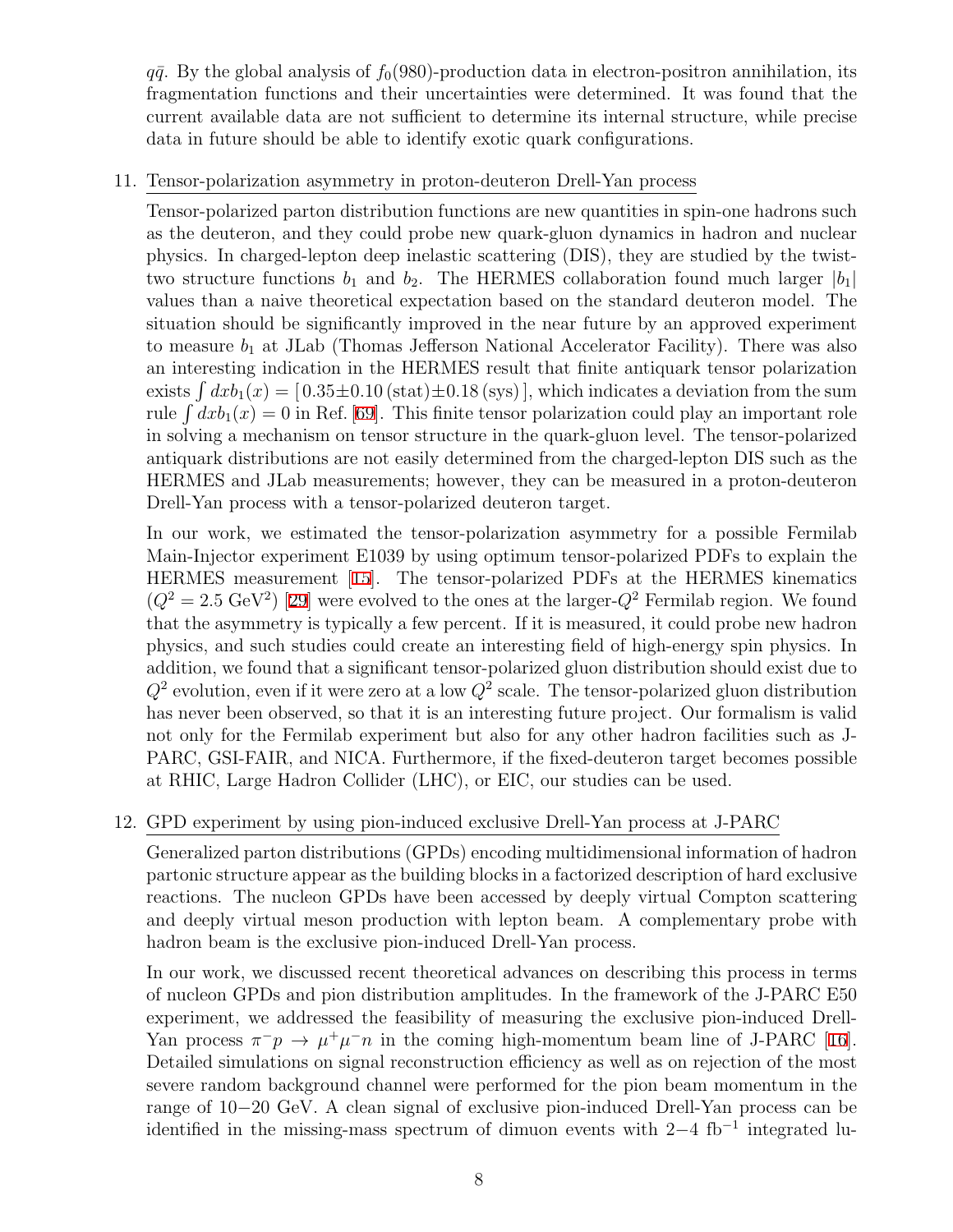minosity. The statistics accuracy is adequate for discriminating between the predictions from two current GPD modelings. The realization of this measurement will represent not only a new approach of accessing nucleon GPDs and pion distribution amplitudes (DAs) in the timelike process, but also a novel test of the factorization of an exclusive Drell-Yan process associated with timelike virtuality and the universality of GPDs in spacelike and timelike processes. Since both inclusive and exclusive Drell-Yan events could be measured simultaneously, the data could reveal interesting features in the transition from inclusive Drell-Yan to the semi-exclusive and exclusive limits. The pion pole in the GPD  $\tilde{E}$  is expected to give a dominant contribution in the cross sections at small *|t|*. The cross sections at this pion-pole dominance region will provide a unique opportunity to access the pion timelike form factor other than the approach of  $e^+e^-$  annihilation process. The input cross section used for the exclusive Drell-Yan events in this work was the prediction within the factorization approach using the partonic hard scattering in the leading order of *α<sup>s</sup>* convoluted with the leading-twist pion DAs and nucleon GPDs. Realization of such measurement at J-PARC will provide a new test of perturbative QCD descriptions of a novel class of hard exclusive reactions. It is complementary to the JLab experiment in the sense that the J-PARC experiment will probe a different x region  $(x = 0.1-0.3)$  from the JLab one  $x = 0.3$ -0.6. It will also offer the possibility of experimentally accessing nucleon GPDs at large timelike virtuality. In 2019, a LoI (Letter of Intent) was submitted on this experiment by joining the J-PARC-E50 project, whose main topic is on charmed-baryon spectroscopy, in the high-momentum beamline.

#### 13. Exotic hadron structure by constituent-counting rule for hard exclusive processes

A basic quark model indicates that baryons consist of three quarks (*qqq*) and mesons of a quark-antiquark pair ( $q\bar{q}$ ). Hadrons with other compositions, such as  $qq\bar{q}\bar{q}$  and  $qqqq\bar{q}$ , are exotic hadrons. After 2004, there have been several reports on exotic hadron candidates. However, it is not easy to confirm their exotic nature by global observables like masses, decay widths, and spins. Therefore, we proposed to use high-energy hadron reactions and perturbative QCD for finding internal structure of the exotic candidates to clarify the exotic nature [[17,](#page-37-5)[23](#page-37-6)]. According to perturbative QCD, exclusive high-energy hadron reactions occur by hard gluon exchanges. Therefore, their cross sections are estimated by considering hard quark and gluon propagators together with other kinematical factors. It leads to the so-called constituent counting rule which indicates, for example, that a twobody exclusive hadron reaction cross section  $a + b \to c + d$  scales like  $d\sigma/dt \sim f(\theta_{cm})/s^{n-1}$ with  $n = n_a + n_b + n_c + n_d$ , where  $n_i$  is the number of elementary constituents participate in the reaction and *s* is the center-of-mass energy squared. This theoretical prediction had been confirmed by BNL and JLab experiments.

We proposed to use hard exclusive production of an exotic hadron for finding its internal quark-gluon configuration by the constituent-counting rule in perturbative QCD. Especially, we investigated internal structure of hyperons and their excited states by using the high-momentum pion beam at J-PARC. First, the cross section for the exclusive process  $\pi^- + p \rightarrow K^0 + \Lambda(1405)$  was estimated at the scattering angle  $\theta = 90^\circ$  in the center-ofmass frame by using current experimental data [\[23\]](#page-37-6). In comparison, the cross section for the ground-state  $\Lambda$  production  $\pi^- + p \to K^0 + \Lambda$  was also shown. We suggested that the internal quark configuration of  $\Lambda(1405)$  should be determined by the asymptotic scaling behavior of the cross section. If it is an ordinary three-quark baryon, the scaling of the cross section is  $s^8 d\sigma/dt$  =constant, whereas it is  $s^{10} d\sigma/dt$  =constant if  $\Lambda$ (1405) is a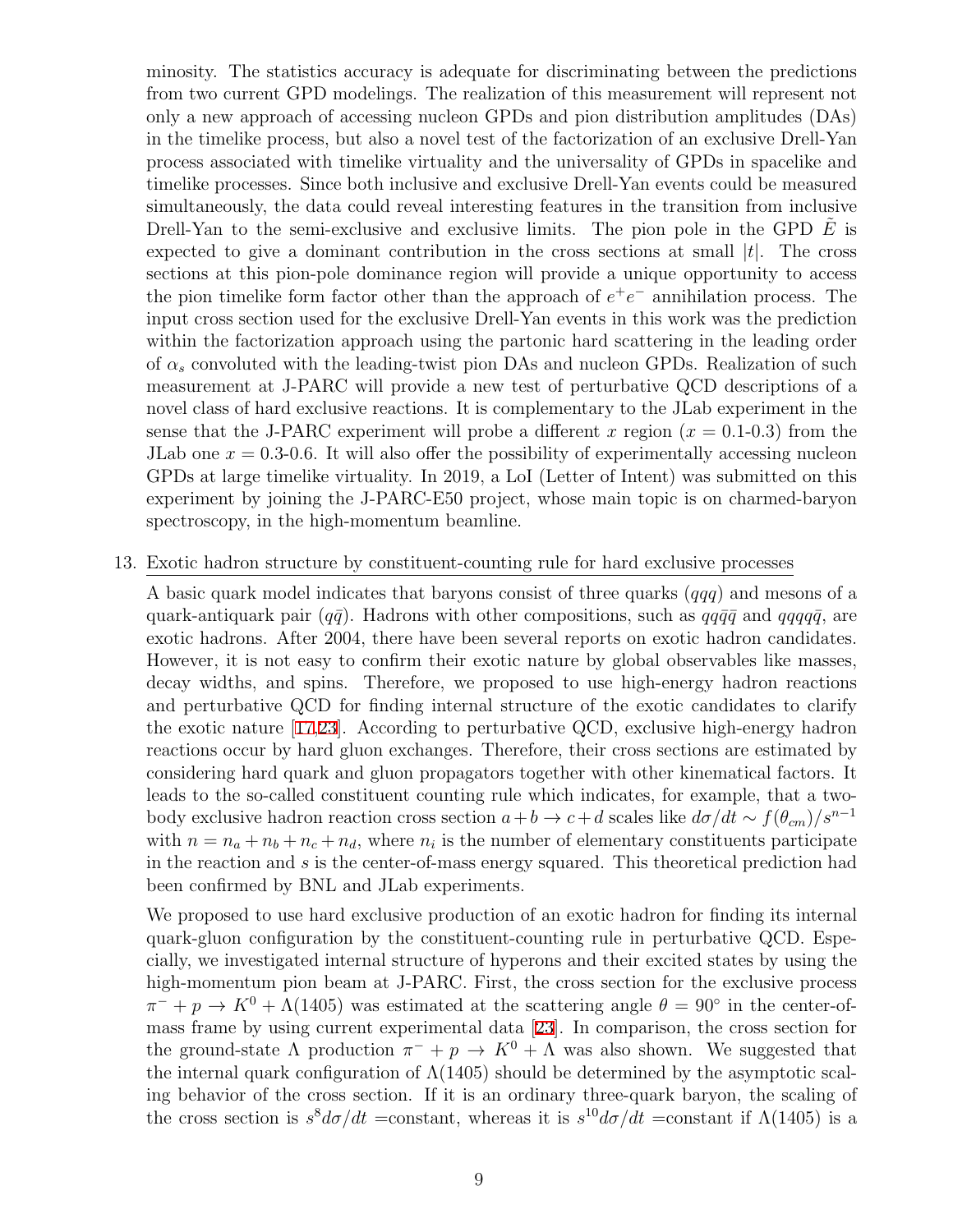five-quark hadron, where *s* and *t* are Mandelstam variables. Such a measurement will be possible, for example, by using the high-momentum beamline at J-PARC. In addition, another exclusive process  $\gamma + p \rightarrow K^+ + \Lambda(1405)$  could be investigated at LEPS and JLab for finding the nature of  $\Lambda$  (1405). We indicated that the constituent-counting rule could be used as a valuable observable in determining internal structure of exotic hadrons by high-energy exclusive processes, where quark-gluon degrees of freedom explicitly appear. Furthermore, it is interesting to investigate the transition from hadron degrees of freedom to quark-gluon ones for exclusive exotic-hadron production processes.

Second, we analyzed the JLab-CLAS data on the photoproduction of hyperon resonances, as well as the available data for the ground state  $\Lambda$  and  $\Sigma^0$  of the CLAS and SLAC-E84 collaborations, by considering constituent-counting rule suggested by perturbative QCD [[17\]](#page-37-5). From the analyses of the  $\gamma p \to K^+ \Lambda$  and  $K^+ \Sigma^0$  reactions, we found that the number of the elementary constituents is consistent with  $n<sub>\gamma</sub> = 1$ ,  $n<sub>p</sub> = 3$ ,  $n<sub>K</sub> + 2$ , and  $n_{\Lambda} = n_{\Sigma^0} = 3$ . Then, the analysis was made for the photoproductions of the hyperon resonances  $\Lambda(1405)$ ,  $\Sigma(1385)^0$ , and  $\Lambda(1520)$ , where  $\Lambda(1405)$  could be considered to be a  $\bar{K}N$  molecule and hence its constituent number could be five. However, we found that the current data are not enough to conclude the numbers of their constituent. It is necessary to investigate the higher-energy region at  $\sqrt{s}$  > 2.8 GeV experimentally beyond the energy of the available CLAS data for counting the number of constituents clearly. We also mentioned that our results indicate energy dependence in the constituent number, especially for  $\Lambda(1405)$ . Namely,  $\Lambda(1405)$  looked like a penta-quark state at lower energies, but it became a three-quark one at high energies. If an excited hyperon is a mixture of three-quark and five-quark states, the energy dependence of the scaling behavior could be valuable for finding its composition and mixture. We expect to have much progress in future on the internal structure of exotic hadron candidates by using high-energy hadron reactions, as a new field on exotic hadrons.

### 14. Compositeness of exotic hadron candidates

In recent years, there are a number of reports on exotic hadron candidates. They are theoretically described by ordinary hadrons  $(q\bar{q}, qqq)$ , exotic configurations, hadron molecules, or their mixtures. These models contain parameters which are adjusted to explain experimental observables, so that their descriptions are not necessarily appropriate ways to understand their internal structure. As a possible method to understand the hadron structure is to investigate compositeness of bound-state systems.

In our studies, structure of the  $a_0(980)$  and  $f_0(980)$  resonances was investigated with the  $a_0(980)$ - $f_0(980)$  mixing intensity from the viewpoint of compositeness [[18\]](#page-37-7), which corresponds to the amount of two-body states composing resonances as well as bound states. If it is one, the hadron is a bound state of a hadron molecule, and it is an ordinary hadron described by the basic quark model if the compositeness is zero. For example, since it is not possible to explain the strong decay width of  $f_0 \to \pi\pi$  by quark models with the  $q\bar{q}$  configuration [\[75\]](#page-41-2) and also from experimental measurements on the radiative decay  $\phi \rightarrow f_0 \gamma$  [[63](#page-40-0)] and the two-photon decay width  $(f_0 \rightarrow \gamma \gamma)$ ,  $f_0(980)$  could be considered as a  $KK$  molecule.

For this purpose, we first formulated the  $a_0(980)$ - $f_0(980)$  mixing intensity as the ratio of two partial decay widths of a parent particle, in the same manner as the recent analysis in BES (Beijing Spectrometer) experiments. Calculating the  $a_0(980)$ - $f_0(980)$  mixing intensity with the existing Flatte parameters from experiments, we found that many combinations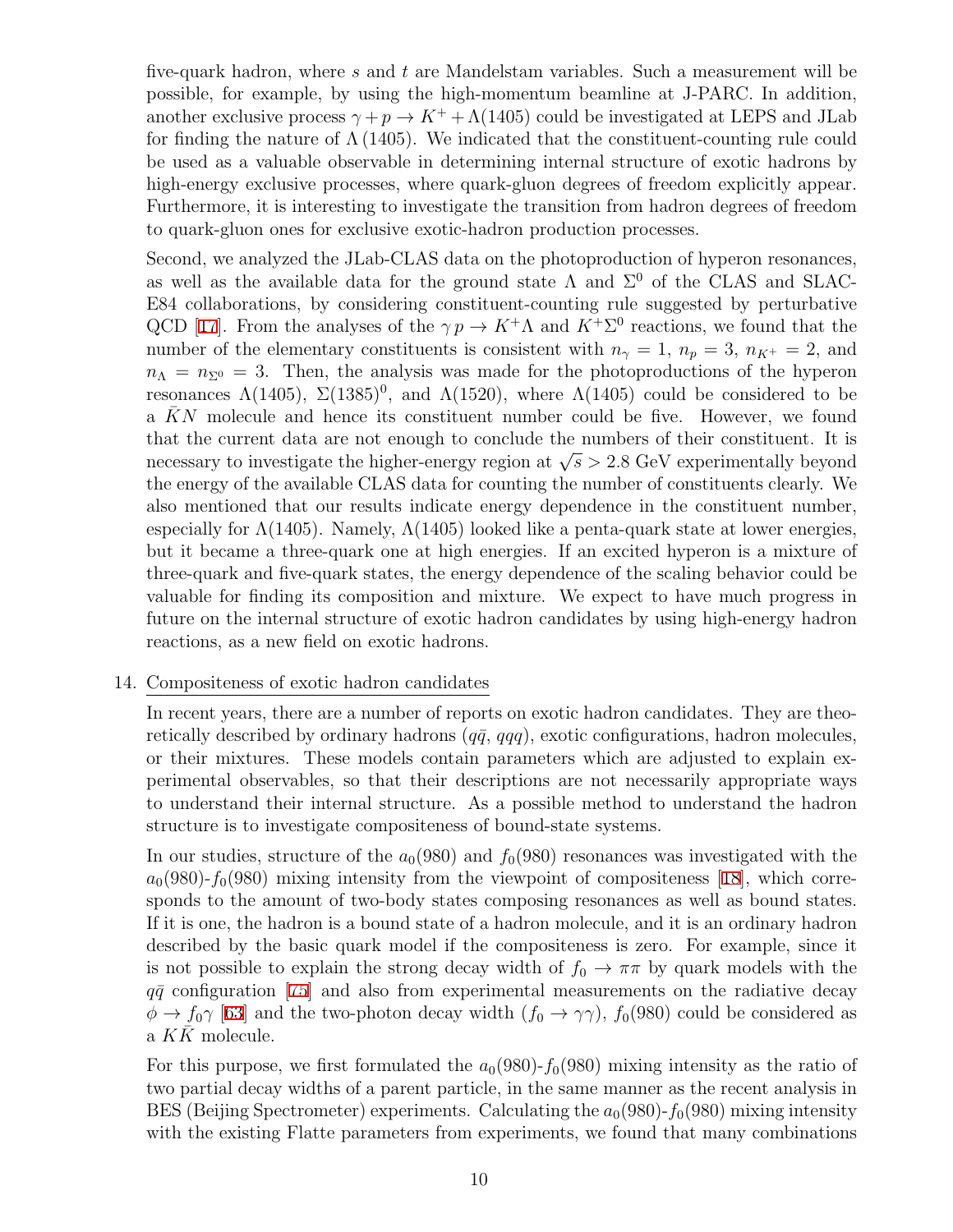of the  $a_0(980)$  and  $f_0(980)$  Flatte parameters can reproduce the experimental value of the  $a_0(980)$ - $f_0(980)$  mixing intensity by BES. Next, from the same Flatte parameters, we also calculated the *KK* compositeness for  $a_0(980)$  and  $f_0(980)$ . Although the compositeness with the correct normalization became complex in general for resonance states, we found that the Flatte parameters for  $f_0(980)$  imply large absolute value of the KK compositeness and the parameters for  $a_0(980)$  led to small but nonnegligible absolute value of the  $KK$  compositeness. Then, connecting the mixing intensity and the  $K\bar{K}$  compositeness via the  $a_0(980)$ - and  $f_0(980)$ -*KK* coupling constants, we established a relation between them. As a result, a small mixing intensity indicated a small value of the product of the *KK*¯ compositeness for the  $a_0(980)$  and  $f_0(980)$  resonances. Moreover, the experimental value of the  $a_0(980)$ - $f_0(980)$  mixing intensity implied that the  $a_0(980)$  and  $f_0(980)$  resonances cannot be simultaneously  $K\bar{K}$  molecular states. These two results suggested a new viewpoint that  $f_0(980)$  is mainly a KK state and  $a_0(980)$  is an ordinary quark bound state, although both states used to be considered as  $K\bar{K}$  states.

### 15. Achievements of B factories and their fragmentation-function measurements

The B factories at KEK and SLAC had investigated breaking of particle-antiparticle asymmetry and found new particles by using abundantly-produced B mesons, *τ* particles, and charmed mesons. At these facilities, significant achievements were done by finding the symmetry breading between B meson and anti-B meson and confirming the Kobayashi-Masukawa theory. In addition, they had important findings on exotic hadrons and precise measurements on fragmentation functions in hadron physics. In this report "The Physics of the B Factories" [\[19](#page-37-8)], these achievements were summarized as sections on accelerator facilities, analysis tools and methods, Kobayashi-Maskawa mechanism and its confirmation, hadron spectroscopy, fragmentation functions, and so on. This report was press released from KEK on July 11, 2014 as the "50 years since the discovery of CP symmetry breaking: Joint report of Belle and BaBar experiments for confirming the Kobayashi-Maskawa theory".

S. Kumano contributed especially to the explanations on fragmentation functions in this report. The fragmentation functions were measured mainly in the *Z*-mass region by the electron-positron annihilation at Large Electron-Positron Collider (LEP) and SLAC Large Detector (SLD). However, the Belle and BaBar collaborations reported very-precise data on the fragmentation functions in 2013 for light hadrons  $(\pi, K, p/\bar{p})$ . Furthermore, these data covered the wide kinematical region of the energy fraction *z*, which is the ratio of produced-hadron energy to the half of the center-of-mass energy, so that it became possible to determine the fragmentation functions accurately. These B-factory energies of about 10 GeV are much smaller than the *Z*-mass energy region of LEP and SLD, so that gluon fragmentation functions should be determined for the first time through the scaling violation. These studies contributed to other fields of physics, such as on properties of quark-gluon plasma in heavy-ion collisions and on origin of nucleon spin in polarized-proton reactions, because the fragmentation functions are necessary quantities for describing cross sections of semi-inclusive hadron productions. In addition, chiral-odd fragmentation-function measurements at the B factories made it possible to find the chiralodd parton distributions and transverse-spin physics for clarifying the origin of the nucleon spin. The details of these B factory achievements were explained in Ref. [[19](#page-37-8)].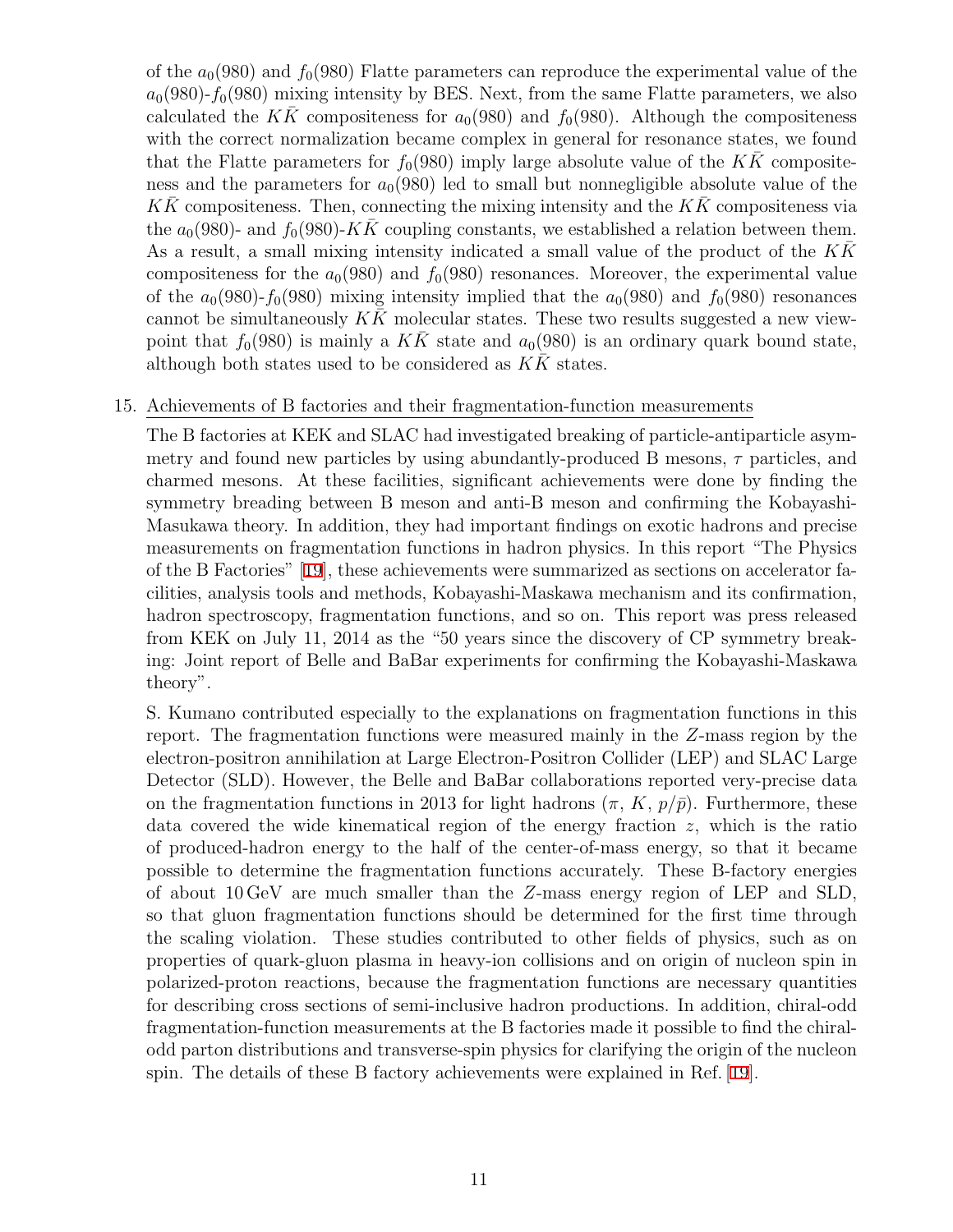#### 16. Tomography of exotic hadrons in high-energy exclusive processes with GPDs and GDAs

There are a number of reports on exotic hadrons in recent years; however, it is not clear whether they are really exotic ones from global observables such as masses and decay widths. As a new approach, we investigated the possibility of determining internal structure of exotic hadrons by using high-energy reaction processes [\[20\]](#page-37-9), where quarks and gluons are appropriate degrees of freedom. In particular, it should be valuable to investigate the high-energy exclusive processes which include generalized parton distributions (GPDs) and generalized distribution amplitudes (GDAs). The GPDs and GDAs contain momentum distributions of partons and form factors. We found that the exotic nature appears in momentum distributions of quarks as suggested by the constituent-counting rule and in the form factors associated with exotic hadron sizes and the number of constituents.

First, we showed that the valence-quark distributions of tetraquark  $(n = 4)$  and pentaquark  $(n = 5)$  hadrons shift to smaller-x regions from the distributions of the pion  $(n = 2)$  and the nucleon  $(n = 3)$ . Here, *n* is the number of valence quarks. The *x*-dependent distributions were determined by the number of valence quarks and the momentum fraction carried by quarks. Second, the large-*Q*<sup>2</sup> behavior of form factors is given by the constituent counting rule of perturbative QCD, so that exotic nature should be found by looking at the high-momentum region of the hadron form factors. Since exotic hadrons are unstable particles, they cannot be used as fixed targets and the spacelike GPDs cannot be measured experimentally, although transition GPDs to exotic hadrons could probe such signatures. However, exotic hadrons can be investigated by timelike processes, as we proposed that these exotic signatures should be found in exclusive production processes of exotic hadrons from *γ <sup>∗</sup>γ* in electron-positron annihilation. For example, the GDAs contain information on a time-like form factor of the energy-momentum tensor of a hadron *h*. We showed that the cross section of  $e\gamma \rightarrow e + h\bar{h}$  is sensitive to the exotic signature by looking at the  $h\bar{h}$ invariant-mass dependence by taking light hadrons,  $h = f_0(980)$  and  $a_0(980)$ . From such GDA measurements, the tomography of exotic hadrons will become possible, for example, by Belle and BaBar experiments and by future linear collider [[20\]](#page-37-9).

### 17. Determination of  $\Lambda(1405)$  compositeness from its radiative decay

Nucleons,  $N^*$  resonances, and other baryons are generally described by the quark model with the *qqq* composition. However, the mass of  $\Lambda(1405)$  is much different from experimental measurements, so that it is considered as a KN molecule state. Since new kaonic nuclei have been investigated at J-PARC and other facilities, the internal structure of  $\Lambda(1405)$  should be clarified because it is possibly the simplest bound system of KN. In our studies, the radiative decay of  $\Lambda(1405)$  was investigated from the viewpoint of compositeness [[21\]](#page-37-10), which corresponds to the amount of two-body states composing resonances as well as bound states. This radiative decay is an E1 transition, which is described by the matrix element of the electric dipole operator  $e\vec{r}$ . It indicates that a diffuse molecular state or a compact quark-bound state could be distinguished by this E1 radiative decay. In particular, we investigated the compositeness of  $\Lambda(1405)$  by this decay.

For a  $KN(I = 0)$  bound state without couplings to other channels, we established a relation between the radiative decay width and the compositeness. Especially, the radiative decay width of the bound state is proportional to the compositeness. Applying the formulation to  $\Lambda$ (1405), we observed that the decay to  $\Lambda\gamma$  is dominated by the  $K^-\rho$  component inside  $\Lambda(1405)$ , because in this decay  $\pi^+\Sigma^-$  and  $\pi^-\Sigma^+$  strongly cancel with each other and the  $\pi\Sigma$  component can contribute to the  $\Lambda\gamma$  decay only through the slight isospin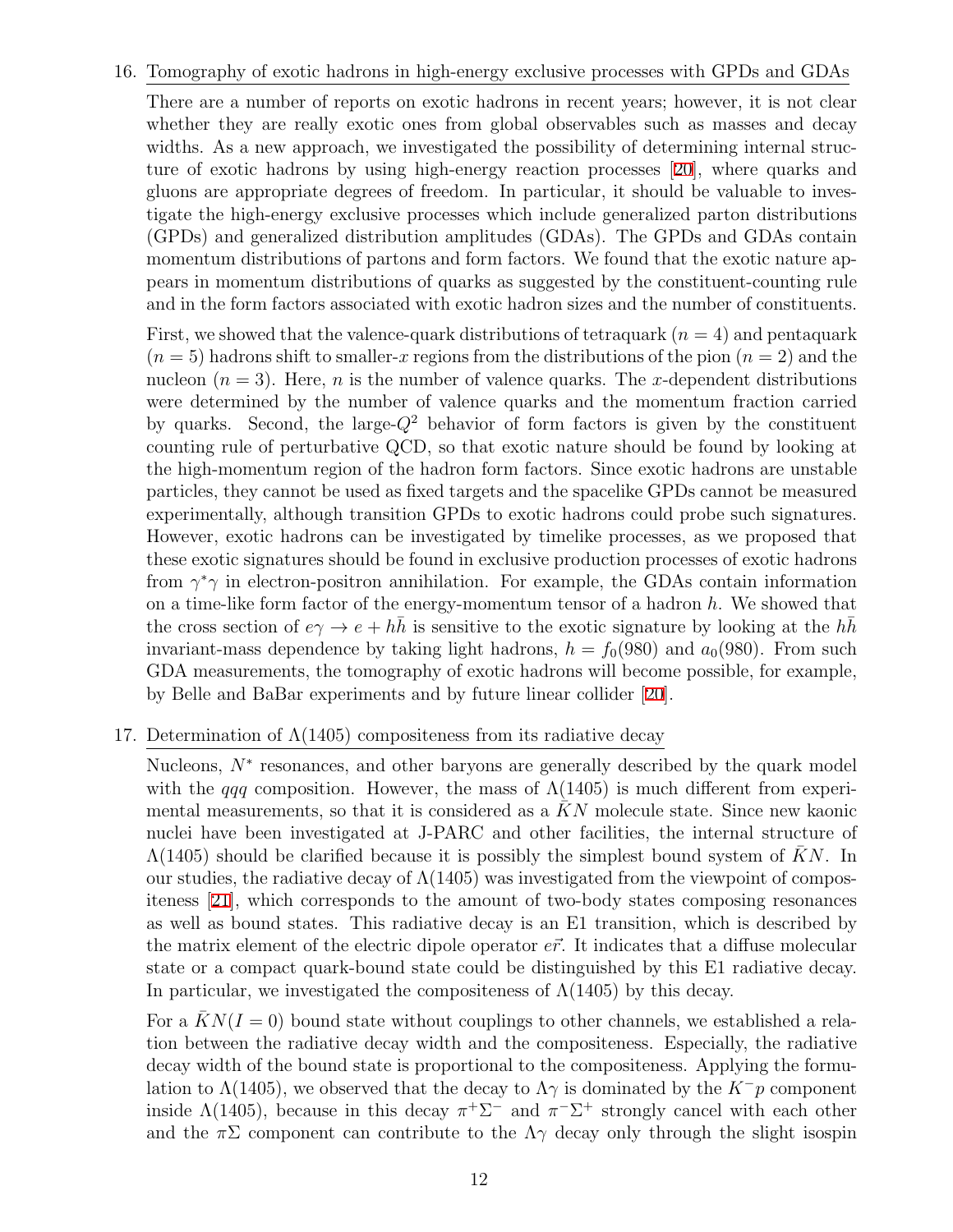breaking. This means that the decay  $\Lambda(1405) \rightarrow \Lambda \gamma$  is suitable for the study of the KN component in  $\Lambda(1405)$ . Fixing the  $\Lambda(1405)$ - $\pi\Sigma$  coupling constant from the usual decay of  $\Lambda(1405) \rightarrow \pi \Sigma$ , we showed a relation between the absolute value of the *KN* compositeness for  $\Lambda(1405)$  and the radiative decay width of  $\Lambda(1405) \rightarrow \Lambda \gamma$  and  $\Sigma^0 \gamma$ , and we found that large decay width to  $\Lambda\gamma$  implies large KN compositeness for  $\Lambda(1405)$ . The compositeness of  $\pi\Sigma$  was estimated about 0.19, so that the  $\pi\Sigma$  molecular composition is relatively small. By using the "experimental" data on the radiative decay widths based on an isobar-model fitting of the  $K^-\mathfrak{p}$  atom data, we estimated the  $KN$  compositeness for  $\Lambda(1405)$ . We also discussed the pole-position dependence of our relation on the  $\Lambda(1405)$  radiative decay width and the effects of the two-pole structure for  $\Lambda(1405)$ . For a precise determination of the compositeness, we need to have an accurate measurement of the radiative decay width, which should be possible at J-PARC.

### 18. Report on future nuclear physics in Japan: Nucleon-structure physics

In the 21st century, world's leading accelerator facilities such as J-PARC, KEKB, and RIBF were completed in Japan. Together with RCNP and ELPH, it became possible to investigate diverse aspects of hadron and nuclear physics. In addition, there was significant progress on performance of super-computers. On the other hand, there are major accelerator facilities in the world such as CERN-LHC, CERN-COMPASS, RHIC, Fermilab, JLab, and GSI, and many Japanese scientists participate in these facility experiments. These experimental projects cover diverse fields of hadron and nuclear physics. Nuclear physicists devote to their own projects and there is a tendency that they may not pay attention to developments on other fields. In addition, more than 20 years had passed for the J-PARC and RIBF since the early planning stage, so that physics projects of these facilities should be re-examined. Therefore, by the proposal of the Japanese Nuclear Physics Executive Committee, we wrote a report on plans on future nuclear physics projects in 2013 [[22](#page-37-11)] and showed possible direction of nuclear physics in Japan. This report covered a wide range of hadron and nuclear physics on unstable nuclei, precision nuclear physics, strangeness nuclear physics, low-energy hadron physics, high-energy heavy-ion physics, nucleon structure, fundamental physics with nuclei, and computational nuclear physics. The updated version of this report was published in 2021 [[2\]](#page-36-10).

Within these reports in 2013 and 2021, S. Kumano contributed to the nucleon-structure section. We explained proton-spin puzzle, QCD factorization and parton distribution functions (PDFs), and lepton-proton and proton-proton scattering experiments and their global analyses for determining polarized PDFs. Transverse spin physics and highertwist effects were also discussed. The proton-spin composition was shown in a colorgauge invariant way. For finding the origin of nucleon spin, the contribution from partonic orbital angular momenta should be determined by measuring three-dimensional structure functions. Furthermore, theoretical hadron models and lattice QCD results were summarized on the structure functions. Finally, we introduced future experimental projects, CERN-COMPASS, RHIC, Fermilab, KEKB, JLab, EIC, and J-PARC, on nucleon-structure physics.

## 19. Numerical solution of  $Q^2$  evolution equations for fragmentation functions

Semi-inclusive hadron-production processes are becoming important in high-energy hadron reactions. They are used for investigating properties of quark-hadron matters in heavy-ion collisions, for finding the origin of nucleon spin in polarized lepton-nucleon and nucleon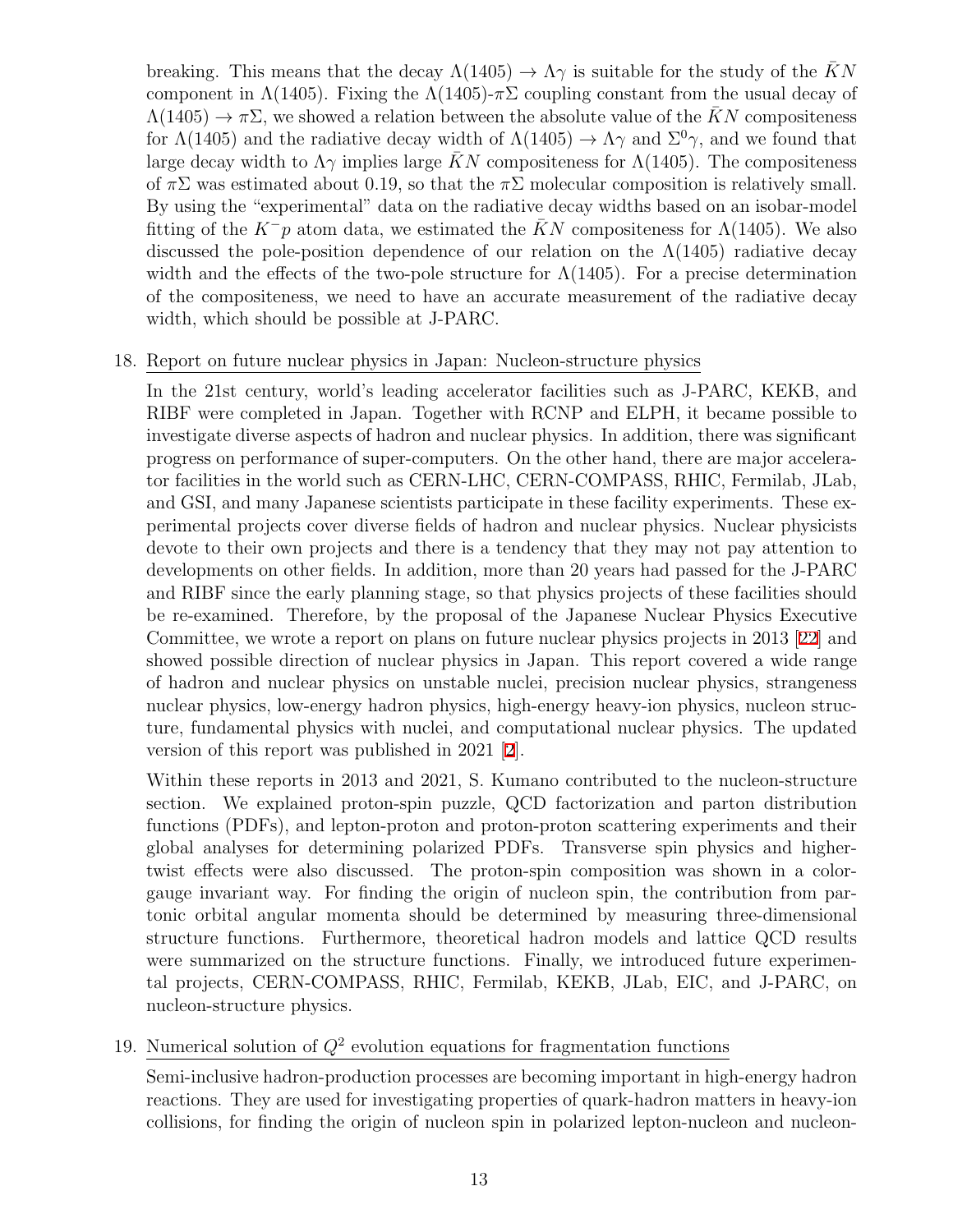nucleon reactions, and possibly for finding exotic hadrons. For describing the hadronproduction cross sections in high-energy reactions, fragmentation functions are essential quantities. A fragmentation function indicates the probability of producing a hadron from a parton in the leading order of the running coupling constant  $\alpha_s$ . In 2013, the Belle and BaBar collaborations reported very precise experimental data on the fragmentation functions, which were much more accurate than the Large Electron-Positron Collider (LEP) and SLAC Large Detector (SLD). The LEP and SLD groups measured the fragmentation functions at the *Z*-mass region, whereas the Belle and BaBar measurements were at 10.5 GeV. It means that the scaling violation  $(Q^2 \text{ evolution})$  phenomena became clear for the first time by these data and it became possible to probe the gluon fragmentation functions.

The *Q*<sup>2</sup> dependence is described by the standard DGLAP (Dokshitzer-Gribov-Lipatov-Altarelli-Parisi) evolution equations, which are often used in theoretical and experimental analyses of the fragmentation functions and in calculating semi-inclusive cross sections. The DGLAP equations are complicated integro-differential equations, which cannot be solved in an analytical method. On the other hand, there was a strong need from scientists to use a *Q*<sup>2</sup> evolution code for their theoretical and experimental projects. The optimum fragmentation functions were supplied at fixed  $Q^2$ , usually small- $Q^2$  region where the perturbative QCD could be applied, so that they should be evolved to different *Q*<sup>2</sup> scales for their own experiments and theoretical model calculations. In our work, we explained a numerical solution method and created a  $Q^2$  evolution code for general users. The DGLAP evolution equations are expressed by a differentiation of  $Q^2$  and integrals of splitting functions multiplied by the fragmentation functions over the energy fraction *z*, which is defined by the ratio of the produced-hadron energy over the half of the center-of-mass energy.

In this work, a simple method was employed for solving the evolution equations by using the Euler method and the Gauss-Legendre quadrature for evaluating integrals, and a useful code was provided for calculating the *Q*<sup>2</sup> evolution of the fragmentation functions in the leading order (LO) and next-to-leading order (NLO) of  $\alpha_s$  [\[24](#page-38-3)]. The renormalization scheme is MS in the NLO evolution. Our evolution code was explained for using it in one's studies on the fragmentation functions.

20. Test of CDF dijet anomaly within the standard model

In April of 2011, the Fermilab reported that the CDF (Collider Detector at Fermilab) collaboration discovered a new signature beyond the standard model by the proton-antiproton collision with the 1.96 TeV energy at Tevatron, and their work was published in Physical Review Letters 106 (2011) 171801. Observing produced *W* and 2 jets in the protonantiproton collision, they found an unexplained peak in the cross section as the function of two-jet invariant mass. In order to confirm that this CDF result is a new discovery, we needed to show that such a peak cannot be reproduced with the standard model. In the *W*- and jet-production cross section, various parton distribution distributions (PDFs) are involved in the initial proton and antiproton, so that their accurate momentum distributions should be understood.

This dijet anomaly was investigated within the standard model by considering effects of the PDFs on various processes: *W*+dijet, *Z*+dijet, *WW*, *ZW*, and top production. Since the anomalous peak existed in the dijet-mass region of  $140 \text{ GeV}$  with the  $p\bar{p}$  center-ofmass energy  $\sqrt{s}$ =1.96 TeV, a relevant momentum fraction *x* of partons is roughly 0.1. In this *x* region, recent HERMES semi-inclusive charged-lepton scattering experiment indi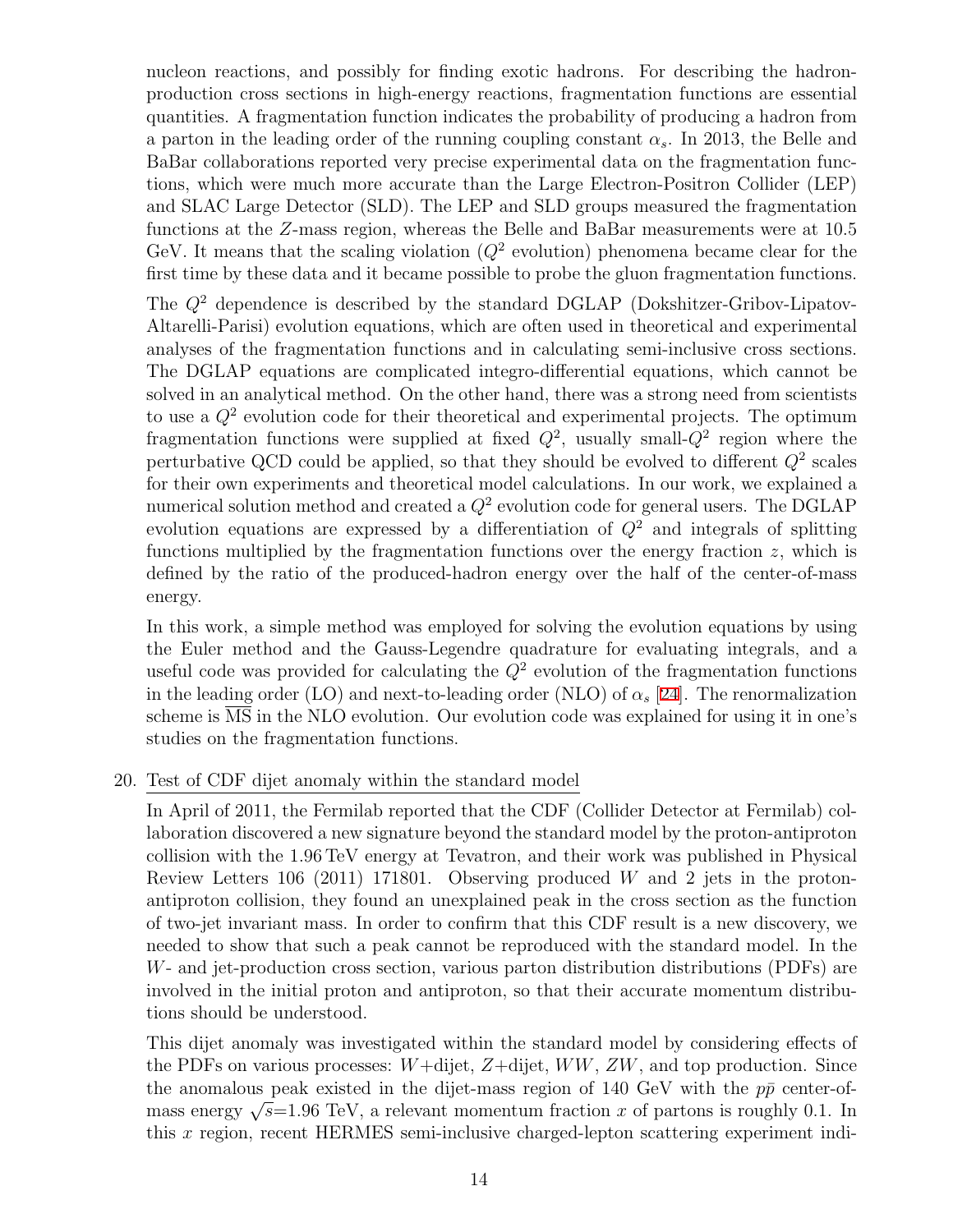cated that the strange-quark distribution could be very different from a conventional one  $s \simeq 0.4(\bar{u} + d)/2$ , which has been used for many years, based on opposite-sign dimuon measurements in neutrino-induced deep inelastic scattering. We investigated effects of such variations in the strange-quark distribution  $s(x)$  on the anomaly [[25\]](#page-38-4). We found that distributions of *W*+dijets and other process are affected by the strange-quark modifications in wide dijet-mass regions including the 140 GeV one. Since the CDF anomaly was observed in the shoulder region of the dijet-mass distribution, a slight modification of the distribution shape could explain at least partially the CDF excess. Therefore, it is important to consider such effects within the standard model for judging whether the CDF anomaly indicated new physics beyond the standard model. We also showed modification effects of the strange-quark distribution in the LHC (Large Hadron Collider) kinematics, where cross sections are sensitive to a smaller-*x* region of  $s(x)$ .

On the other hand, the strange-quark distribution itself contains interesting physics. We expect that the major part of  $s(x)$  should be produced in perturbative-QCD process of the gluon splitting  $(q \rightarrow s\bar{s})$ . However, there could be a nonperturbative-QCD mechanism to produce  $s(x)$  which is separate from the  $Q^2$ -evolution process, and it is called intrinsic strange. Because it has never been identified experimentally, it is an interesting topic by itself. Our paper was accepted in Physical Review D [[25](#page-38-4)] two days after our submission, which indicated an importance and urgency of our work. Later, the anomalous peak disappeared by the CDF reanalysis. However, our theoretical studies are valid in any case and are independent from the existence of the original dijet anomaly.

21. Structure of  $\Lambda_c(2940)^+$  by its strong and electromagnetic decays

A number of exotic hadrons were reported by the Belle and BaBar collaborations in heavyquark hadron systems. One of them is  $\Lambda_c(2940)^+$ , which is considered as a molecular state of nucleon and  $D^*$ . However, there is a possibility of the D-wave excitation of  $\Lambda_c(2286)^+$ . In order to find its internal structure, we proposed to use its strong and electromagnetic decays. First, we studied the radiative decay  $\Lambda_c(2940)^+$   $\to \Lambda_c(2286)^+$ *γ* by the hadron molecule picture and predicted its decay width [[28\]](#page-38-5). We formulated the decay process by considering *ND<sup>∗</sup>* loops by paying attention to the proper gauge invariance. There was a large contribution in the radiation from the internal proton, and the other terms, radiations from  $D^*$ ,  $\Lambda_c^+$ , and  $\Lambda_c^+ ND^*$  vertices, were relatively small. In the molecular scenario, the  $\Lambda_c(2940)^+$  baryon was described by a superposition of  $|pD^{*0}\rangle$  and  $|nD^{*+}\rangle$ components with the explicit admixture expressed by the mixing angle  $\theta$  ( $|\Lambda_c(2940)^+\rangle$  =  $\cos \theta |pD^{*0}\rangle + \sin \theta |nD^{*+}\rangle$ ). The calculated radiative-decay widths displayed a sizable sensitivity to the mixing angle  $\theta$  and to the scale parameter  $\Lambda$ . Especially, the cancellation between the contributions of the radiations from internal hadrons resulted in a rather pronounced *θ*-dependence. This effect could provide a stringent constraint on the role of the two molecular components  $pD^{*0}$  and  $nD^{*+}$  in the  $\Lambda_c(2940)^+$  resonance. The decay width also depended much on the momentum cutoff parameter  $\Lambda$  at the  $\Lambda_c^+ ND^*$  vertex. We showed our decay width as the functions of  $\theta$  and  $\Lambda_c^+ ND^*$ . For example, it was 84 keV for  $\theta = 10^{\circ}$  and  $\Lambda = 1$  GeV. Possible future measurements of the radiative decay width could provide further insights into the structure of the  $\Lambda_c(2940)^+$  state.

Second, we investigated the strong three-body decays  $\Lambda_c(2940)^+$   $\to \Lambda_c(2286)^+ \pi^+ \pi^-$ ,  $\Lambda_c(2286)^+\pi^0\pi^0$  by considering the same molecular composition [[26\]](#page-38-6). In our calculation, we employed the extended SU(4) chiral Lagrangians to describe the interaction terms contained in  $\mathcal{L}_{\pi D^*BB_h}$  and  $\mathcal{L}_{\pi BB'}$ . Therefore, the necessary couplings  $g_{\pi D^*BB_h}$  and  $g_{\pi BB'}$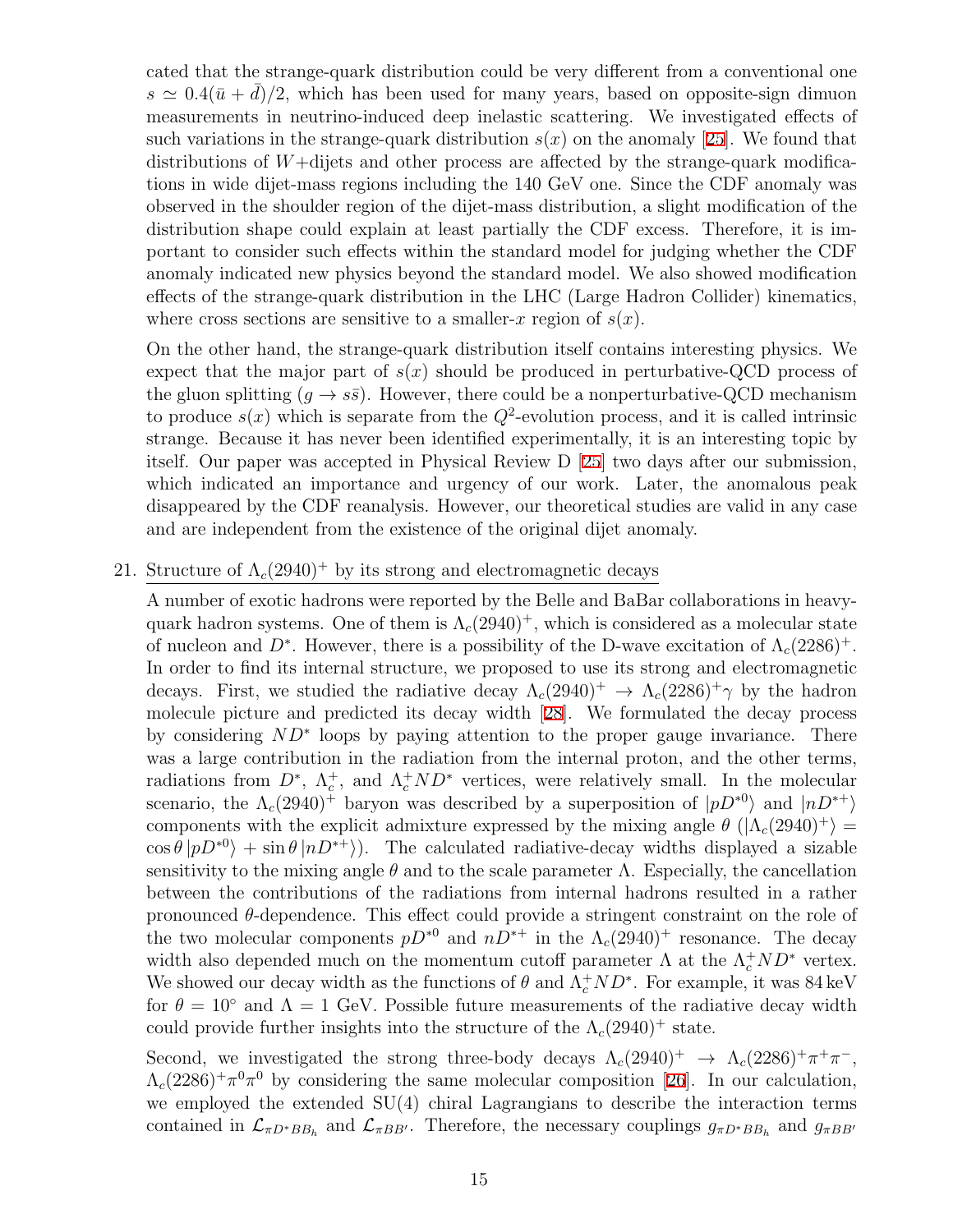were well determined. We showed the explicit contributions from the two-step processes  $\Lambda_c(2940)^+$   $\to \Sigma_c^{++} \pi^ \to \Lambda_c(2286)^+$  +  $\pi^+ \pi^-$ ,  $\Lambda_c(2940)^+$   $\to \Sigma_c^0 \pi^+$   $\to \Lambda_c(2286)^+$  +  $\pi^+ \pi^-$ ,  $\Lambda_c(2940)^+$   $\to \Sigma_c^+\pi^0 \to \Lambda_c(2286)^+ + \pi^0\pi^0$ , and  $\Lambda_c(2940)^+$   $\to \rho^0\Lambda_c(2286)^+$   $\to \Lambda_c(2286)^+$  +  $\pi^+\pi^-$ . In particular, the contribution  $\Lambda_c(2940)^+$   $\to \Sigma_c \pi \to \Lambda_c(2286)^+ + \pi \pi$  was the largest, and the intermediate  $\rho$  term was essentially negligible. The charged decay mode involving  $\pi^+\pi^-$  was less than two times larger than the neutral  $\pi^0\pi^0$  mode. The strong decay widths were shown as the functions of the mixing angle  $\theta$  and cutoff parameter  $\Lambda$ . For example, it was 4.9 MeV for  $\theta = 10^{\circ}$  and  $\Lambda = 1$  GeV. Our results for the three-body decay widths presented another test for the molecular interpretation of the  $\Lambda_c(2940)^+$ . We expect that future measurements of the radiative and strong decay widths will clarify the internal structure of  $\Lambda_c(2940)^+$  in comparison with our theoretical predictions.

#### 22. Clustering properties in nuclear structure functions

Many nuclei are described by the shell model, and their density distributions are shown by absolute value squared of wave functions. However, there are nuclei which cannot be easily described by the shell model with a limited number of model energy levels. These nuclei exist around the mass-number region of 10 and heavy unstable-nucleus region. They have cluster structure within nuclei. Recently, there were measurements on deep inelastic electron scattering measurements on a nucleus with the cluster structure, and we had much progress on structure functions and parton distribution functions for nuclei with clusters. An experimental group of the Thomas Jefferson National Accelerator Facility (JLab) measured the structure function  $F_2$  for the beryllium-9 nucleus, and they showed the gradient of the nuclear modification with respect to the Bjorken-scaling variable *x*  $(|d(F_2^A/F_2^D)/dx|)$  as a function of average nuclear density. Although the slopes of the <sup>3</sup>He, <sup>4</sup>He, and <sup>12</sup>C nuclei were along the smooth line, the <sup>9</sup>Be slope was much different, which looked like an "anonymous" result.

In our studies, we pointed out that the phenomenon comes from the clustering effect in the  $9B$ e nucleus [[27\]](#page-38-7). For understanding this anomalous nuclear effect for the beryllium-9 nucleus, clustering aspects were studied in the structure functions by using momentum distributions calculated in antisymmetrized or fermionic molecular dynamics (AMD or FMD) and also in a simple shell model for comparison. According to the AMD, the <sup>9</sup>Be nucleus consists of two  $\alpha$ -like clusters with a surrounding neutron. The clustering produced high-momentum components in nuclear wave functions, which affected nuclear modifications of the structure functions. We investigated whether clustering features could appear in the structure function  $F_2$  of <sup>9</sup>Be along with studies for other light nuclei. We found that nuclear modifications of  $F_2$  are similar in both AMD and shell models within our simple convolution description although there are slight differences in  ${}^{9}$ Be. It indicated that the anomalous <sup>9</sup>Be result should be explained by a different mechanism from the nuclear binding and Fermi motion. If nuclear-modification slopes  $d(F_2^A/F_2^D)/dx$  are shown by the maximum local densities, the <sup>9</sup>Be anomaly can be explained by the AMD picture, namely by the clustering structure, whereas it certainly cannot be described in the simple shell model. This fact suggested that the large nuclear modification in <sup>9</sup>Be should be explained by large densities in the clusters. In our work, we considered that nuclear structure functions  $F_2^A$  consist of a mean conventional part and a remaining part depending on the maximum local density. The first mean part did not show a significant cluster effect on *F*2. This is because of the average over the angle, although the local clusters exist in the nucleus. However, we proposed that the remaining part could explain the anonymous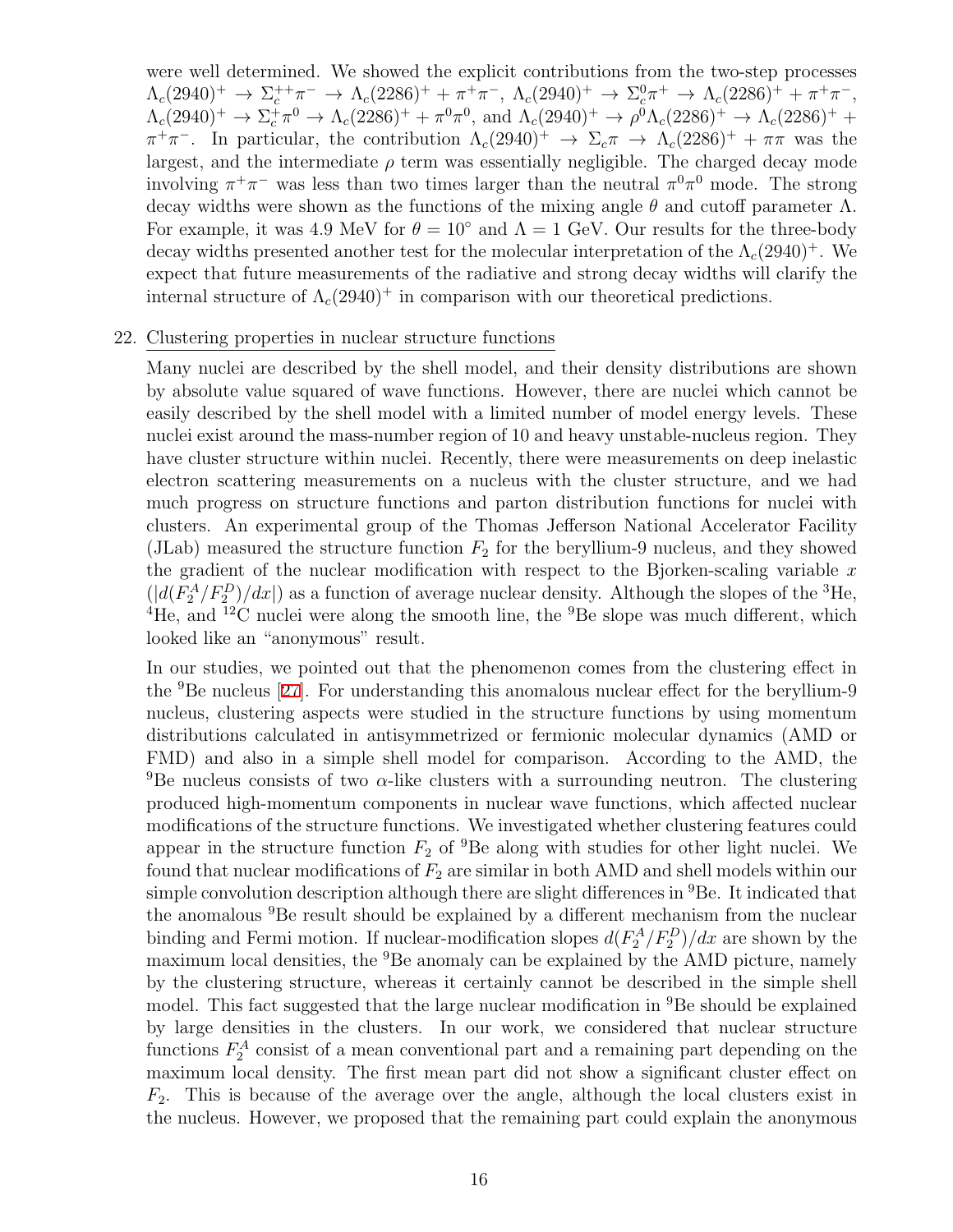JLab slope, and it is associated with high densities created by the cluster formation in <sup>9</sup>Be. The JLab measurement is possibly the first signature of clustering effects in highenergy nuclear reactions. A responsible physics could be an internal nucleon modification, which is caused by the high densities due to the cluster configuration, and/or a shortrange correlation between nucleons. The clustering aspect of nuclear structure functions is an unexplored topic which is interesting for future investigations, and this project was proposed at JLab (JLab PAC-35 proposal, PR12-10-008).

#### 23. Structure-function projections and optimum tensor-polarized PDFs for spin-1 deuteron

Spin structure of a spin-one hadron is interesting as a future research topic because there exist new tensor structure functions which do not appear in the spin- $\frac{1}{2}$  nucleon. There are eight structure functions, *F*1, *F*2, *g*1, *g*2, *b*1, *b*2, *b*3, and *b*4, in charged-lepton scattering from a spin-one hadron, whereas four of them  $(F_1, F_2, g_1, g_2)$  exist in the spin-1/2 nucleon. These additional structure functions vanish if internal constituents are in the *S* state, and they are related to tensor structure in spin-one hadrons. Studies of such tensor structure will open a new field of high-energy spin physics.

In our work, the projection operators were derived for the structure functions of a spinone hadron by using combination of its momentum, polarization, and spin vectors [[34](#page-38-8)]. They are useful in theoretical calculations because the structure functions need to be extracted from a calculated hadron tensor  $W_{\mu\nu}$  in theoretical models, for example, the nuclear convolution model for the spin-1 deuteron.

Next, optimum tensor-polarized parton distribution functions (PDFs) were determined from HERMES experimental results on  $b_1$  [\[29\]](#page-38-2) for understanding the tensor structure in terms of quark and gluon degrees of freedom. Prior to this work, it was not clear how the HERMES measurements were related to the tensor-polarized PDFs. We determined optimum tensor-polarized PDFs for explaining the experimental data, so that theoreticalmodel calculations could be tested and also for submitting a new experimental proposal. The structure functions  $b_1$  and  $b_2$  are described by tensor-polarized quark and antiquark distributions  $\delta_T q$  and  $\delta_T \bar{q}$ . Using HERMES data on the  $b_1$  structure function for the deuteron, we made an analysis of extracting the distributions  $\delta_T q$  and  $\delta_T \bar{q}$  in a simple *x*-dependent functional form [[29](#page-38-2)]. By imposing the sum rule  $\int dx b_1(x) = 0$  suggested by the parton model, the optimum distributions were proposed for the tensor-polarized valence and antiquark distribution functions from the analysis of the HERMES data. A finite tensor polarization was obtained for antiquarks if we impose a constraint that the first moments of tensor-polarized valence-quark distributions vanish. It is interesting to investigate a physics mechanism to create a finite tensor-polarized antiquark distribution. The tensor-polarized PDFs were defined by unpolarized partons in a polarized hadron, so that their  $Q^2$  scale evolution is given by the usual unpolarized DGLAP equations. However, the HERMES data are not accurate enough to probe the scale dependence and the data analysis was done by assuming no  $Q^2$  evolution by fixing it at the HERMES-data average  $Q^2 = 2.5 \text{ GeV}^2$ . We made the determined tensor-polarized PDFs available for general public. By this work, it became possible to investigate practically the deuteron tensor structure at high energies. In fact, the JLab experiment (Letter of Intent to JLab PAC-37) was submitted by using our tensor PDFs, and this experiment will be realized by the middle of 2020's.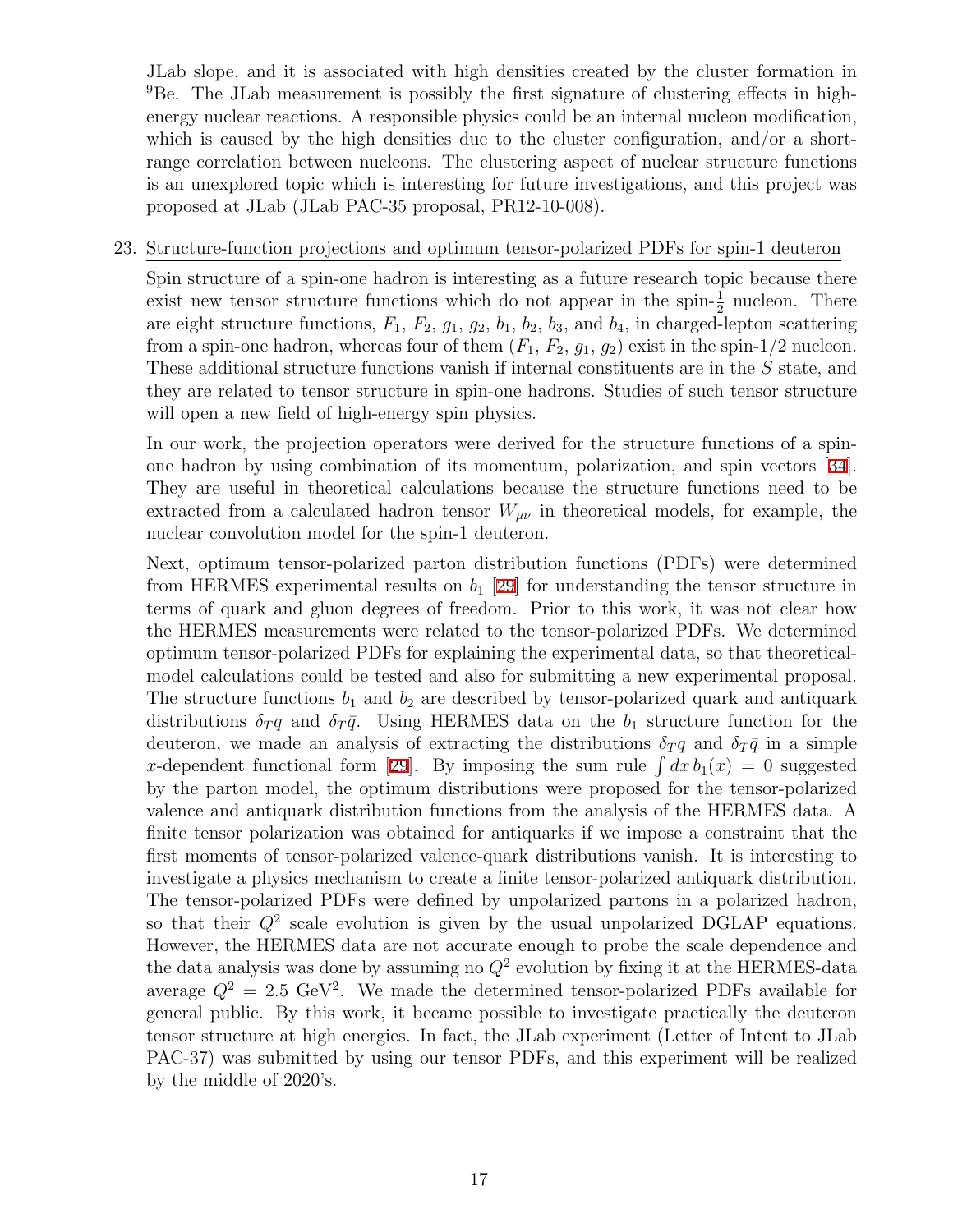#### 24. Possible studies of GPDs and color transparency at hadron accelerator facilities

At the stage of 2008, only possibilities for measuring the generalized parton distributions (GPDs) were to use the virtual Compton scattering or hadron-production process at lepton accelerator facilities. We proposed that it is possible to investigate them at hadron accelerator facilities, such as J-PARC (Japan Proton Accelerator Research Complex) facility and GSI-FAIR (Gesellschaft für Schwerionenforschung -Facility for Antiproton and Ion Research) [[31](#page-38-9)]. We considered a novel class of hard branching hadronic processes  $a + b \rightarrow c + d + e$ , where hadrons *c* and *d* have large and nearly opposite transverse momenta and large invariant energy which is a finite fraction of the total invariant energy, for investigating the GPDs. We showed that a number of GPDs can be investigated in hadron facilities such as J-PARC and GSI-FAIR. In this work, the GPDs for the nucleon and for the  $N \to \Delta$  transition were studied in the reaction  $N + N \to N + \pi + B$ , where  $N$ ,  $\pi$ , and *B* are a nucleon, a pion, and a baryon (nucleon or  $\Delta$ ), respectively, with a large momentum transfer between *B* (or  $\pi$ ) and the incident nucleon. In particular, the Efremov-Radyushkin-Brodsky-Lepage (ERBL) region of the GPDs can be measured in such exclusive reactions. We estimated the cross section of the processes  $N+N \to N+\pi+B$ by using current models for relevant GPDs and information about large angle *πN* reactions. We found that it is feasible to measure these cross sections at the high-energy hadron facilities, and to get novel information about the nucleon structure, for example, contributions of quark orbital angular momenta to the nucleon spin. The advantages of using the hadron reactions are that cross sections are generally larger than lepton reactions and that a specific kinematical region, so called the Efremov-Radyushkin-Brodsky-Lepage region  $-\xi < x < \xi$  (*x* is the momentum fraction,  $\xi$  is the skewedness parameter), can be measured. If this experiment is realized, it will extend projects of the hadron accelerator facilities and the GPDs will be investigated from different viewpoint and kinematical regions.

Next, we proposed a possible study on color transparency by using a high-momentum pion beam [[30](#page-38-10)]. It is valuable to investigate hadron interactions in nuclear medium for understanding fundamental hadron reactions and for applications to high-energy nuclear reactions. The cross section is dominated by a small hadron component in a reaction with large-momentum transfer. This small hadron passes through the hadron medium without much interactions, which is called color transparency (CT). The color transparency *T* is defined as the ratio of cross sections for nucleon-nucleus and nucleon-nucleon reactions  $T =$  $\sigma_{NA}/(A \sigma_{NN})$ . As the hard scale of the reaction, for example the proton-beam energy, becomes larger, the transparency is expected to become larger. We demonstrated that hard branching  $2 \rightarrow 3$  particle processes with nuclei provide an effective way to determine the momentum transfers needed for effects of point-like configurations to dominate large angle  $2 \rightarrow 2$  processes, by showing the transparency as the functions of the pion-beam energy and nuclear mass. In contrast with previously proposed approaches, the discussed reaction allows the effects of the transverse size of configurations to be decoupled from effects of the space-time evolution of these configurations. It can be applied to a much broader range of two-body processes than the original method including meson-meson scattering  $(\pi \pi, \pi K, KK)$  where one expects an earlier onset of the CT regime than for meson (baryon)-baryon scattering. One could also look for the onset of CT in the mesonbaryon  $(\pi N, \Lambda \pi, ...)$  and baryon-baryon  $(pN, p\Delta, ...)$  scattering. Studies with beams of energies in the 20-200 GeV range appear to be optimal for these purposes.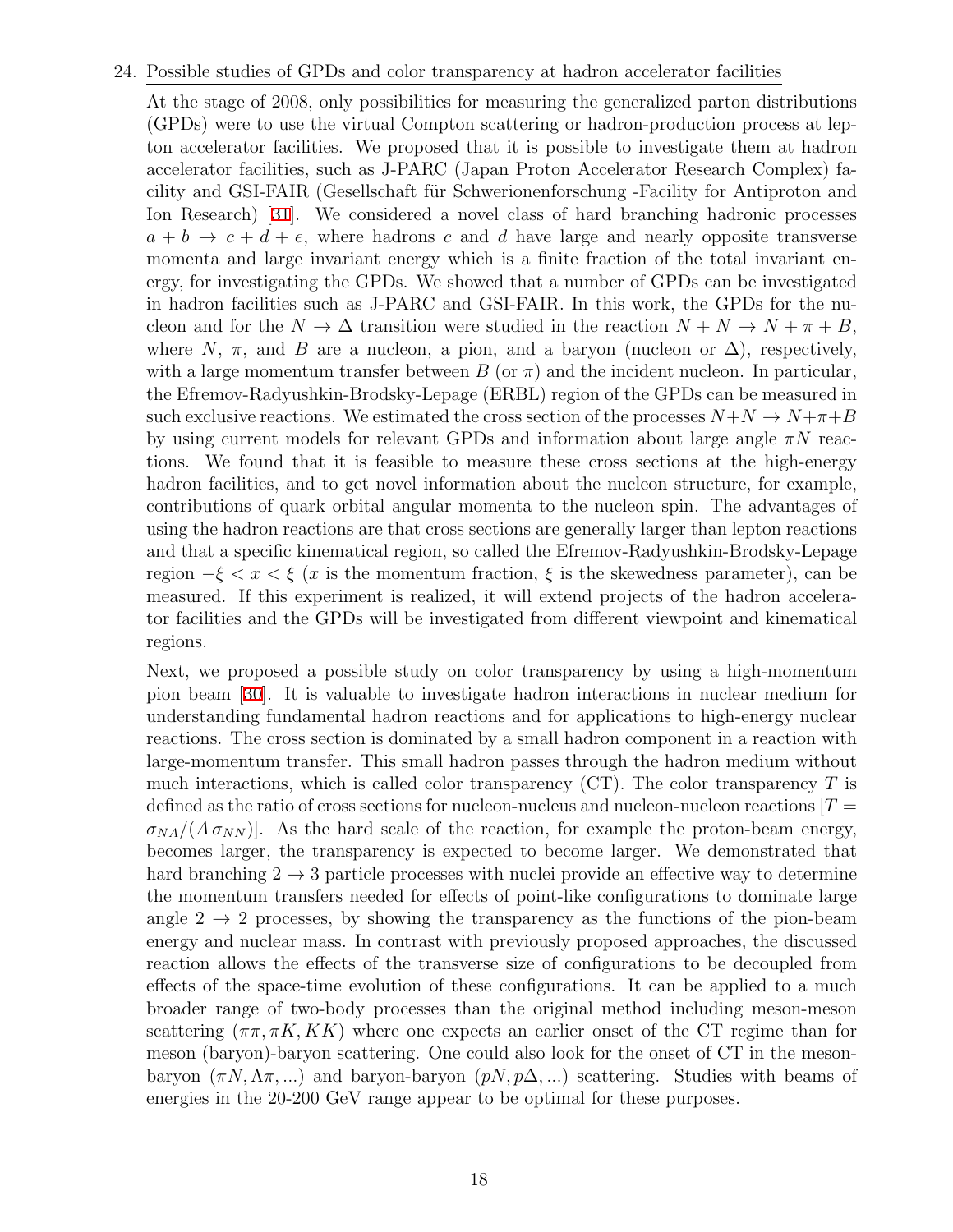#### 25. Determination of polarized PDFs with JLab and RHIC-Spin measurements

In order to understand the origin of the nucleon spin, we need to determine contributions from the quark and gluon spins by determining polarized parton distribution functions from experimental measurements. In this work, a global analysis was performed within the next-to-leading order in Quantum Chromodynamics (QCD) to determine polarized parton distributions with new experimental data in spin asymmetries [[38](#page-39-0)]. The new data set included JLab, HERMES, and COMPASS measurements on spin asymmetry  $A_1$  for the neutron and deuteron in lepton scattering. Our new analysis also utilized the double-spin asymmetry for  $\pi^0$  production in polarized *pp* collisions,  $A_{LL}^{\pi^0}$ , measured by the PHENIX collaboration. The uncertainties of the polarized PDFs were estimated by the Hessian method. Because of these new data, uncertainties of the polarized PDFs were reduced. In particular, the JLab, Hermes, and Compass measurements were valuable for determining  $\Delta d_v(x)$  at large *x* and  $\Delta \bar{q}(x)$  at  $x \sim 0.1$ . The PHENIX  $\pi^0$  data significantly reduced the uncertainty of  $\Delta g(x)$ . Furthermore, we discussed a possible constraint on  $\Delta g(x)$  at large *x* by using the HERMES data on  $g_1^d$  in comparison with the COMPASS ones at  $x \sim 0.05$ .

We investigated impact of  $\pi^0$ -production data at Relativistic Heavy Ion Collider (RHIC) and future E07-011 experiment for the structure function  $g_1$  of the deuteron at the Thomas Jefferson National Accelerator Facility (JLab) on studies of nucleonic spin structure, especially on the polarized gluon distribution function [[32](#page-38-11)]. By global analyses of polarized lepton-nucleon scattering and the  $\pi^0$ -production data, polarized parton distribution functions were determined and their uncertainties were estimated by the Hessian method. Two types of the gluon distribution function were investigated. One was a positive distribution and the other was a node-type distribution which changes sign at  $x \sim 0.1$ . Although the RHIC  $\pi^0$  data seemed to favor the node type for  $\Delta g(x)$ , it was difficult to determine a precise functional form from the current data. However, it was interesting to find that the gluon distribution  $\Delta g(x)$  is positive at large  $x$  (> 0.2) due to constraints from the scaling violation in  $g_1$  and RHIC  $\pi^0$  data. The JLab-E07-011 measurements for  $g_1^d$  should be also able to reduce the gluon uncertainty, and the reduction was comparable to the one by RUN-5  $\pi$ <sup>0</sup>-production data at RHIC. The reduction was caused mainly by the error correlation between polarized antiquark and gluon distributions and by a next-to-leadingorder (NLO) gluonic effect in the structure function  $g_1^d$ . We found that the JLab-E07-011 data are accurate enough to probe the NLO gluonic term in *g*1. Both RHIC and JLab data contribute to better determination of the polarized gluon distribution in addition to improvement on polarized quark and antiquark distributions.

#### 26. High-energy hadron physics at J-PARC

Nuclear structure and reactions are described by nucleons and other hadron degrees of freedom, and this field became one of established ones. The underlying fundamental theory of strong interaction is QCD. However, it cannot be solved in nonperturbative regions especially at finite densities, and it is sometimes difficult to understand hadronic and nuclear structure and reactions as many-body systems in terms of quarks and gluons. In this situation, the J-PARC has projects to create new particles and quark-hadron matters by changing the flavor and hadron density. It is the most-intense hadron-beam facility in the multi-GeV high-energy region. By using secondary beams of kaons, pions, and others as well as the primary-beam proton, the facility could cover a wide range of hadron physics from strongly interacting many-body systems with an extended hadronic degree of freedom, strangeness, to new forms of hadrons and hadronic matters. At the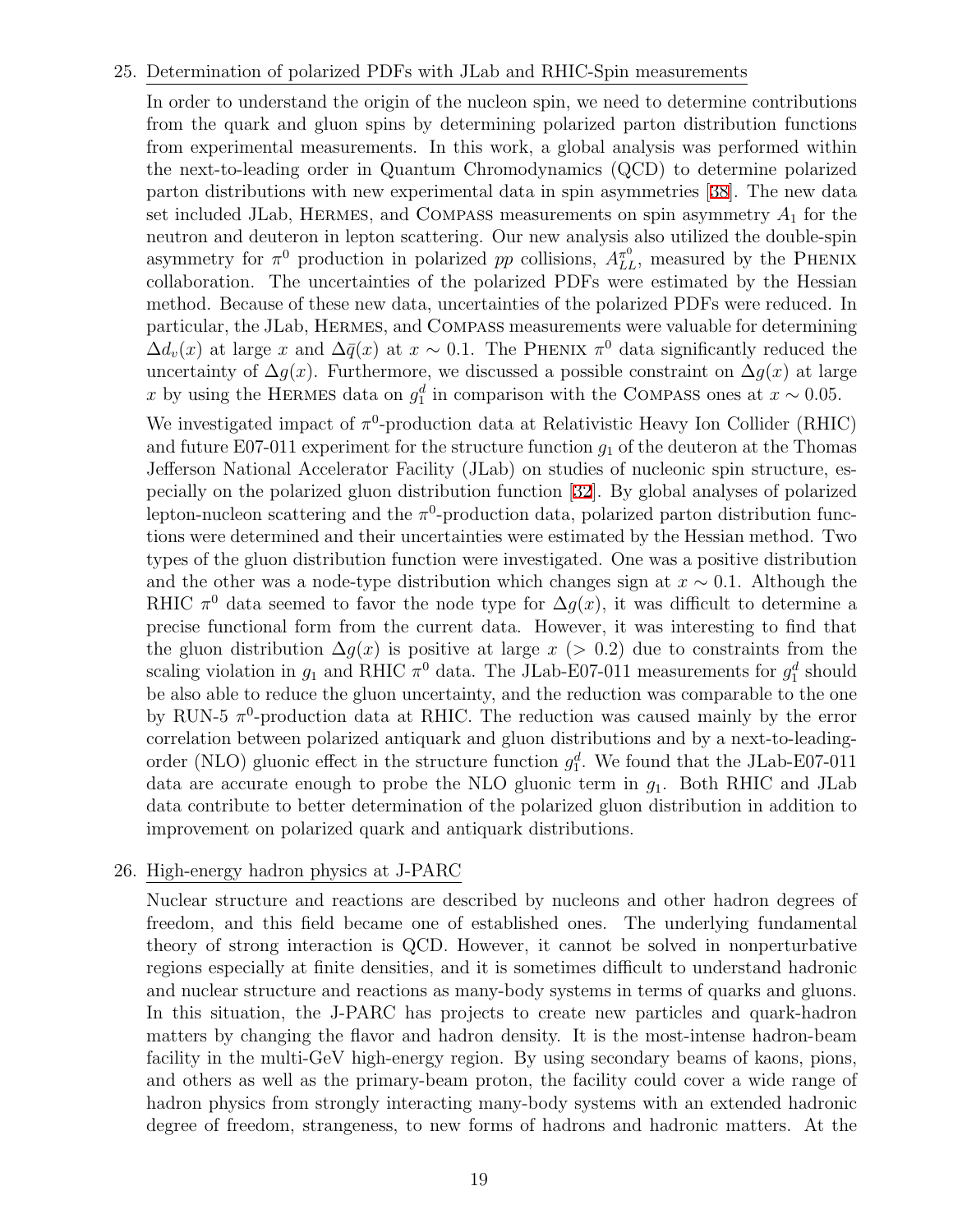first stage of the J-PARC operation, hadron topics are mainly on strangeness nuclear physics such as hypernuclei and kaonic nuclei. Then, the studies could be extended to exotic hadron searches, chiral dynamics in nuclear medium, structure functions, and hard exclusive processes. With major upgrades of the facility, extensive studies could be done for the nucleon spin and heavy-ion physics. In particular, new projects became possible by using the newly-constructed high-momentum beamline from 2020.

In Ref. [\[33](#page-38-12)], possible J-PARC projects were explained in high-energy hadron physics, particularly by using the 30*−*50 GeV primary proton beam. Such proton reactions are in a limit region where the perturbative QCD can be applied, so that such projects have fundamental importance in understanding QCD physics from a perturbative region to a nonperturbative one. There are proposed experiments on charm-production and Drell-Yan processes as well as single spin asymmetries for investigating quark and gluon structure of the nucleons and nuclei. Parton-energy loss could be studied in the Drell-Yan processes. There is also a proposal on hadron-mass modifications in a nuclear medium by using the proton beam. These topics include flavor dependence of antiquark distributions, transverse-momentum-dependent distributions such as the Boer-Mulders and Sivers functions, and polarized exclusive reactions. In addition, possible topics are transition from hadron to quark degrees of freedom by elastic *pp* scattering, color transparency by (*p,* 2*p*), short-range correlation in nuclear force by  $(p, 2pN)$ , tensor structure functions for spin-1 hadrons, fragmentation functions, and generalized parton distributions although proposals are not written on these projects. If proton-beam polarization will be attained, it is possible to investigate details of nucleon spin structure. The J-PARC is an excellent accelerator facility to investigate diverse hadron projects, and we expand the projects to various fields in future [S. Kumano, Nucl. Phys. A782 (2007) 442; AIP Conf. Proc. 1056 (2008) 444; J. Phys. Conf. Ser. 312 (2011) 032005].

#### 27. Determination of nuclear parton distribution functions in the next-to-leading order

High-energy heavy-ion reactions have been investigated at RHIC and LHC for finding properties of quark-gluon plasma from their cross sections. For describing the cross sections, accurate nuclear parton distribution functions (NPDFs) are needed. In addition, for neutrino oscillation measurements, they also need accurate PDFs for the oxygen nucleus because systematic errors are dominated by the neutrino-nucleus interaction part. There exist 10−20% nuclear modifications for medium nuclei. It is important to understand modification mechanisms not only for finding physics of nuclear PDFs but also for applications to the high-energy nuclear reactions. For example, neutrino experimentalists ask us to calculate neutrino cross sections within 5% accuracy for future oscillation experiments intended to measure the CP violation in the lepton sector.

The NPDFs were determined by global analyses of experimental data on structure-function ratios  $F_2^A/F_2^A'$  and Drell-Yan cross-section ratios  $\sigma_{DY}^A/\sigma_{DY}^{A'}$  [[36](#page-38-13)]. The analyses were done in the leading order (LO) and next-to-leading order (NLO) of running coupling constant  $\alpha_s$ . It was successful in explaining the data from the deuteron to a large lead nucleus. The uncertainties of the determined NPDFs were estimated by the Hessian method in both LO and NLO, so that we can discuss the NLO improvement on the determination. We found slight NLO improvements for the antiquark and gluon distributions at small  $x = 0.01 - 1$ 0*.*001); however, they were not significant at larger *x*. Valence-quark distributions were well determined, and antiquark distributions were also determined at *x <* 0*.*1. However, the antiquark distributions had large uncertainties at *x >* 0*.*2. The gluon modifications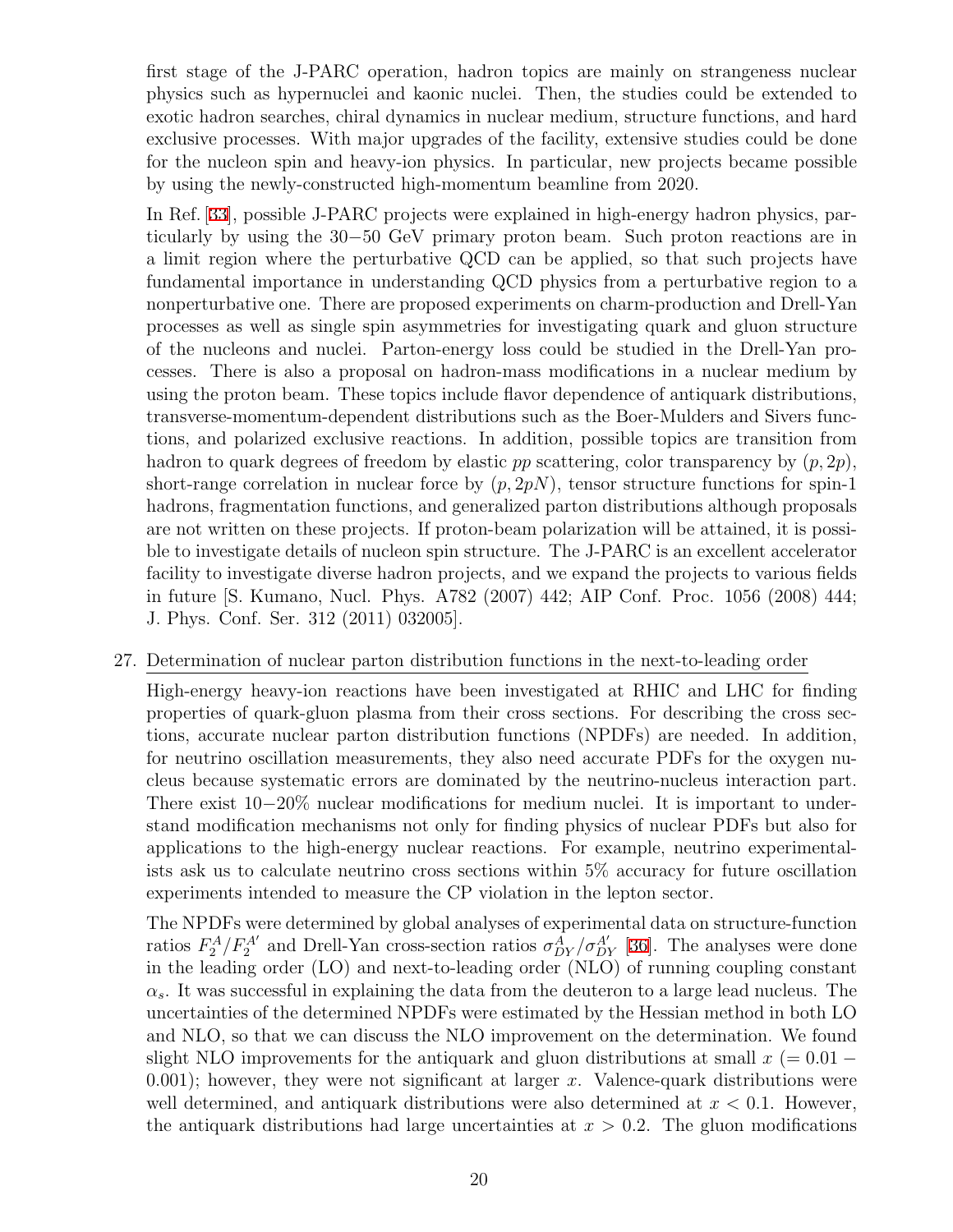could not be fixed. The valence-quark distributions were determined well from the  $F_2^A/F_2^D$ measurements at  $x > 0.3$ , and they were constrained at small x by the baryon-number conservation and charge conservation. The antiquark distributions were determined from the  $F_2$  data at  $x < 0.05$  and there was almost no nuclear modification at  $x = 0.1$  due to the Drell-Yan data  $\sigma_{pA}/\sigma_{pD}$ , and they had large errors in the larger-*x* region. Although the advantage of the NLO analysis, in comparison with the LO one, is generally the sensitivity to the gluon distributions, gluon uncertainties were almost the same in the LO and NLO. It was because scaling-violation data are not accurate enough to determine precise nuclear gluon distributions. Modifications of the PDFs in the deuteron were also discussed by including data on the proton-deuteron ratio  $F_2^D/F_2^p$  in the analysis. A code was provided for calculating the NPDFs and their uncertainties at given *x* and *Q*<sup>2</sup> in the LO and NLO.

#### 28. HERMES effect

From charged-lepton deep inelastic scattering measurements, two nuclear structure functions  $F_1^A$  and  $F_2^A$  are measured. By virtual-photon polarizations,  $F_1^A$  is associated with the transverse polarization and  $F_2^A$  is with both transverse and longitudinal polarizations. Removing the transverse part from  $F_2^A$ , we obtain the longitudinal structure function  $F_L^A$ . Although it should vanish  $(F_L^A = 0)$  in the scaling limit  $Q^2 \to \infty$ , the longitudinal-transverse structure function ratio  $R = F_L^A/F_1^A$  is finite in  $Q^2$  regions of actual experiments. In the 1980's, nuclear modifications on  $F_2^A$  were studied extensively, and they are known as the EMC (European Muon Collaboration) effect. Therefore, scientists started thinking about a possible nuclear modification in the ratio *R* in the 1990's. In 2000, the HERMES collaboration reported the existence of a nuclear modification in the longitudinal-transverse structure function ratio *R*, so that it used to be called a HERMES effect.

We claimed that such a nuclear effect should exist in the medium and large *x* regions [[43](#page-39-1)]. Using a convolution description of nuclear structure functions, we derived the nuclear modification of the longitudinal-transverse structure function ratio  $R(x, Q^2)$  at medium and large *x*. We found that the conventional convolution description of the nuclear structure functions leads to the nuclear modification of the transverse-longitudinal structure function ratio  $R(x, Q^2)$ . The physical origin of the modification is the transverse-longitudinal admixture of the nuclear structure functions due to the nucleon momentum transverse to the virtual photon momentum. Namely, the longitudinal structure function  $F_L^A$  of a nucleus is described by both nucleonic structure functions  $F_L^N$  and  $F_1^N$  convoluted with nucleon momentum distributions in the nucleus. For example, electron-nucleon scattering cross sections and structure functions are described by taking the virtual-photon-momentum direction as the *z* axis and the nucleon is at rest or moves in the *−z* direction. However, nucleons in a nucleus move in any spacial directions due to Fermi motion, so that the transverse and longitudinal structure functions mix. The mixing effects we found were moderate at small  $Q^2$  and disappear at large  $Q^2$ . The nuclear modification effects are dominated by the binding and Fermi-motion effects contained implicitly in the convolution expression. Since the mixture occurs by the Fermi motion, such effects appear especially at large *x*. Although a later HERMES reanalysis seemed to deny the originally reported modification at small *x*, our theoretical results are valid and independent from the original HERMES finding at small *x*. We hope that such nuclear effects will be found experimentally in future.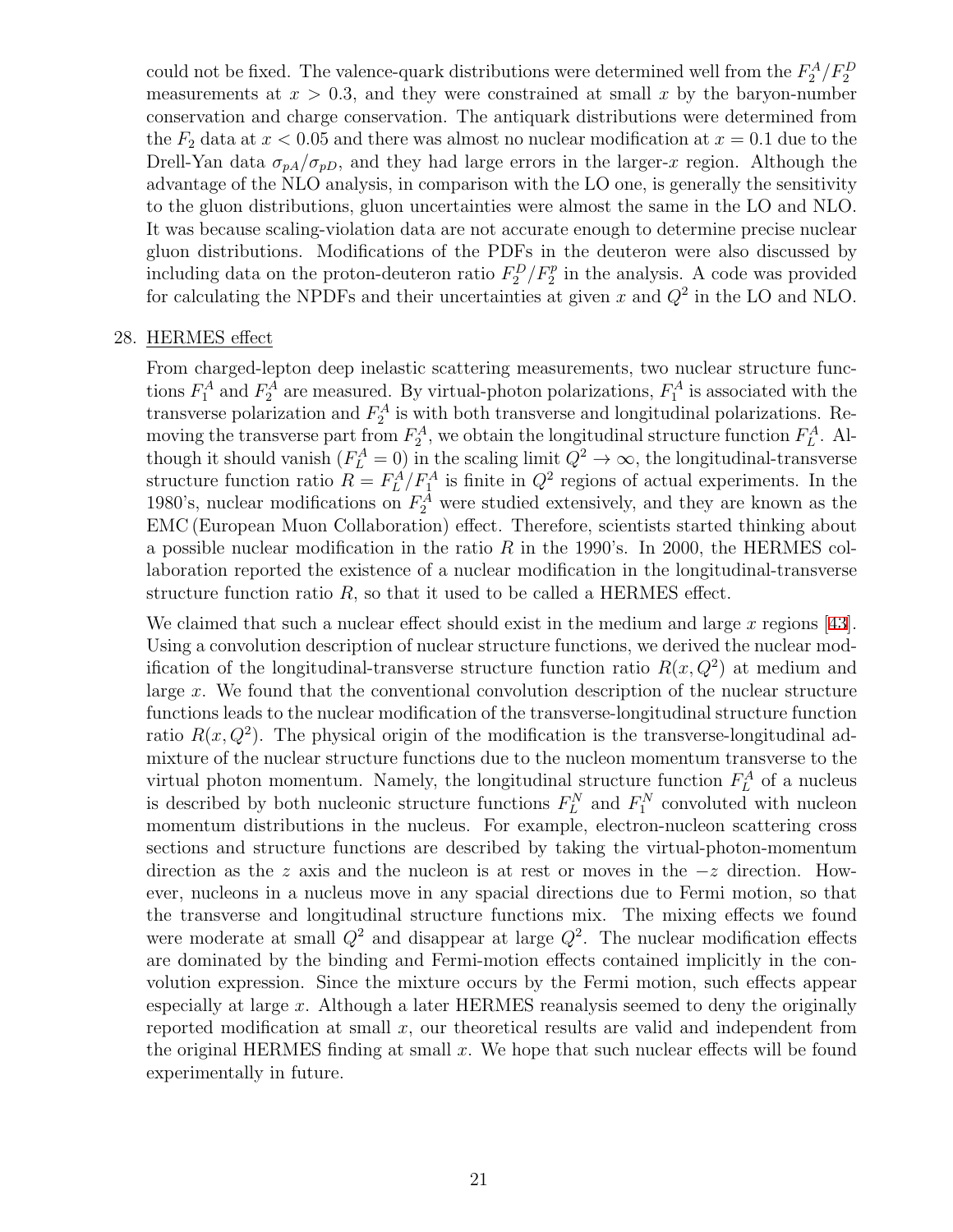## 29. Nuclear effects and possible explanations on the NuTeV weak-mixing  $\sin^2 \theta_W$  anomaly

Neutral currents contain not only isospin currents, which act on left-hand components, but also electromagnetic currents which act on both left- and right-handed ones. The mixing fraction of these currents is called the weak-mixing angle or Weinberg angle  $\theta_W$ . This angle was accurately measured by collider experiments as  $\sin^2 \theta_W = 0.2227 \pm 0.0004$  at the stage of 2002. However, the NuTeV collaboration reported anomalously large weak mixing angle in comparison with the standard-model prediction. The NuTeV result,  $\sin^2 \theta_W =$  $0.2277 \pm 0.0013$  (stat)  $\pm 0.0009$  (syst), was significantly different from a global analysis of other data,  $\sin^2 \theta_W = 0.2227 \pm 0.0004$ . This is called the NuTeV weak-mixing-angle anomaly. Since the mixing angle  $\sin^2 \theta_W$  is one of important physics quantities, it is important to find a reason for the difference. Neutrino and antineutrino charged- and neutral-current events were analyzed for extracting  $\sin^2 \theta_W$  in the NuTeV experiment. The Paschos-Wolfenstein relation  $R^- = (\sigma_{NC}^{\nu N} - \sigma_{NC}^{\bar{\nu}N})/(\sigma_{CC}^{\nu N} - \sigma_{CC}^{\bar{\nu}N}) = 1/2 - \sin^2 \theta_W$  was used for its determination, and this relation was derived for the isoscalar nucleon.

Since the NuTeV target was the iron instead of the isoscalar nucleon, various correction factors needed to be considered to this Paschos-Wolfenstein relation. In addition, this relation was obtained by assuming the isospin symmetry in the parton distribution functions (PDFs) of the neutron to relate them to the PDFs of the proton. We showed the correction terms to the Paschos-Wolfenstein relation from isospin breaking in the PDFs, nuclear correction difference between  $u<sub>v</sub>$  and  $d<sub>v</sub>$ , finite distributions of  $s(x) - \bar{s}(x)$  and  $c(x) - \bar{c}(x)$ , and neutron-excess effects, and we indicated that the NuTeV anomaly could originate from these corrections [[44](#page-39-2)]. Next, using charge and baryon-number conservations for nuclei, we discussed an effect of nuclear modification difference between  $u<sub>v</sub>$  and  $d<sub>v</sub>$  on the  $\sin^2 \theta_W$  through the modified Paschos-Wolfenstein relation [\[39](#page-39-3)]. These modifications had been assumed to be identical, but it could be different. According to the analysis, the effect could partially explain the NuTeV anomaly; however, such a difference cannot be determined from the current experimental measurements. We need further studies about the nuclear effect on the NuTeV deviation. Even at the stage of 2020, uncertainties are very large for the nuclear modification difference between  $u<sub>v</sub>$  and  $d<sub>v</sub>$ , isospin violation effects on the PDFs,  $s(x) - \bar{s}(x)$ , and  $c(x) - \bar{c}(x)$ , so that the origin of the NuTeV anomaly is not solved undoubtedly.

#### 30. Studies of nucleonic and nuclear structure functions at neutrino factories

Neutrino interactions are weak, so that their cross sections are generally small and measurement errors are large. For future developments of precise neutrino physics, a high-intensity neutrino factory is necessary and we contributed to this project. We investigated possible hadron-structure studies at the high-energy neutrino factory by using our experiences on nucleon structure functions [S. Kumano, Nucl. Phys. Proc. Suppl. 112 (2002) 42; AIP Conf. Proc. 721 (2004) 29]. In particular, possible studies were discussed in connection with recent studies of the PDFs (parton distribution functions) in the nucleons and nuclei.

In neutrino-nucleon deep inelastic scattering, there exists a new structure function *F*3, which does not exist in the charged-lepton scattering, due to the additional axial vector current. Since this structure function is expressed by valence-quark distributions in the nucleon, neutrino scattering data played an important role in determining them. The nuclear modifications of the valence-quark distributions are found at medium and large *x* from the modification of  $F_2$  in charged-lepton scattering; however, it is not easy to find them at small *x* although there are some constraints due to baryon-number and charge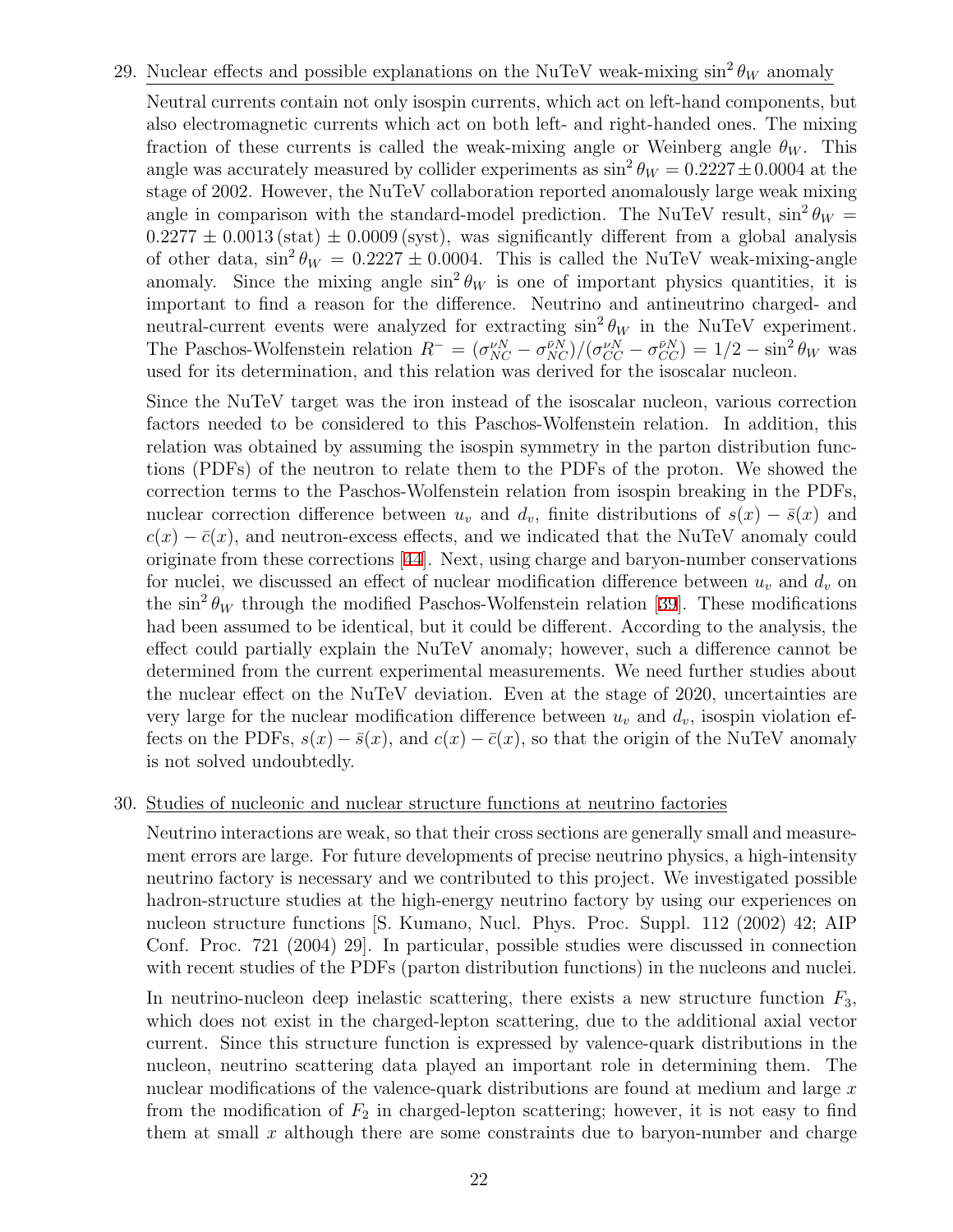conservations. The neutrino reactions should be valuable for finding nuclear modification of valence-quark distributions at small *x* if structure function ratios  $F_3^A/F_3^D$  are measured for various nuclei. Nuclear shadowing mechanism should be tested by finding such valence modifications.

Next, possible studies of polarized PDFs at the neutrino factory were discussed. In charged-lepton scattering, it is difficult to separate the contribution of valence quarks from the antiquark one; however, it could be done in neutrino scattering. There are new polarized structure functions  $g_3$ ,  $g_4$ , and  $g_5$  in neutrino reactions. Using these functions as well as *g*<sup>1</sup> and *g*2, we should be able to establish the nucleon spin structure. The polarized valence-quark distributions should be determined by the structure function *g*<sup>3</sup> (or *g*<sup>5</sup> notation in some researchers). Furthermore, the quark spin content is directly obtained by measuring the structure function *g*1, whereas analysis of charged-lepton data have uncertainties.

#### 31. Flavor asymmetry in polarized antiquark distributions

Antiquark distributions of the nucleon are produced mainly through the perturbative splitting process  $g \to q\bar{q}$ . Then, up- and down-quark masses are small, so that the  $\bar{u}$ and d antiquark distributions are considered to be the same. However, it is known that there exists flavor dependence in the unpolarized light-antiquark distributions. It was not obvious whether there is flavor dependence in polarized light-antiquark distributions. For understanding the origin of nucleon spin and nucleon structure in general including spin, we needed to know the non-perturbative mechanisms to create the flavor dependence.

The flavor asymmetry was investigated in the polarized light-antiquark distributions by a meson-cloud model [[45](#page-39-4)], which was used for explaining the flavor-asymmetry phenomena in unpolarized antiquark distributions. The existence of "meson clouds" is known, for example, from the negative experimental mean-square radius ( $\langle r^2 \rangle$  < 0) of the neutron. Since the pion is a scalar particle, it does not contribute directly to the polarized asymmetry  $\Delta \bar{u} - \Delta d$ . We calculated spin-1  $\rho$  meson contributions to  $\Delta \bar{u} - \Delta d$  by considering that the virtual photon from a charged lepton interacts with the  $\rho$  meson. We pointed out that the  $g_2$  part of  $\rho$  contributes to the structure function  $g_1$  of the proton in addition to the ordinary longitudinally polarized distributions in  $\rho$ . This kind of contribution became important at medium *x* (*>* 0.2) with small  $Q^2$  ( $\sim$ 1 GeV<sup>2</sup>). Including  $N \to \rho N$  and  $N \to \rho\Delta$  splitting processes, we obtained the polarized- $\rho$  effects on the light-antiquark flavor asymmetry in the proton. The results showed  $\Delta d$  excess over  $\Delta \bar{u}$ , which is very different from some theoretical predictions. Our model could be tested by future experiments by RHIC-Spin and COMPASS collaborations.

Furthermore, we studied the relation between the ratio of the proton-deuteron (pd) Drell-Yan cross section to the proton-proton (pp) one  $\Delta_{(T)}\sigma_{pd}/2\Delta_{(T)}\sigma_{pp}$  and the flavor asymmetry in polarized light-antiquark distributions [[48](#page-39-5)]. Using our formalism of the polarized *pd* Drell-Yan process, we showed that the difference between the *pp* and *pd* cross sections is valuable for finding not only the flavor asymmetry in longitudinally polarized antiquark distributions but also the one in transversity distributions. It is especially important that we pointed out the possibility of measuring the flavor asymmetry in the transversity distributions because it cannot be found in *W* production processes and inclusive lepton scattering due to the chiral-odd property.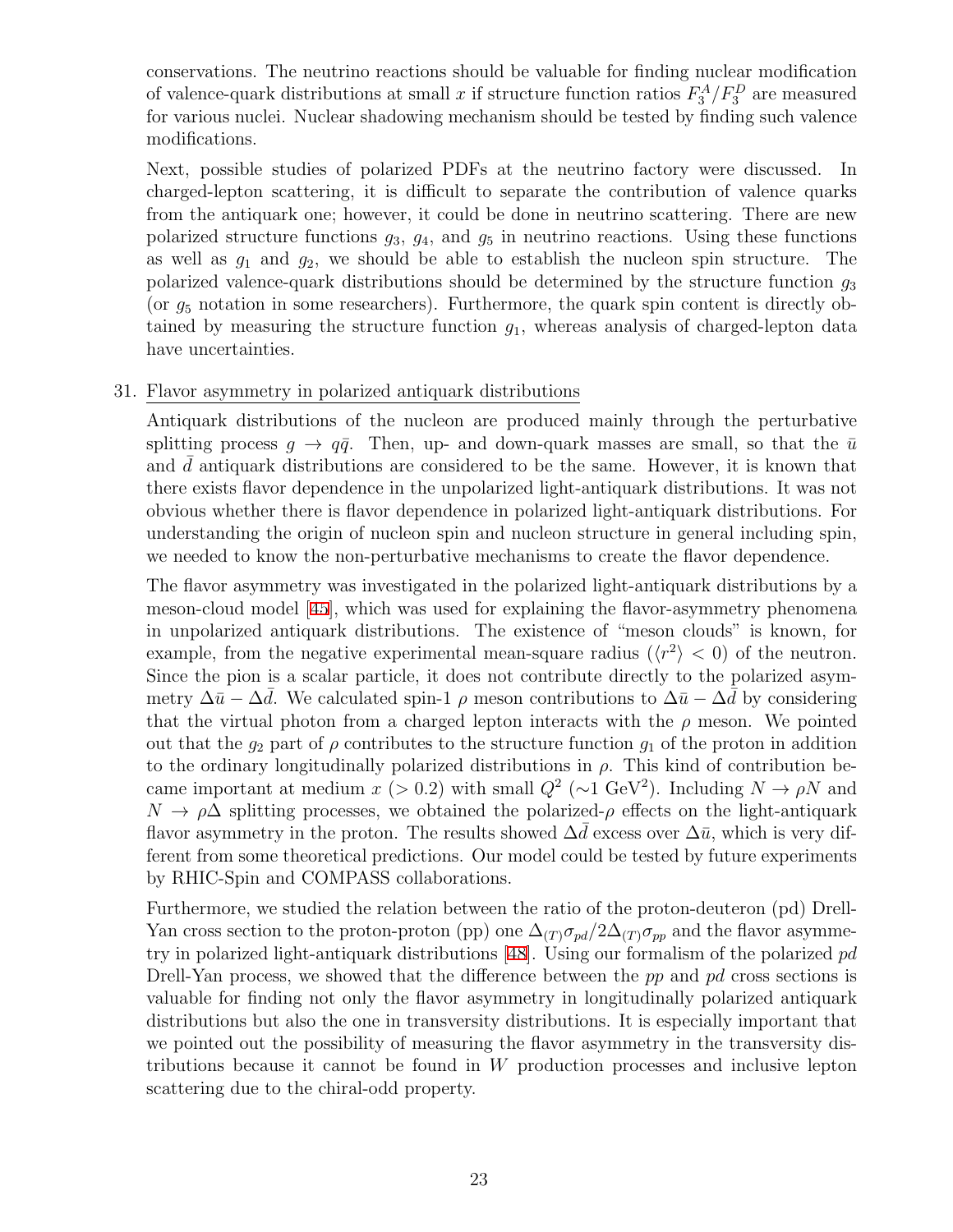### 32. Determination of parton distribution functions in nuclei

In order to describe high-energy nuclear reactions, we need to have accurate nuclear parton distribution functions (PDFs). They have important applications for understanding properties of quark-gluon plasma and nuclear corrections to neutrino oscillation experiments. However, there were not serious studies on determination of the nuclear PDFs such as the CTEQ, GRV, and MRST analyses of the nucleonic PDFs.

We determined the optimum nuclear PDFs for the first time by using a  $\chi^2$  analysis method [\[46](#page-39-6)]. Since it was the first attempt, the analysis method was developed including the initial functional form of the Bjorken variable *x*. Nuclear modifications are about 10*−*20% for medium-size nuclei, so that we decided to determine such modifications from the nucleonic PDFs, which were relatively-well determined from other analyses, instead of the nuclear PDFs directly. The nuclear modifications depend on the variable *x*. There are negative shadowing corrections at small *x*, positive antishadowing ones at  $x \approx 0.1$ , negative nuclearbinding ones, and positive nucleon Fermi-motion ones at  $x > 0.7$ . To approximate these *x*-dependent effects, quadratic or cubic functions of *x* with the factor 1*/*(1*−x*) are used in the analysis. About the mass number (*A*) dependence, we had the following consideration. Nuclear reaction cross sections are generally described by the volume term proportional to *A* and the surface one with the factor  $A^{2/3}$  ( $\sigma_A = A \sigma_V + A^{2/3} \sigma_S$ ). Then, the cross section per nucleon is expressed as  $\sigma_A/A = \sigma_V + \sigma_S/A^{1/3}$ , so that the  $1/A^{1/3}$  dependence is expected in the nuclear PDFs.

Using these *x*- and *A*-dependent functionals, we determined the nuclear PDFs in the leading order of  $\alpha_s$  by a  $\chi^2$  analysis. The parton distributions were provided at  $Q^2=1$  $GeV<sup>2</sup>$  with a number of parameters, which were determined by a  $\chi<sup>2</sup>$  analysis of the data on nuclear structure functions. Although valence-quark distributions in the medium-*x* region were relatively well determined, the small-*x* distributions depended slightly on the assumed functional form. It was difficult to determine the antiquark distributions at medium *x* and gluon distributions in the whole- $x$  region. From the analysis, we proposed the parton distributions at  $Q^2$ =1 GeV<sup>2</sup> for nuclei from deuteron to heavy ones with the mass number *A ∼* 208. They were provided either analytical expressions or computer subroutines for practical usage. Our studies should be important for understanding the physics mechanism of the nuclear modification and also for applications to heavy-ion reactions. This kind of nuclear parametrization should also affect existing parametrization studies in the nucleon because "nuclear" data are partially used for obtaining the optimum distributions in the "nucleon".

## 33. Polarized proton-deuteron Drell-Yan processes and polarized parton distributions

Formalisms of high-energy polarized proton-proton reactions were investigated in details and they are basics of performing RHIC-Spin experiments. High-energy hadron reactions with spin-1 hadrons had never been investigated in connection with polarized structure functions specific to spin-1 nature. In 1990's, polarized deuteron acceleration was studied among BNL accelerator scientists as a next project of the RHIC spin; however, nobody knew what kind of new spin observables are possible. In this situation, we proposed a general formalism for the structure functions which can be investigated in the polarized Drell-Yan processes with spin-1/2 and spin-1 hadrons [[48,](#page-39-5)[49,](#page-39-7)[50\]](#page-39-8), namely in the polarized proton-deuteron Drell-Yan processes.

Because of the spin-1 nature, there are new structure functions which cannot be studied in the proton-proton reactions. Imposing Hermiticity, parity conservation, and time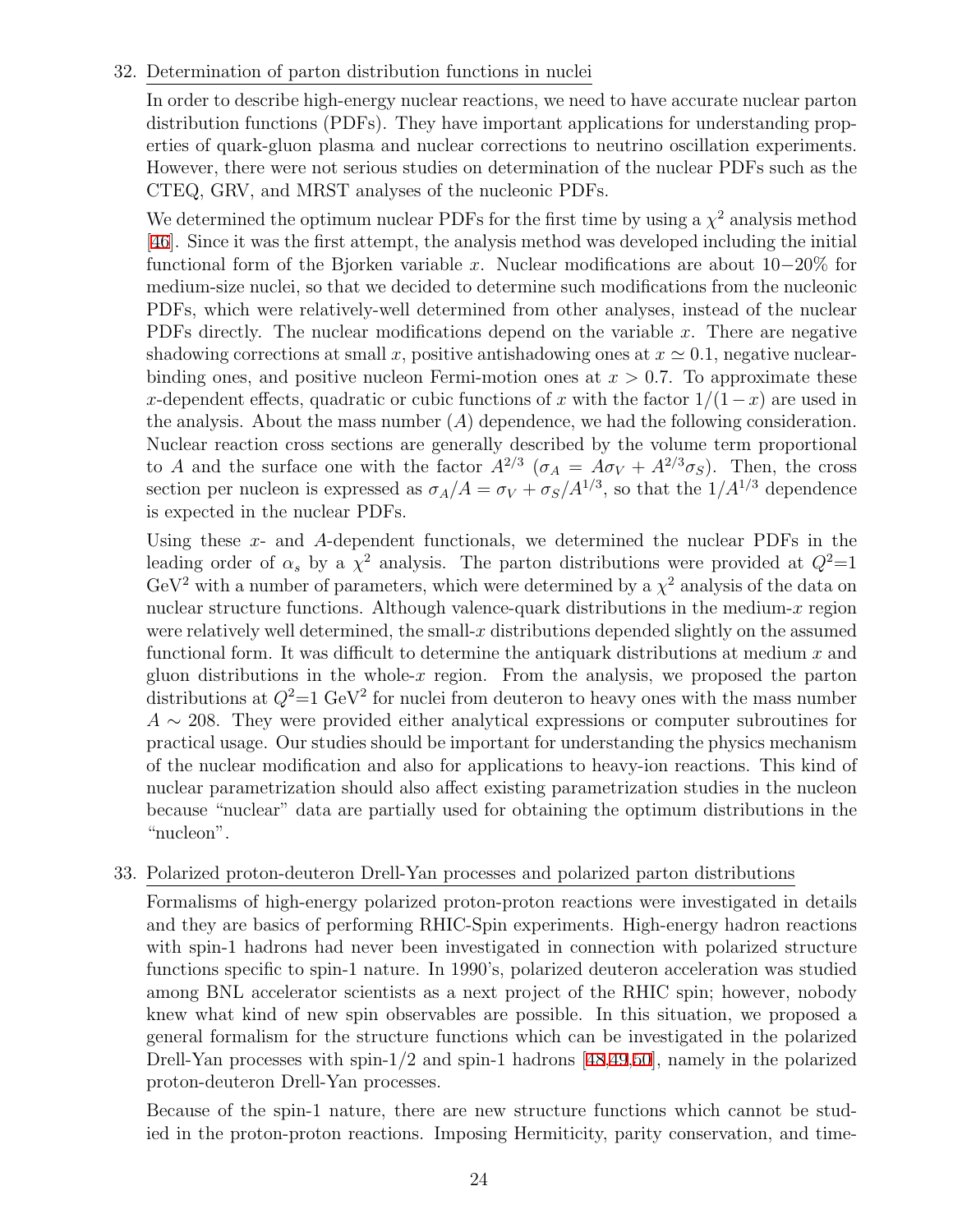reversal invariance, we found that 108 structure functions exist in the Drell-Yan processes [\[50](#page-39-8)]. However, the number reduced to 22 after integrating the cross section over the virtual-photon transverse momentum  $\vec{Q}_T$  or after taking the limit  $Q_T \to 0$ . There are 11 new structure functions in addition to the 11 ones in the Drell-Yan processes of spin-1/2 hadrons. The additional structure functions are associated with the tensor structure of the spin-1 hadron, and they could be measured by quadrupole spin asymmetries.

Then, we analyzed the polarized Drell-Yan processes with spin-1/2 and spin-1 hadrons in a parton model [[49](#page-39-7)]. Quark and antiquark correlation functions were expressed in terms of possible combinations of Lorentz vectors and pseudovectors with the constrains of Hermiticity, parity conservation, and time-reversal invariance. Then, the analysis indicated that there are only four structure functions in the  $\vec{Q}_T$ -integrated case. They are unpolarized, longitudinally-polarized, transversity, tensor-polarized structure functions. The tensor-structure functions were related to the tensor polarized distribution  $b_1$ , and it does not exist in the proton-proton reactions. The Drell-Yan processes have an advantage over the lepton reaction in the sense that the antiquark tensor polarizations could be extracted easily [[48](#page-39-5)].

The deuteron acceleration was not realized in the RHIC-Spin project; however, such a project could provide a new opportunity in a next generation high-energy spin physics. In fact, the proton-deuteron Drell-Yan experiment is under consideration in the Fermilab-E1039 project with a fixed polarized-deuteron target at the stage of 2020. Furthermore, our formalism can be used at other accelerator facilities such as GSI-FAIR, NICA, and possibly EIC if a fixed-target experiment is possible. The  $b_1$  experiment will start at JLab by the middle of 2020's, and the proton-deuteron reactions are complementary to this JLab experiment in the sense that it probes a different kinematical region of *x* and *Q*<sup>2</sup> and that it could be used for determining the vector- and tensor-polarized antiquark distributions.

#### 34. Determination of polarized parton distribution functions

There were relatively-established unpolarized parton distribution functions (PDFs) for the nucleon at the stage of 2000, as they had been investigated extensively by a few theory groups such as the CTEQ (Coordinated Theoretical-Experimental Project on QCD). However, studies of polarized PDFs were at a premature stage, so that we attempted to determine optimum longitudinally-polarized PDFs by an analysis of world data on polarized charged-lepton scattering from the polarized nucleon [\[42](#page-39-9)[,47\]](#page-39-10).

Since the measurement of the polarized structure function  $g_1$  for the nucleon by the EMC, the origin of the nucleon spin has been investigated. However, it was not clear how antiquark and gluon spins contributed to the nucleon spin. We determined the polarized parton distribution functions by using the data from the longitudinally-polarized deep inelastic scattering experiments [[47\]](#page-39-10). The studies were done by creating a Japanese collaboration, which is called Asymmetry Analysis Collaboration (AAC), among theoretical and experimental researchers in high-energy spin physics. It was intended to propose the optimum polarized PDFs by the analysis of *g*<sup>1</sup> data of the proton, deuteron, and <sup>3</sup>He. A new parametrization of the polarized PDFs was adopted by taking into account the positivity and the counting rule. The polarized PDFs were given at  $Q^2 = 1 \text{ GeV}^2$  by parameters, and then spin asymmetry  $A_1$  was calculated theoretically. From the fit to the asymmetry data *A*1, the polarized distribution functions of *u*- and *d*-valence quarks, sea quarks, and gluon were obtained. The results indicated that the quark spin content was  $\Delta\Sigma$  =0.20 and 0.05 in the leading order (LO) and the next-to-leading-order (NLO) MS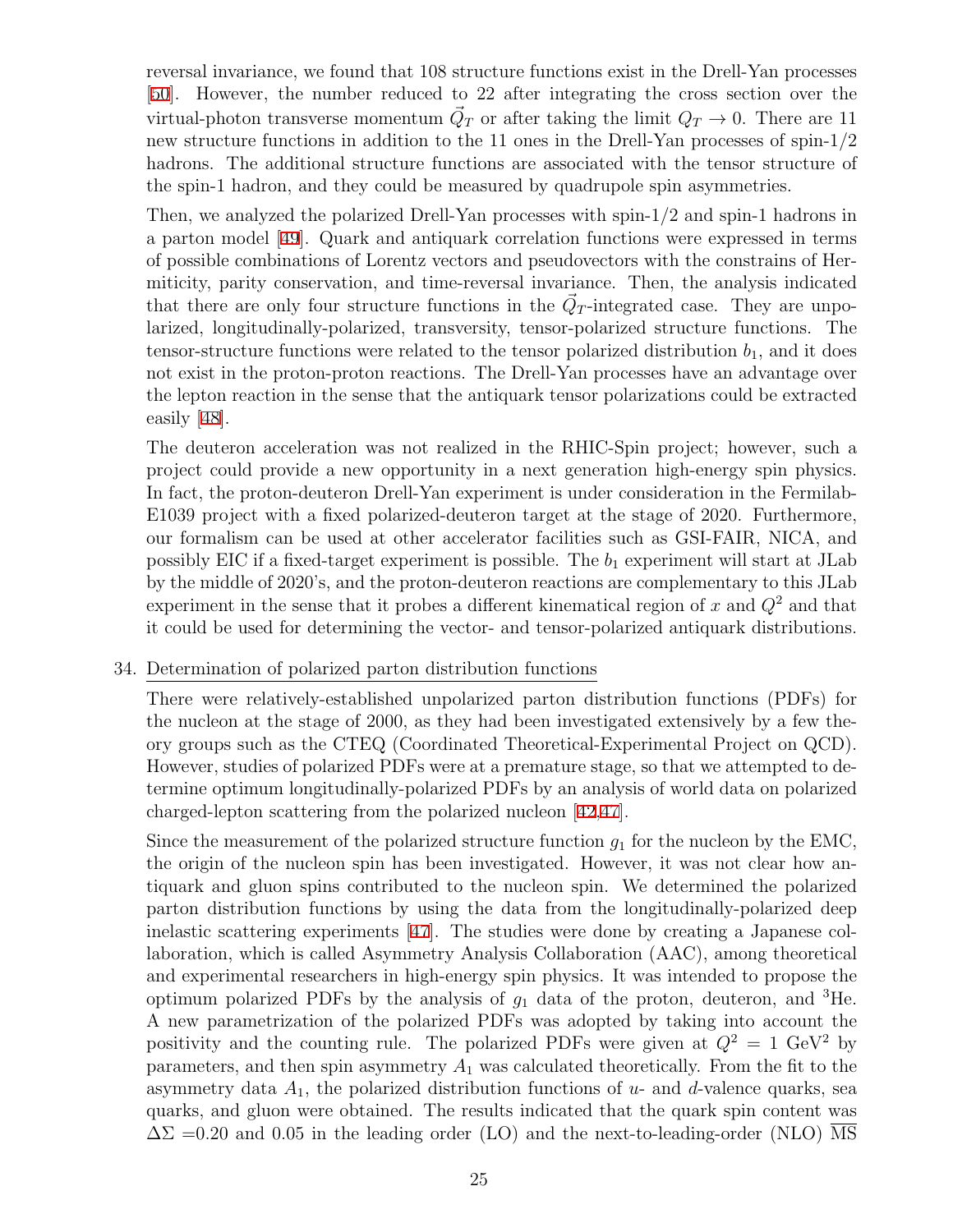scheme, respectively. However, if *x* dependence of the sea-quark distribution was fixed at small x by "perturbative QCD" and Regge theory, it became  $\Delta\Sigma = 0.24 \sim 0.28$  in the NLO. The small-*x* behavior could not be uniquely determined by the existing data, which indicated the importance of future experiments. From our analysis, we proposed one set of LO distributions and two sets of NLO ones as the longitudinally-polarized parton distribution functions. The gluon-spin contribution was positive and the antiquark one was a small negative value.

Then, errors of the determined polarized PDFs were estimated by the Hessian method [\[42](#page-39-9)]. In the  $\chi^2$  analysis, an error matrix was obtained and it was used for calculating error bands of the polarized PDFs. As a result, the polarized valence-quark distributions were relatively well determined, the polarized gluon distribution had a large error. Therefore, even  $\Delta q = 0$  could be possible by considering the error. In this way, the gluon polarization could not be fixed by the charged-lepton DIS data, so that we may reply on RHIC measurements. We made an AAC code for calculating the determined polarized PDFs, and it has been used as one of standard parametrization models for the polarized PDFs.

## <span id="page-25-0"></span>35. Anomalous dimensions of the structure function  $h_1$  and its  $Q^2$  evolution

The nucleon spin structure was investigated mainly for longitudinal polarizations; however, transverse spin structure also needed to be understood. One of important transverse structure functions is the structure function  $h_1$ , which is also called the quark transversity distribution, and it is a leading-twist (twist 2) function. The quark transversity distribution is associated with the quark spin-flip amplitude, so that it is a chiral-odd distribution. Although there were experimental plans to measure it, the  $Q^2$  evolution of  $h_1$  was known only in the leading order (LO) of  $\alpha_s$  at the time of 1996.

Since the scaling violation is usually calculated by including, at least, next-to-leading-order (NLO) terms, we studied two-loop anomalous dimensions for  $h_1$  in the minimal subtrac-tion (MS) scheme [[54\]](#page-40-1). In order to study  $h_1$  in perturbative Quantum Chromodynamics (QCD), we needed to introduce a set of local operators  $O^{\nu\mu_1\cdots\mu_n} = S_n \overline{\psi} i \gamma_5 \sigma^{\nu\mu_1} i D^{\mu_2} \cdots$  $iD^{\mu n}$   $\psi$  − trace terms  $(n = 1, 2, ...)$ . The bare operator is defined by  $O_B^n = Z_{O^n}O_R^n$  with the renormalized one  $O_R^n$ . Anomalous dimensions for  $O^n$  are given by these renormalization constants as  $\gamma_{\text{o}_n} = \mu \partial (\ln Z_{\text{o}_n})/\partial \mu$ . Dimensional regularization and Feynman gauge were used for calculating the two-loop contributions. In dimensional regularization with the dimension  $d = 4 - \epsilon$ , we tried to find  $1/\epsilon$  singularities in the renormalization constants for calculating the anomalous dimensions. Due to the chiral-odd nature, the gluon transversity does not exist in the nucleon, as mentioned in the topic item [6.](#page-2-0) We calculated all the Feynman diagrams in the two-loop level by using the Feynman gauge and the MS scheme for obtaining the anomalous dimensions for  $h_1$ . Because of our studies, it became possible to investigate  $h_1$  in the NLO level.

Next, by calculating the inverse Mellin transformation of the obtained anomalous dimensions, the *Q*<sup>2</sup> evolution can be described by integrodifferential equations in the DGLAP (Dokshitzer-Gribov-Lipatov-Altarelli-Parisi) form. We investigated numerical solution of the DGLAP  $Q^2$  evolution equation for the transversity distribution  $\Delta_T q$  or the structure function  $h_1$  [[51](#page-40-2)]. The LO and NLO evolution equations were studied. The renormalization scheme was MS or  $\overline{\text{MS}}$  in the NLO case. Dividing the variables x and  $Q^2$  into small steps, we solved the integrodifferential equation by the Euler method in the variable  $Q^2$ and by the Simpson method in the variable *x*. We provided a FORTRAN program for the  $Q^2$  evolution and devolution of the transversity distribution  $\Delta_T q$  or  $h_1$ . Using the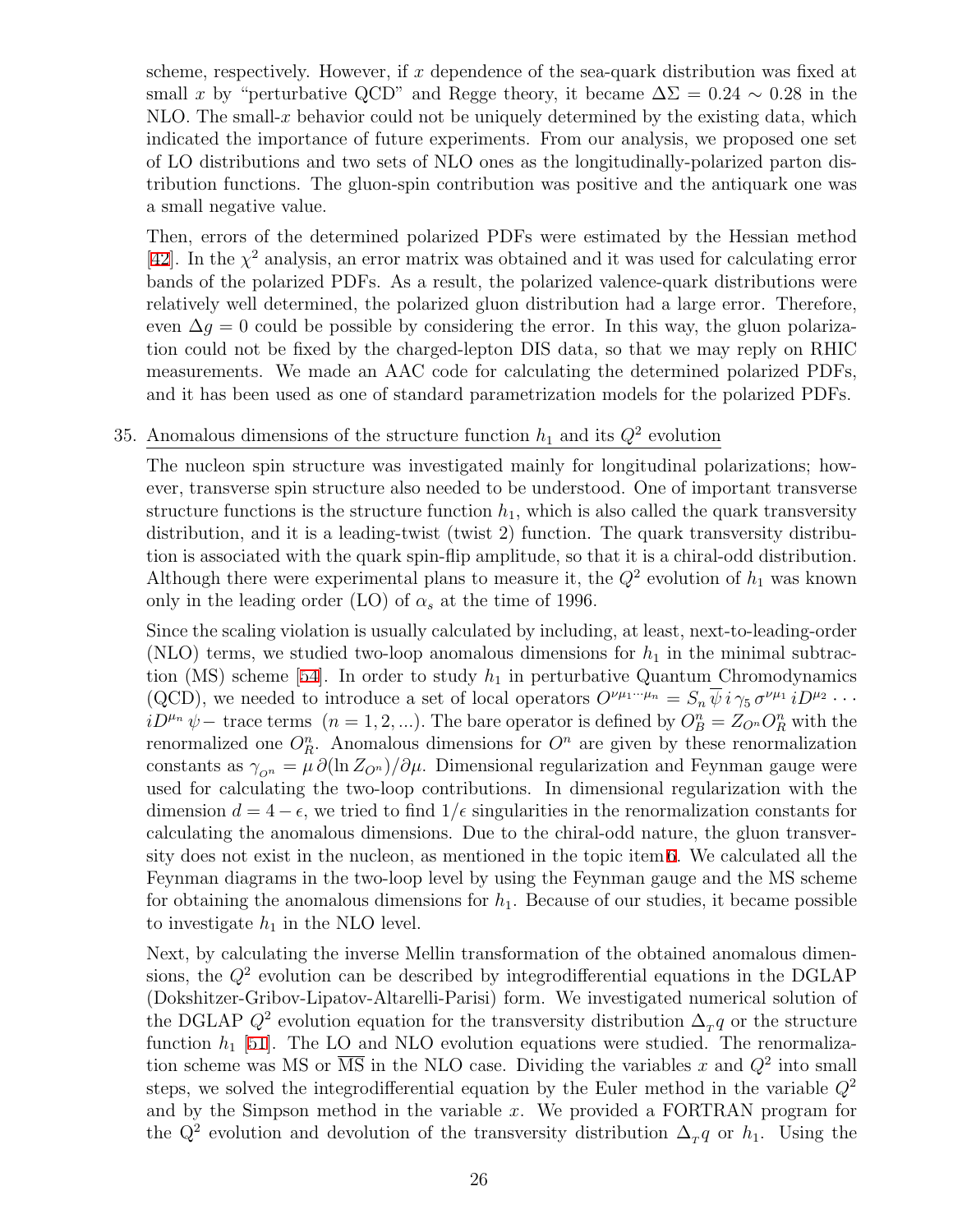program, we showed the LO and NLO evolution results of the valence-quark distribution  $\Delta_T u_v + \Delta_T d_v$ , the singlet distribution  $\sum_i (\Delta_T q_i + \Delta_T \bar{q}_i)$ , and the flavor-asymmetric distribution  $\Delta_T \bar{u} - \Delta_T \bar{d}$ . They were compared with the longitudinal evolution results [[52\]](#page-40-3) to show unique features of the transversity evolution by finding differences. For example, *Q*<sup>2</sup> variations were much smaller in the flavor-nonsinglet transversity distribution than the one for the longitudinally-polarized distribution as the  $Q^2$  is increased. In addition, perturbative effects on the flavor asymmetric distribution  $\Delta_T \bar{u} - \Delta_T \bar{d}$  were conspicuous in the large-*x* region, in comparison with the ones for the longitudinally-polarized one, by using the developed codes. Using these results, we predicted various spin asymmetries possibly in the RHIC-Spin project.

# <span id="page-26-0"></span>36. Nuclear structure functions  $F_2^A$  by a parton model

Nuclear modifications of the structure function  $F_2$  are known as the EMC (European Muon Collaboration) effect, and various mechanisms contribute to them depending on the Bjorken scaling variable *x*. We investigated a parton model which describes the nuclear structure functions  $F_2^A$  and nuclear parton distribution functions as an unified description from small x to large  $x$  [\[60](#page-40-4)[,61](#page-40-5)[,62\]](#page-40-6). As this parton model, we used a  $Q^2$  rescaling model with parton-recombination effects. The average separation of nucleons in a nucleus is about 2.2 fm, which is almost equal to the nucleon diameter. This fact indicates that a quark confinement radius could change due to possible fusions of two nucleons in a nucleus, and it could result in the scale change,  $Q^2$  rescaling in this work, within  $F_2^A$ . In addition, the confinement radius of a parton becomes larger than the average nucleon separation at small *x*, so that partons in different nucleons could interact with each other. This phenomena is called parton recombinations. We used a parton model which has these two mechanisms for describing the nuclear structure functions.

First, we calculated nuclear structure functions  $F_2(x)$  from small  $x = 10^{-3}$  to large  $x (= 0.9)$  in this parton model in order to compare them with experimental data of SLAC, EMC, NMC (New Muon Collaboration), and Fermilab-E665 [\[60](#page-40-4)[,61](#page-40-5)]. As a result, we obtained a reasonably good agreement with the experimental data in the region (0*.*005 *<*  $x < 0.8$ ). In the large *x* region, the ratio  $F_2^A(x)/F_2^D(x)$  ( $> 1$ ) was explained by quark-gluon recombinations, which produced results similar to those by the nucleon Fermi motion. In the medium  $x$  region, the EMC effect was mainly due to the  $Q^2$  rescaling mechanism in our model. In the small *x* region, shadowing effects were obtained through modifications in gluon distributions. However, our shadowing effects at very small *x* (*<* 0*.*01) were very sensitive to the input gluon distribution of the nucleon.

Then, we investigated gluon distributions in the nuclei C and Sn by this parton model [[62](#page-40-6)]. We obtained shadowing in the nuclear gluon distributions in the small *x* region (*x <* 0*.*02) due to the recombinations and depletion [typically  $G_A(x)/G_N(x) \sim 0.9$ ] in the medium *x* region  $(0.2 < x < 0.6)$ . The ratio  $G_A(x)/G_N(x)$  became large at  $x > 0.6$  due to gluon fusions from different nucleons. The ratio in the medium-large *x* region was very sensitive to the momentum cutoff for leak-out partons in our model. Comparisons with the NMC data on  $G_{Sn}(x)/G_C(x)$  indicated that more accurate experimental data are needed for the nuclear gluon distributions. By our studies, the general features of nuclear structure functions were understood in the wide x region from small  $x \approx 0.001$  to large  $x \approx 0.9$ by the parton model with the rescaling and recombination effects.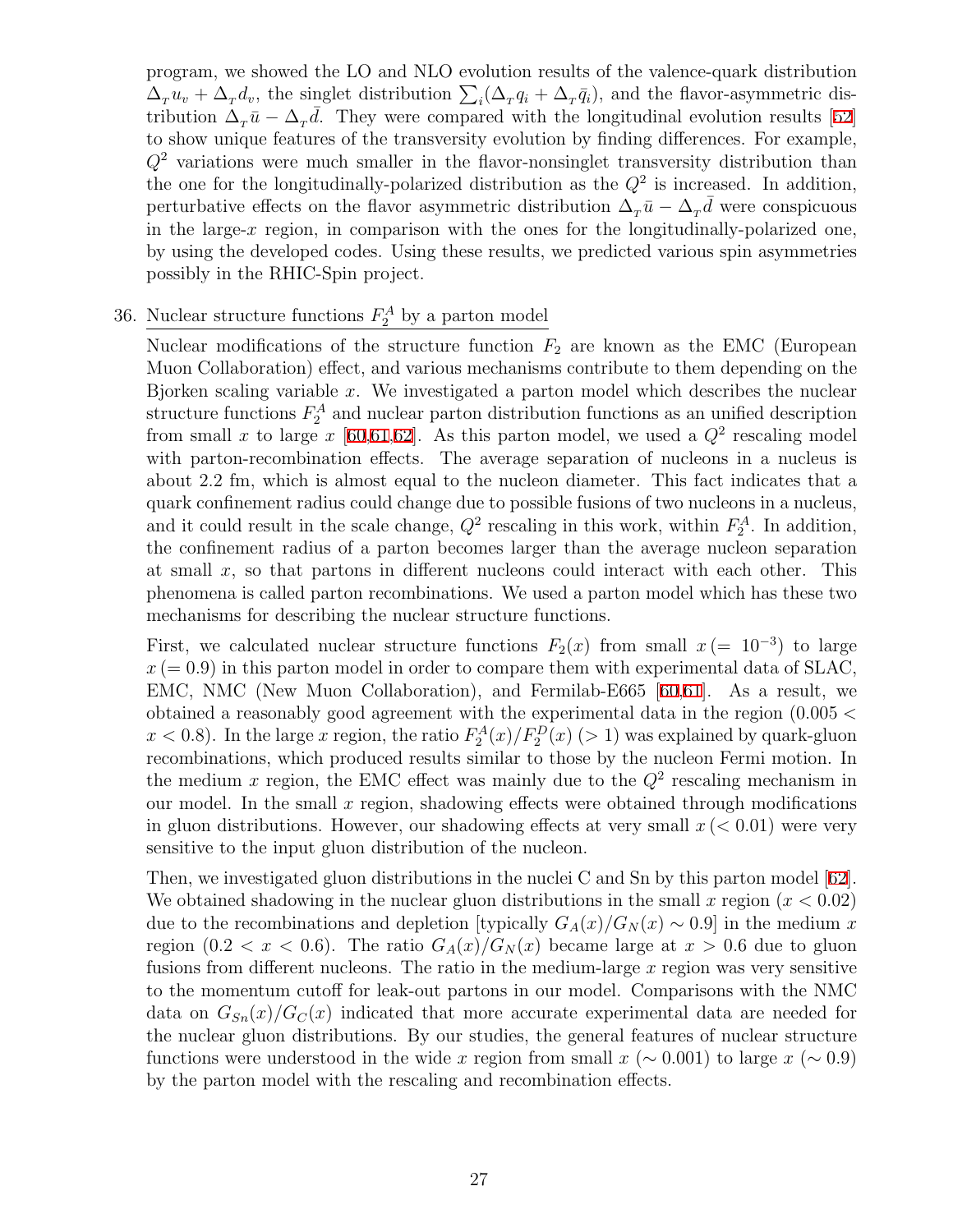### 37. Parton distributions in nuclei by a parton model

Using the parton model explained in the previous topic item [36](#page-26-0), we predicted new phenomena in nuclear parton distribution functions. First, we showed that finite flavor-asymmetric antiquark distributions are possible [[59](#page-40-7)], even if the antiquark distributions were flavor symmetric  $(\bar{u} - \bar{d} = 0)$  in the nucleon, due to the parton recombinations. In order to test the NMC finding of flavor asymmetry  $\overline{u}-\overline{d}$  in the nucleon, existing Drell-Yan data for the tungsten target were often used. However, we have to be careful in comparing nuclear data with the nucleon ones. We investigated whether there exists a significant nuclear modification of the  $\bar{u} - \bar{d}$  distribution in the parton-recombination model. In neutron-excess nuclei such as the tungsten, there exist more *d*-valence quarks than *u*-valence quarks, so that more  $\bar{d}$  quarks are lost than  $\bar{u}$  quarks due to parton recombinations [\[59\]](#page-40-7). Our results suggested that the nuclear modification in the tungsten is a  $2-10\%$  effect on the NMC  $\bar{u}$  *− d* distribution. In the beginning of 2020's, Drell-Yan measurements will be reported from the Fermilab experiments with various nuclear targets, so that the nuclear  $\bar{u} - d$  will become a popular topic for finding its generation mechanism in the near future.

Second, nuclear modifications of structure function  $F_3^A$  and valence-quark distributions were investigated [[57](#page-40-8)], particularly focusing on the small- $x$  region to shed light on different shadowing mechanisms. Namely, this work was intended to distinguish between two typical shadowing models, the parton-recombination model and the vector-mesondominance (VMD) model. We found that the nuclear modifications of the valence-quark distributions tend to increase at small *x* in the recombination model, and it was opposite to the one by the VMD model. Namely, we found that these models predict completely different behavior at small *x*. Therefore, studies of the ratio  $F_3^A/F_3^D$  at small *x* could be useful in discriminating among different models, which produce similar shadowing behavior in the structure function  $F_2$ . This difference could be tested experimentally by neutrino scattering measurements and also by  $\pi$  productions in charged-lepton scattering.

Third,  $Q^2$  evolution of nuclear structure functions was investigated in order to understand NMC measurements on the tin and carbon nucleus ratio of  $F_2^A$  [[55](#page-40-9)]. The  $F_2$  was evolved by using the leading-order DGLAP, next-to-leading-order DGLAP, and partonrecombination equations. The NMC experimental result  $\partial [F_2^{Sn}/F_2^C]/\partial [\ln Q^2] \neq 0$  could be essentially understood by the difference of parton distributions in the tin and carbon nuclei. However, there were some discrepancies from the data if the  $Q^2$  evolution with the parton recombinations was used. It indicated that high-twist effects need to be understood accurately.

Forth, we investigated effects on  $J/\psi$  suppression in heavy-ion collisions. Originally, the *J/ψ* suppression was discussed by assuming that nuclear modifications are identical for both quark and gluon distributions. However, if both modifications are different in central and peripheral regions of nuclei or nuclear collisions, they should be properly taken into account. We estimated that such effects, namely the difference of the gluonic EMC effect from the quark one, can contribute to the  $J/\psi$  suppression about 5–10%.

### 38. Scalar meson substructure at *ϕ* factories

According to the basic quark model by Gell-Mann and Zweig, mesons and baryons consist of quark compositions  $q\bar{q}$  and  $qqq$ , respectively, and hadrons with other quark configurations are called exotic hadrons. Scalar mesons below 1 GeV had been a persistent problem in hadron spectroscopy until recently. The scalar mesons,  $f_0(980)$  and  $a_0(980)$ , are considered as exotic hadron candidates, for example, because strong decay widths are too large to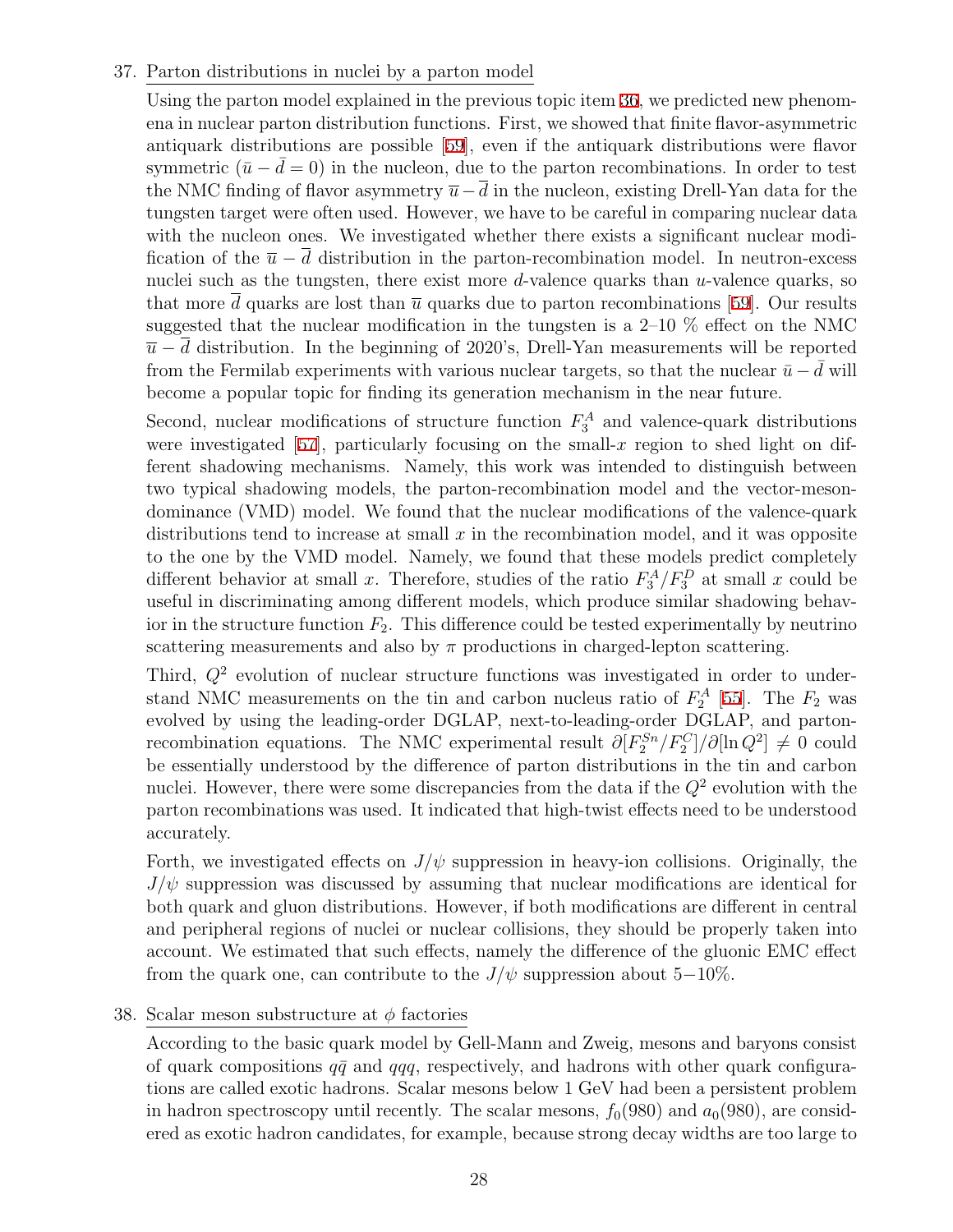explain experimental ones if they are ordinary  $q\bar{q}$  hadrons with light *u* and *d* quarks. They were considered as  $s\bar{s}$ , KK molecule, tetraquark ( $qq\bar{q}\bar{q}$ ), or glueball (*gg*). At the stage of 1993 when this work was done, there were future experimental facility possibilities of *ϕ* factory at Frascati and KEK.

In order to determine their structure, we proposed to use the radiative decay of  $\phi$  meson into these scalar mesons at  $\phi$  factories by calculating the decay widths in different configurations (ordinary  $q\bar{q}$  mesons,  $s\bar{s}$ ,  $K\bar{K}$  molecule, tetraquark, or glueball) [\[63](#page-40-0)]. The radiative decay  $\phi \to S\gamma$  [ $S = f_0(980)$  or  $a_0(980)$ ] is the electric dipole decay. Since the electric dipole moment is proportional to the spatial separation, the decay widths are sensitive to the internal structure of the scalar mesons. We showed that  $\phi$  radiative decays into scalar mesons  $[f_0(980), a_0(980)]$  could provide important clues on the internal structures of these mesons. The radiative decay widths varied widely depending on the substructures  $(q\bar{q},\bar{q})$  $qq\bar{q}\bar{q}$ , *KK*, glueball). Hence, we could discriminate among various models by measuring these widths at the  $\phi$  factories. The understanding of these meson structures is valuable not only in hadron spectroscopy but also in nuclear physics in connection with the widely-used but little-understood  $\sigma$  meson. Actually, our calculations indicated that the decay width is large  $[BR(4 \times 10^{-5})]$  if *S* is a loose  $K\overline{K}$  bound state, because the average *KK*¯ separation is large. If *S* were a glueball, although such a possibility is denied at the stage of 2020 by lattice QCD, the decay width was smaller  $[BR(10^{-5} – 10^{-6})]$ . In this way, we showed that the internal structure of the scalar mesons  $f_0(980)$  and  $a_0(980)$  could be investigated at the  $\phi$  factories. We also found that the decay  $\phi \to S\gamma \to K^0 \bar{K}^0 \gamma$  is not strong enough to pose a significant background problem for studying CP violation via  $\phi \to K^0 \bar{K}^0$  at the  $\phi$  factories. Later, the radiative decay widths were measured, and they, together with other experimental measurements, indicated that the scalar mesons are tetraquark hadrons or *KK* molecules.

### 39. Numerical solution of *Q*<sup>2</sup> evolution equations on structure functions

The DGLAP (Dokshitzer-Gribov-Lipatov-Altarelli-Parisi) evolution equations are integrodifferential equations, which describe  $Q^2$  variations of structure functions. They cannot be easily solved, especially if complicated higher-order perturbative QCD corrections are included in splitting functions. However, they are important in practical applications such as in theoretical model calculations of the structure functions and comparisons with and analysis of experimental measurements. We investigated numerical solutions of the DGLAP evolution equations by using the Laguerre-polynomial method [[58](#page-40-10),[64](#page-40-11)] and by the Euler's (or "Brute-force") method [[51](#page-40-2),[52](#page-40-3)[,56](#page-40-12)].

First, this Laguerre-polynomial method was studied by expanding parton distribution functions and the splitting functions in terms of the orthogonal Laguerre polynomials. The Laguerre method is considered to be a very efficient method for solving the DGLAP equations, and we extended this method for spin-dependent problems. As a result, accurate numerical solutions were obtained in the region 0.05*< x <*0.5 with merely 10 polynomials and it took about a few seconds by the SUN-IPX in 1994. This method was also applicable to the small-*x* ( $x \approx 0.01$ ) region if we take large number of Laguerre expansion coefficients (N=20*∼*30), and typical accuracy at *x*=0.01 was about 10% (3%) in the spin-dependent (spin-independent) case. At intermediate  $x$  (0.05  $< x < 0.5$ ), the accuracy was much better. However, they were worse at large  $x(x > 0.8)$  where structure functions are very small so that it may not be serious problem practically. Because the 10% inaccuracy at  $x = 0.01 \sim 0.02$  changed the integral  $\int_{0.01}^{1} dx g_1(x)$  only 0.2%, the Laguerre method can be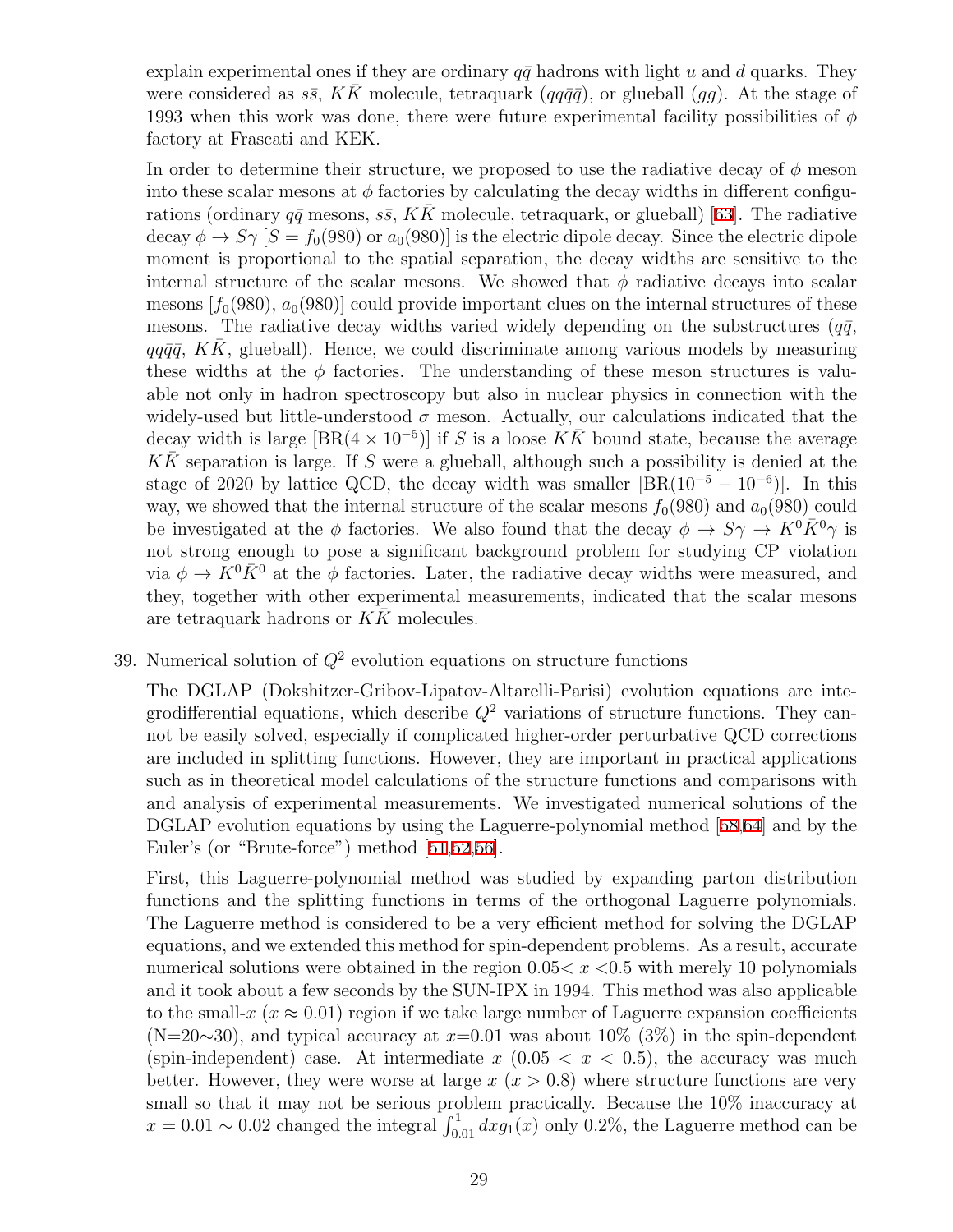used to investigate spin-dependent structure functions at small  $x$ , as long as it is not too small  $(x < 0.01)$ . Therefore, although the accuracies are not good in the very small and very large *x* regions, it can be used as an effective and accurate method in the "practical" *x* region.

Second, the Euler's method was used for solving the DGLAP and Mueller-Qiu evolution equations for the nucleons and nuclei. In this method, the variables  $x$  and  $Q^2$  were simply divided into small steps to calculate the differentiations and integrals, and it can improve the precision issue at small and large *x* of the Laguerre method. Numerical results indicated that the accuracy is better than 2% in the region  $10^{-4} < x < 0.8$  if more than twohundred *Q*<sup>2</sup> steps and more than one-thousand *x* steps are taken. The numerical solution was discussed in detail, and evolution results were compared with *Q*<sup>2</sup> dependent data in CDHSW, SLAC, BCDMS, EMC, NMC, Fermilab-E665, ZEUS, and H1 experiments. We provided a FORTRAN program for  $Q^2$  evolution (and "devolution") of nonsinglet-quark, singlet-quark,  $q_i + \bar{q}_i$ , and gluon distributions (and corresponding structure functions) in the nucleon and in nuclei.

These studies were extended to the longitudinally polarized [\[52](#page-40-3)] and transversity evolution equations [[51\]](#page-40-2). In the longitudinal-polarization studies, *Q*<sup>2</sup> variations of the polarized structure function  $g_1$  and the spin asymmetry  $A_1$  were investigated in both LO and NLO for specifying the NLO effects. At that time, analysis groups obtained *g*<sup>1</sup> often by neglecting the  $Q^2$  dependence in the asymmetry  $A_1$ . However, we pointed out that it is inappropriate because clear  $Q^2$  dependence existed especially in the small  $Q^2$  region  $(Q^2 < 2 \text{ GeV}^2)$ . For a precise determination of  $g_1$ , the  $Q^2$  dependence of  $A_1$  needs to be taken into account properly. Furthermore, we investigated the numerical solution for the transversity distributions ( $h_1$  or  $\Delta_T q$ ) [\[51](#page-40-2)], as explained in the topic item [35.](#page-25-0) We supplied these  $Q^2$  evolution codes on our web, so that other scientists could use them for their own studies.

# 40. Flavor asymmetric antiquark distributions  $\bar{u} - \bar{d}$ ,  $(\bar{u} + \bar{d})/2 - \bar{s}$

Light antiquark distributions were expected to be flavor symmetric because they are considered to be created mainly through perturbative QCD splitting processes from a gluon  $(q \rightarrow q\bar{q})$ . However, it became clear that they are not flavor symmetric from experiments. The strange-quark distribution is about a half of the up and down antiquark distributions  $[(\bar{u} + \bar{d})/2 \sim \bar{s}]$  from neutrino-induced opposite-sign dimuon measurements. The inequality  $\bar{u} \neq \bar{d}$  also became obvious from the NMC (New Muon Collaboration) finding on the Gottfried-sum-rule violation and Fermilab Drell-Yan experiments. The flavor asymmetric antiquark distribution  $\bar{u} - \bar{d}$ , created in perturbative QCD, originates from next-to-leading-order effects, so that it is much smaller than the NMC finding on  $\bar{u} - \bar{d}$  in the region  $Q^2 \geq 4$  GeV<sup>2</sup>. Therefore, the flavor asymmetric antiquark distributions should come mainly from nonperturbative mechanisms.

As such a nonperturbative mechanism, we investigated meson-cloud effects on the antiquark distribution of the nucleon. First, the parameter in the pion-cloud model was fixed by the flavor asymmetric antiquark distribution  $(\bar{u} + d)/2 - \bar{s}$  for predicting the *SU*(2) flavor asymmetric distribution  $\bar{u} - d$ . In the pion-cloud model, there exists a momentum cutoff parameter in the  $\pi NN$  form factor. This cutoff was determined by the experimental information on  $(\bar{u} + d)/2 - \bar{s}$ , actually a typical parametrization (HMRS) on antiquark distributions, and we found the cutoff  $\Lambda_1$  of about 0.7 GeV for a monopole  $\pi NN$  form factor. A typical  $\pi NN$  form factor with  $\Lambda_1 \sim 0.6$  GeV in quark models could be consistent with this result; however, it is softer than the  $\pi NN$  form factor with  $\Lambda_1 \sim 1$  GeV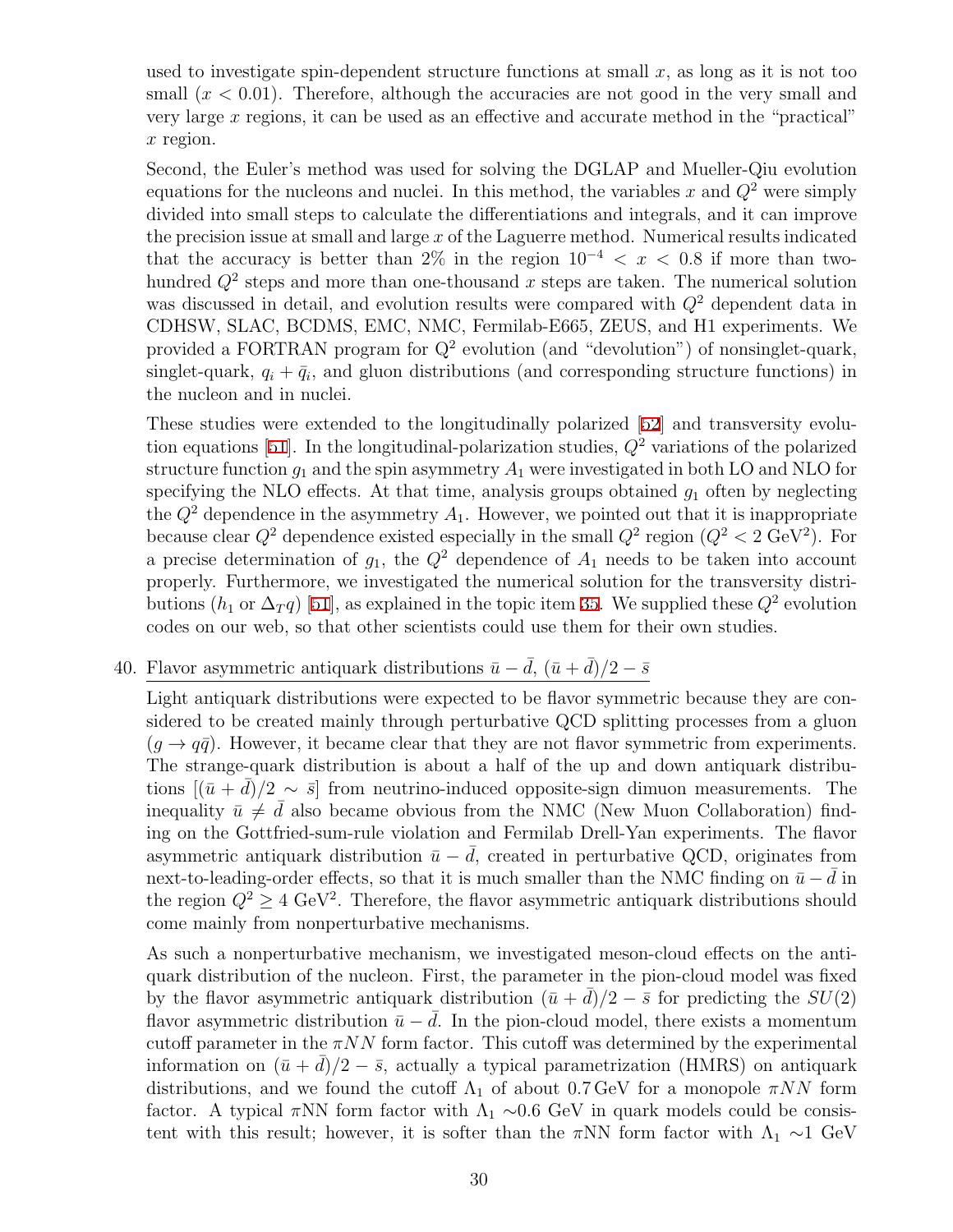widely used in nuclear physics. In particular, it is much softer than the hard cutoff of 1.4 GeV used in one-pion-exchange potentials. Then, fixing the cutoff parameter by the distribution  $(\bar{u} + d)/2 - \bar{s}$ , we predicted *SU*(2) flavor asymmetric distribution  $\bar{u} - d$  theo-retically [\[68](#page-41-3)]. In 1991, the NMC indicated that the  $\bar{u}$  distribution is different from d from the Gottfried-sum-rule violation. I found that the pionic contribution to the deviation from the Gottfried sum rule is around  $-0.04$  ( $\int dx(\bar{u}-\bar{d}) = -0.06$ ) [[67](#page-41-4),[68](#page-41-3)]. This value corresponds to about 1/2 of the the discrepancy found by the NMC, so that the order of magnitude of the NMC finding on  $\bar{u} - \bar{d}$  can be understood by the pion-cloud model, in general meson-cloud models. This negative contribution was due to an excess of  $\bar{d}$  over  $\bar{u}$ in  $\pi^+$  and it was partly cancelled by a positive contribution due to an excess of  $\bar{u}$  over  $\bar{d}$ in an extra  $\pi^-$  in the  $\pi N\Delta$  process.

Then, various possible reasons were discussed for the Gottfried-sum-rule violation, including significant contributions from valence quarks at very small x and  $SU(2)_f$  breaking in the sea. We suggested various experiments, which could give a direct measurement of  $\bar{u} - \bar{d}$ , including neutrino scattering and Drell-Yan measurements [[53,](#page-40-13)[59,](#page-40-7)[65,](#page-41-5)[66\]](#page-41-6). A paper was written for summarizing theoretical and experimental investigations, such as historic background, perturbative QCD effects, various hadron models, past experiments, and future prospects, on the Gottfried sum rule and the  $\bar{u} - \bar{d}$  distribution [[53\]](#page-40-13).

41. Sum rule of tensor structure function *b*<sup>1</sup>

In spin-1 hadrons, there are new structure functions, in addition to the ones  $(F_1, F_2, g_1,$ *g*2) which exist for the spin-1/2 nucleons, associated with its tensor structure. In 1989, the new structure functions were named as  $b_1$ ,  $b_2$ ,  $b_3$ , and  $b_4$  in charged-lepton deep inelastic scattering from a spin-one hadron such as the deuteron. Among them, twist-two functions are related by the Callan-Gross type relation  $b_2 = 2xb_1$  in the Bjorken scaling limit. The functions *b*<sup>3</sup> and *b*<sup>4</sup> are higher-twist structure functions, so that we first investigated the twist-2 structure function  $b_1$ .

In our work, we derived a sum rule for  $b_1$  by the parton model. From the parity and time-reversal invariances, the only global electromagnetic observable for a spin-1 hadron is the electric quadrupole moment, which does not exist for the spin-1/2 nucleons. Therefore, we studied the  $b_1$  sum rule by speculating that it could be related to the electric quadrupole moment. The integral of  $b_1$  over the Bjorken variable x was written in terms of tensor-polarized parton distribution functions (PDFs). Then, helicity amplitudes of elastic photon-hadron scattering were expressed by electric monopole and quadrupole form factors and also by the tensor-polarized PDFs. Through the tensor-polarized PDFs, the  $b_1$  integral was then related to the electric quadrupole form factor. In this way, if antiquark distributions are not tensor polarized, the sum became  $\int dx b_1(x) = \lim_{t\to 0} (5t/12) F_Q(t) = 0$ [\[69](#page-41-1)], where  $F_Q(t \to 0)$  is the electric dipole moment of a spin-1 hadron. Furthermore, if the antiquark distributions are tensor polarized, we obtained the sum  $\int dx b_1(x) =$  $-\lim_{t\to 0}\frac{5}{24}t F_Q(t)+\sum_i e_i^2 \int dx \,\delta_T \bar{q}_i(x)$  [\[69](#page-41-1)], where  $\delta_T \bar{q}(x)$  is the tensor-polarized antiquark distribution. This relation is very similar to the Gottfried sum rule with flavor-asymmetric correction term,  $\int (dx/x) [F_2^p]$  $\overline{P}_2^p(x) - F_2^n(x)$  = (1/3) + (2/3)  $\int dx \, [\bar{u}(x) - \bar{d}(x)].$ 

This  $b_1$  sum rule was investigated experimentally by the HERMES collaboration  $[A, B]$ . Airapetian *et al.*, PRL 95 (2005) 242001], and they obtained  $\int_{0.002}^{0.85} dx b_1(x) = \frac{1}{2} [1.05 \pm 1.05]$  $0.34(\text{stat}) \pm 0.35(\text{sys}) \times 10^{-2}$ , where the 1/2 factor is introduced so as to express  $b_1$  per nucleon. It indicated an existence of finite tensor-polarized antiquark distributions. Since it may not be easily understood in a standard deuteron model, we need further studies on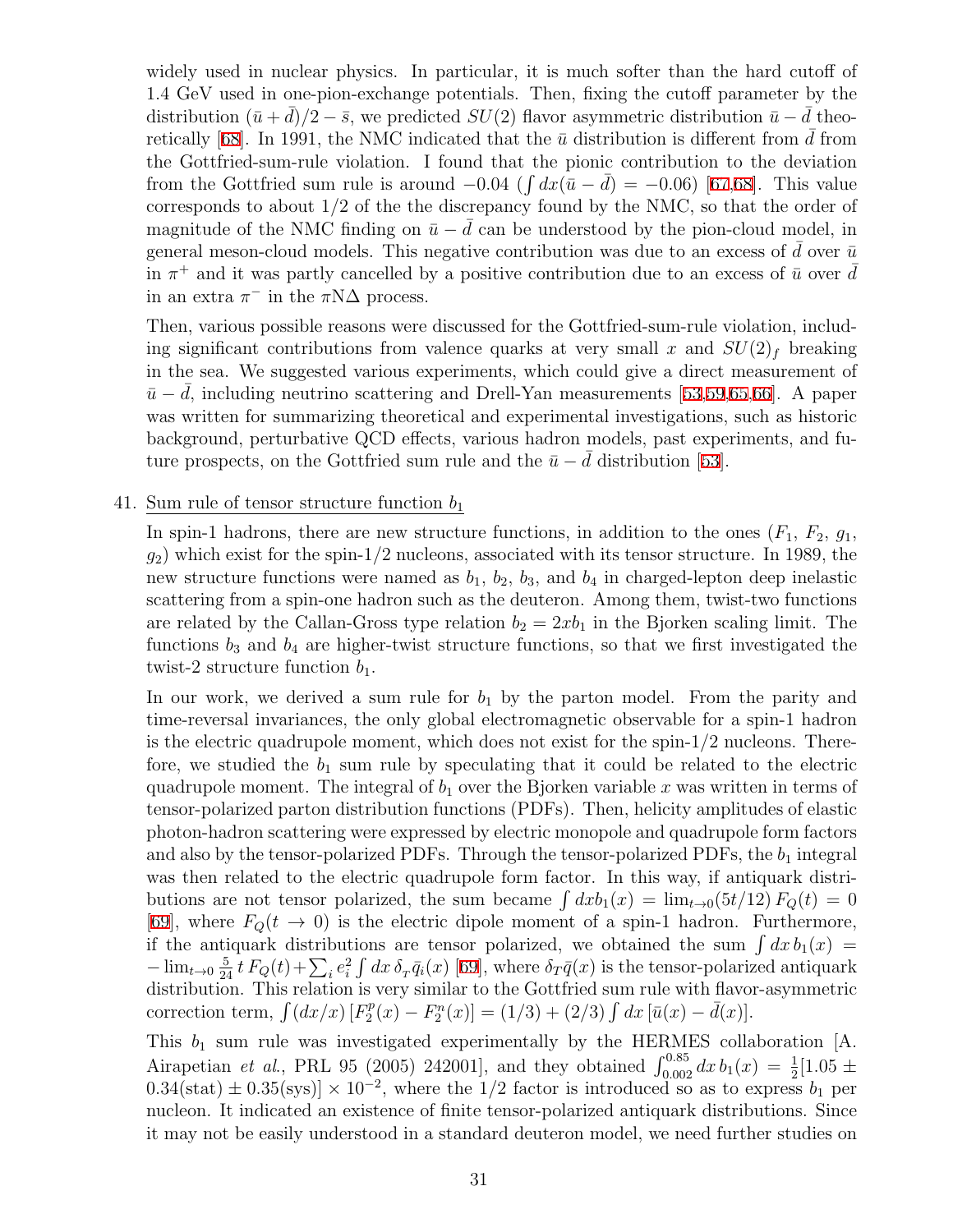this topic. This situation is very similar to the one in the beginning of 1990's when the NMC finding on the Gottfried-sum-rule violation created the field of flavor-asymmetric antiquark distributions and their nonperturbative QCD mechanisms. A new  $b_1$  experiment will start at JLab by the middle of 2020's and there is also experimental possibility in the Fermilab-E1039 experiment on Drell-Yan cross-section measurements, so that a possible new hadron-physics field could be created by studying the tensor-polarized structure functions.

### 42. Local EMC effect

Nuclear modification of structure functions was discovered by the European Muon Collaboration (EMC), and it is called EMC effect. The nuclear structure functions have been investigated by inclusive deep inelastic lepton scattering from a nucleus. The inclusive cross sections contain information on interactions with all the constituents, and the EMC effect is an effect averaged over all nucleons in the nucleus. However, it is possible that the EMC effect depends significantly on the location of the struck constituent within the nucleus. Such effects, which we shall call "local" EMC effect, could be tested by (semi- )exclusive experiments. In order to investigate this topic, we studied the dependence of the EMC effect on nuclear structure, namely the dependence on the location of the struck quark within a nucleus. Such studies are important to investigate the local interaction information for understanding the nuclear modification mechanisms and also for application purposes. For example, the local interaction information is necessary for the  $J/\psi$ suppression phenomena, which could be considered as a signature of quark-gluon plasma formation, because heavy-ion reaction events are separated by the total transverse energy *E<sup>T</sup>* for finding central and peripheral collisions.

Therefore, we theoretically investigated the local EMC effect and discussed experimental possibilities [[70](#page-41-7)]. The EMC effect was investigated by nuclear-binding model,  $Q^2$ -rescaling model, *π*-meson effects, and so on; however, they were studied as global effects averaged over the whole nucleus. However, there could be experiments to indicate the local effects by considering, for example, that  $(e, e'p)$  reactions with a nuclear target have information on whether the proton is emitted from the 1*s* or 1*p* state in the nucleus. We investigated the local EMC effect theoretically by the nuclear-binding and  $Q^2$ -rescaling models. As a nucleus, we took <sup>19</sup>F and a density-dependent Hartree-Fock method was used for describing the nucleus. Since the EMC effect is sensitive to the nuclear binding and radius, we employed the density-dependent Hartree-Fock method which can explain these two essential factors. Using wave functions of the 1*s*, 1*p*, and 1*d* levels, we calculated the local EMC effects. We found that both models give similar results in the sense that the scattering from a central or deeply-bound constituent gives a larger EMC effect than the scattering from a surface or weakly-bound constituent [[70\]](#page-41-7). At the stage of 1990, there were Fermilab-E745 and BEBC (Big European Bubble Chamber) experiments which would be related to the local EMC effect; however, it was not clear whether their experimental data actually showed the locality. We hope to have future experimental progress on this topic. On the other hand, the central and surface collisions are often separated in heavy-ion collisions, so that the local EMC effect could be investigated from such aspects.

### 43. Excitations of polarized vacuum around a large Z "nucleus"

In 1998, there was an issue of anomalous positron peaks, which could not be explained theoretically, in low-energy uranium-uranium collisions at GSI (Gesellschaft für Schwe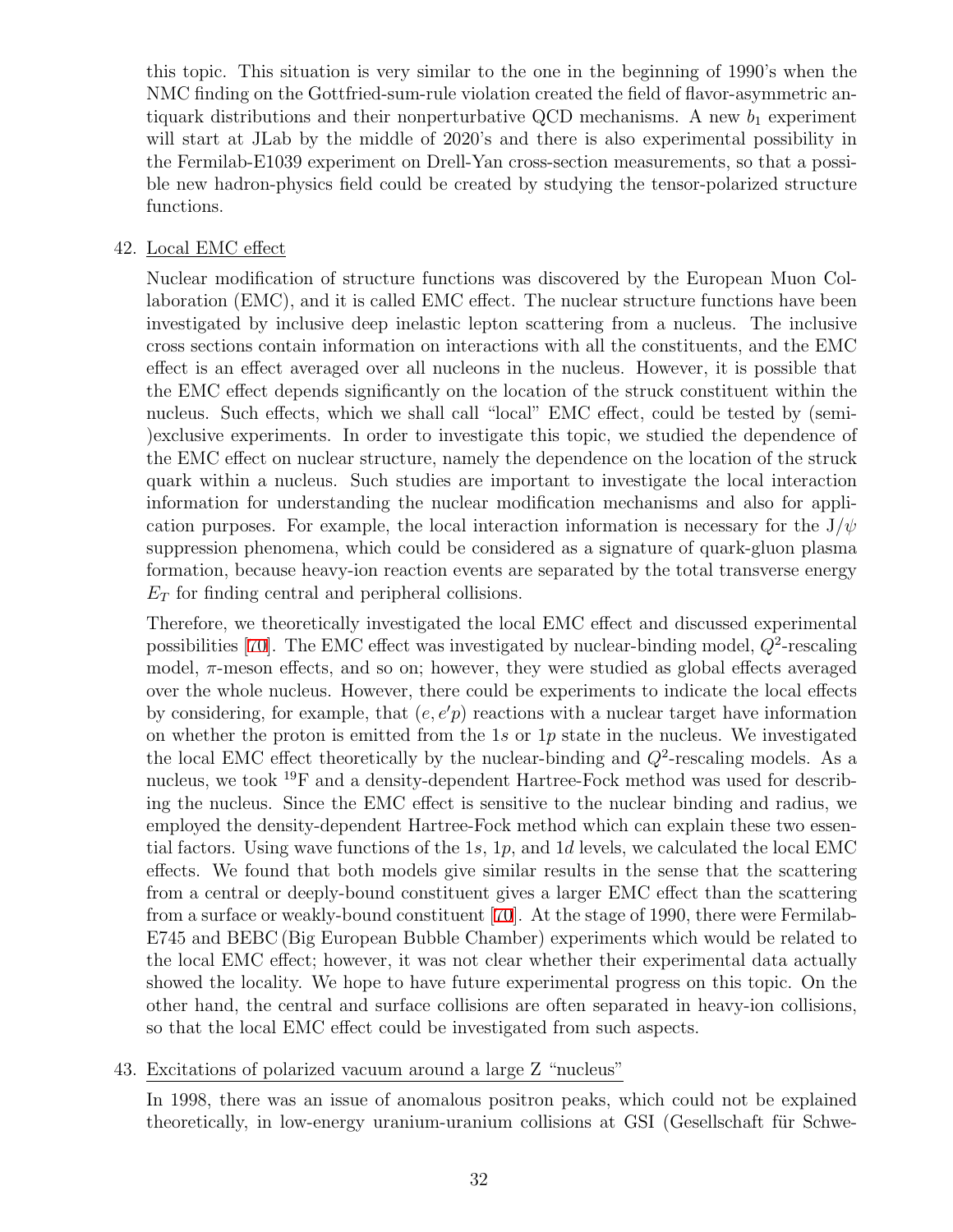rionenforschung) in Germany. We studied a possible explanation of the positron peaks in terms of collective excitations in Quantum Electrodynamics (QED). In this heavy-ion collision, the total electric charge is 184 because the atomic number of the uranium is 92. Since the fine structure constant of QED is small  $(\alpha \approx 1/137)$ , perturbative methods are usually used in solving QED problems theoretically. However, the total charge 184 is larger than  $1/\alpha$ , so that such perturbative QED methods cannot be used for describing the uranium-uranium collision.

We investigated this topic in a nonperturbative method by bosonizing  $1 + 1$  dimensional QED. Here, the 1+1 dimensions mean time and one radial coordinate (*r*). For handling the problem theoretically, we simplified the problem by considering a large artificial nucleus with the atomic number  $Z \sim 180$ , and then we studied polarized-vacuum excitations around this large nucleus [[77](#page-41-8)]. It is known that fermions are equivalently described by boson fields in 1+1 dimensional field theories. Using this correspondence, we bosonized the 1+1 dimensional QED. Expressing the spacial distribution of electron clouds around the nucleus by a boson field, we studied excitations from the ground state. As a result, oscillations of the electron clouds were described by two independent differential equations. Solving these equations, we found that there exist at least two stable excited states in the vacuum around the large "nucleus" in a few MeV energy region. These neutral oscillation modes decay into an electron-positron pair through electromagnetic interactions. These modes roughly corresponded to the positron energies measured at GSI, so that the anomalous GSI events could be explained by such collective excitations in QED. Later, the GSI experiments were reexamined and the anomalous positron peaks disappeared. Nonetheless, we believe that our collective QED excitations should exist, although the artificial nucleus with *Z ∼* 180 is assumed in our work, because we solved the QED problem properly by a solid nonperturbative method. We hope that such excitations will be discovered experimentally.

#### 44. N-∆ transition quadrupole moment

There exist deformed nuclei with shapes like pancakes and cigars, and they are observed as their electric quadrupole moments. For example, the electric quadrupole moment of the deuteron is 0.29 fm<sup>2</sup>, which indicates a small cigar-like deformation. It is known that this deformation originates from tensor interactions in nuclear forces. Therefore, it is an appropriate quantity to understand nucleon-nucleon interactions and in general properties of many-nucleon systems. On the other hand, hadron shapes were not known at the stage of 1988, although there were some theoretical suggestions. Since there are tensor interactions in the gluon-exchange potential between quarks and there is correlation between cloud pions and nucleon spin, the nucleons could be deformed. However, there is no observable like the electric quadrupole moment in the spin-1/2 nucleons to indicate the deformation, so that we may reply on the spin-3/2  $\Delta$ . We should note that the  $\Delta$ lifetime is about 10*−*<sup>22</sup> second and it cannot be used as a fixed target, so that possible experimental methods needed to be developed.

We investigated the N- $\Delta$  transition quadrupole moment in Refs. [[72,](#page-41-9)[74\]](#page-41-10). As explained in the studies of  $\Delta$  electromagnetic moments of the topic item [47](#page-34-0), the photon energy  $(E<sub>\gamma</sub>$  <120 MeV) was not large enough to probe the electric quadrupole moment of  $\Delta$  in the pion-nucleon bremsstrahlung process  $\pi N \to \pi N \gamma$ . The momentum transfer in the N- $\Delta$ transition is about 400 MeV, which could be large enough to probe a small quantity like the electric quadrupole moment. So, possibilities of measuring the  $N-\Delta$  transition quadrupole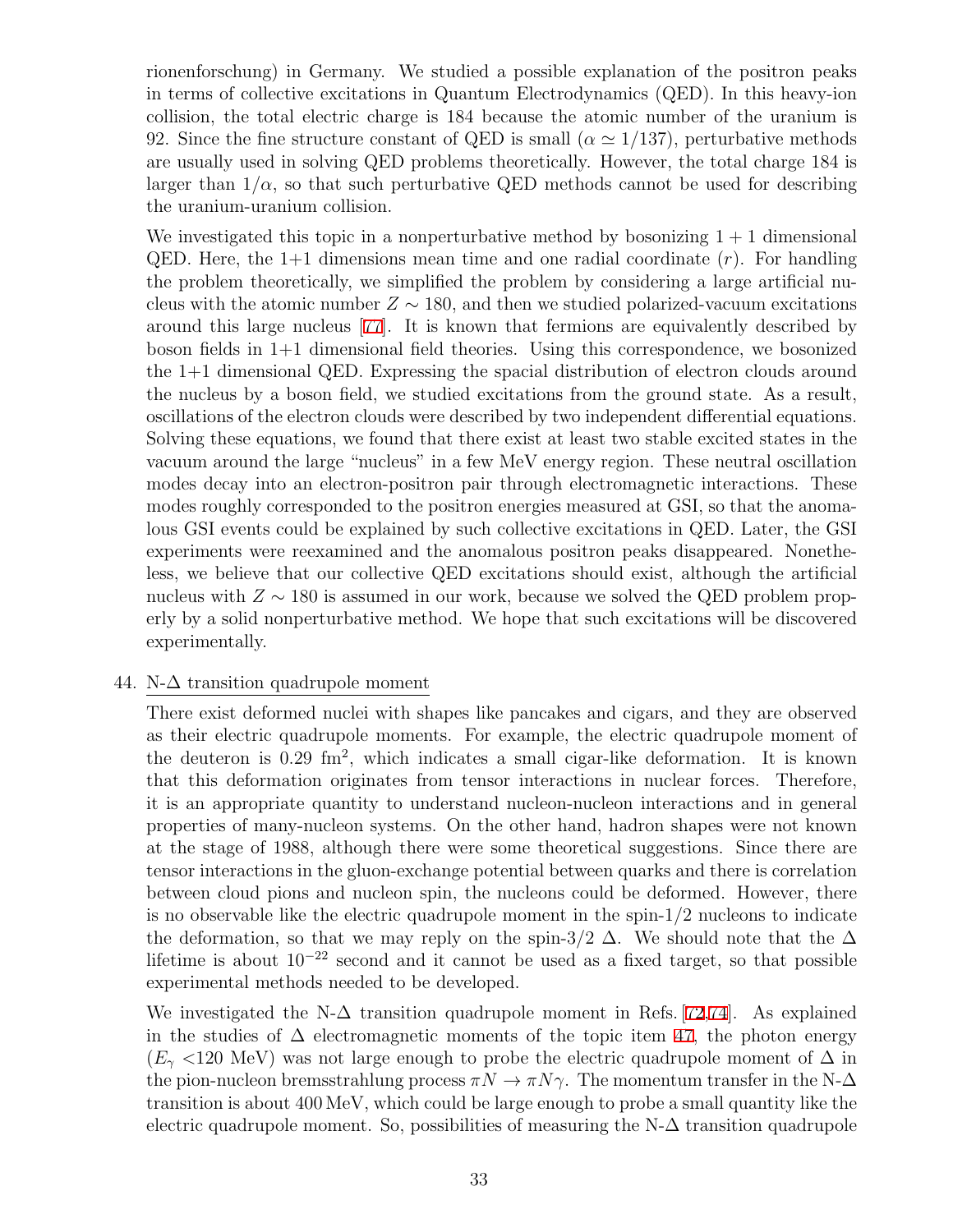moment were investigated. I joined in a research proposal by the  $N-\Delta$  collaboration for N(e,e*′π*) and N(e,e*′γ*) experiments at the Bates Linear Accelerator Center. In particular, I showed the role of the N- $\Delta$  transition quadrupole moment theoretically [[72\]](#page-41-9). The  $N(e, e'\gamma)$ cross section indicated a typical dipole radiation pattern if the quadrupole moment vanishes. I showed that the  $N(e, e'$ <sup> $\gamma$ </sup> cross section rotates from the dipole-radiation pattern if a finite quadrupole moment exists. Furthermore, it is possible to measure the quadrupole moment in the out-of-scattering plane. On the other hand, the pionic contributions to the scalar and longitudinal proton $\rightarrow \Delta^+$  transition quadrupole moments were evaluated [[74\]](#page-41-10) and it was  $Q_{\Lambda+\eta}^{(\pi N)}$  $\alpha^{(\pi N)}$  ≈+0.02−i0.09 fm<sup>2</sup>. This value is larger than the one predicated by the tensor force in the one-gluon-exchange potential, so that experimental measurements do not directly indicate the quadrupole moment of the tensor force in the quark model.

### 45. Decays of mesons and baryons in a flux-tube quark model

For finding internal structure of hadrons, it is often useful to investigate hadron decays. Radiative decays are described by quark models rather easily. However, strong decays were not well studied theoretically at the stage of 1987. So, we investigated the strong decays of hadrons by the flux-tube model [[71](#page-41-11)[,75](#page-41-2)], which was suggested by lattice QCD. From the lattice QCD and the Regge trajectory, the linear potential was obtained as the long-range part of quark-quark interactions. It indicates that color electric fields are confined in one dimension connecting a quark and an antiquark without spreading in three dimensions. This one-dimensional color flux is called color flux tube.

First, we investigated the strong decays of mesons [[75](#page-41-2)]. This work was intended to explain hadron decays by the flux-tube model and then to describe the nucleons and  $\Delta$  which are important for nuclear phenomena. A  $q\bar{q}$  pair, created in the one-dimensional color electric fields, is in the  ${}^{3}S_{1}$  state. However, if the string-like color electric fields fluctuate, the angular average may be taken and the  $q\bar{q}$  state becomes  ${}^{3}P_{0}$  instead of  ${}^{3}S_{1}$ . So, using these  ${}^{3}S_{1}$  and  ${}^{3}P_{0}$  *q* $\bar{q}$  creation models within the color electric fields, we investigated strong meson decays such as  $\rho \to 2\pi$  and  $b_1 \to \pi\omega$ , especially how the decay widths depend on final-state interactions and the size of pion. We found that both  ${}^{3}S_{1}$  and  ${}^{3}P_{0}$ models can explain the available data; however, the  ${}^{3}S_{1}$  model required stronger final-state interactions.

Next, this research was extended to the  $\pi N\Delta$  system by breaking one of the flux-tubes in the nucleon with these  $q\bar{q}$  creation mechanisms. The  $\pi NN$  and  $\pi N\Delta$  coupling constants and form factors were derived by these flux-tube models [[71\]](#page-41-11). Then, the long-range Yukawa force can be understood by this flux-tube breaking and then its attachment to another nucleon. This mechanism generates baryon decay widths and shifts their masses; thus the hadron spectroscopy in constituent quark models should be re-investigated including these mass shifts.

46. *y* scaling and quark effects in nuclear physics

The fundamental theory of strong interactions is quantum chromodynamics (QCD), so that nuclei should be described in principle by QCD in terms of quarks and gluons. In particular, significant nucleon overlap could exist in nuclei because average nucleon separations in nuclei are almost equal to the nucleon diameter; however, there is no undoubted explicit quark effect in nuclear structure and reaction phenomena. Namely, although we expect that quark effects should exist in nuclear phenomena, nuclei are described by effective degrees of freedom of nucleons and mesons without introducing quarks.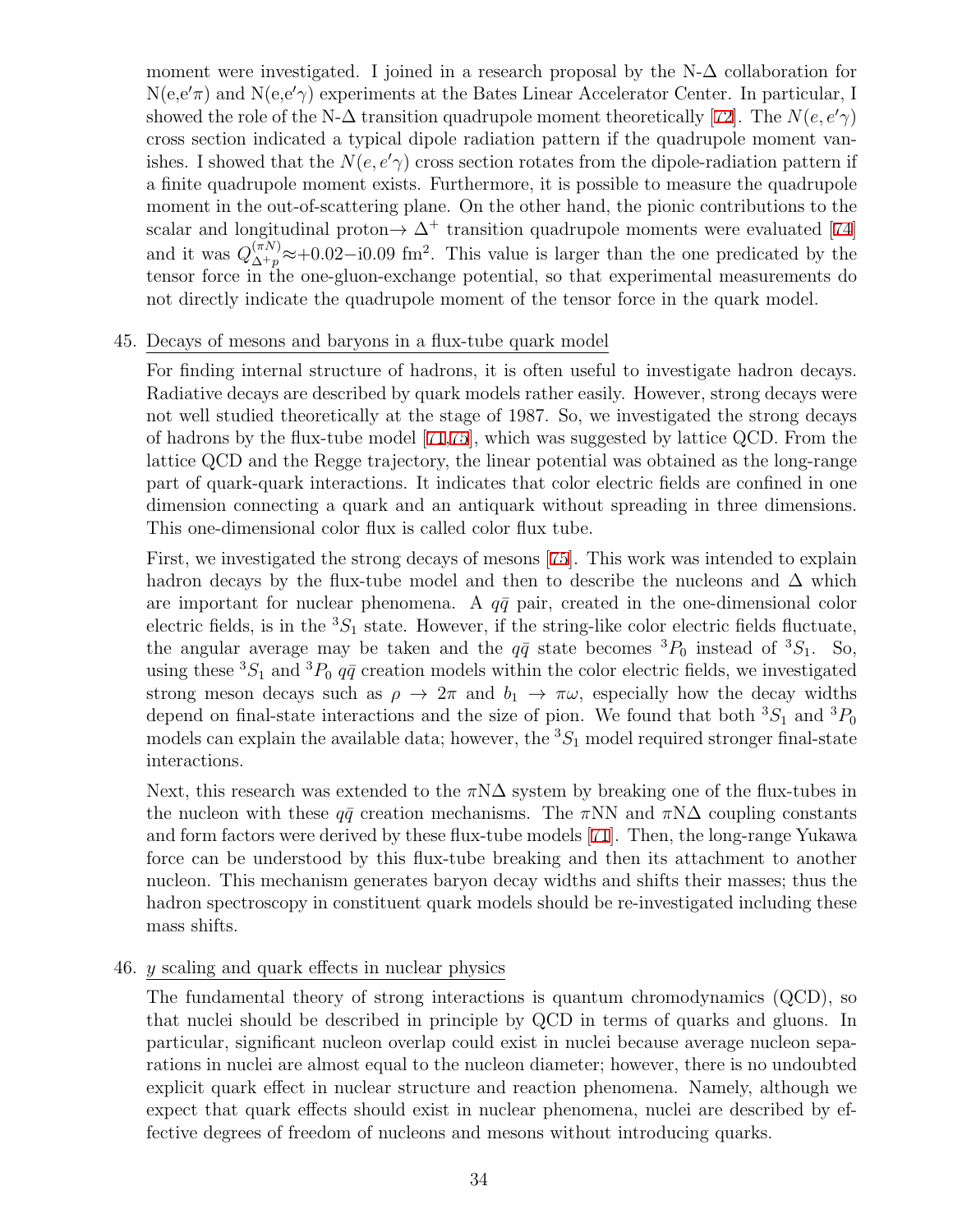In order to understand this puzzling question, we studied nuclear observables by a simple quark model and its effective hadron model, and we compared both results to find whether there exists a conspicuous quark signature [[76\]](#page-41-12). Specifically, as a simple model "nucleus", a two-hadron system bound in an overall harmonic oscillator potential was studied. The hadron-hadron problem was the antisymmetric  $q^2\bar{q}^2$  model of Lenz *et al.* For comparison, an effective hadron model was defined in which the hadron-hadron interaction was given by the adiabatic potential derived from the quark model. The elastic form factor and the longitudinal response function were calculated by these models. Comparing these model results, we found that the observables do not provide striking signatures of the underlying quark dynamics, even though the hadron-hadron interactions are driven entirely by quark exchange. The *y*-scaling indicates that the longitudinal response function in electronnucleus scattering is expressed solely by the distribution of the longitudinal momentum of a nucleon,  $y = \hat{q} \cdot \vec{p}$ . Our results indicated that the differences between the quark and hadron models are small in the longitudinal response function. Therefore, nucleon momentum distributions in nuclei should be determined accurately by using the *y*-scaling. Furthermore, we found in our model that a simple parametrization of modified hadron size in the bound state, motivated by the bound quark momentum distribution, is not a useful way to correlate different observables. In this way, we found that it is difficult to find the explicit quark signature in low-energy nuclear physics, and effective descriptions of nuclei in terms of hadrons are generally appropriate.

#### <span id="page-34-0"></span>47.  $\Delta$  electromagnetic moments

The spectroscopy and static properties of hadrons played a central role in the development of quark models. However, little precise information was available for baryons outside the ground state octet, since such baryons generally appear as broad resonances coupled to strong interaction decay channels. Spectroscopically, these open-channel couplings can be expected to yield dynamical mass shifts comparable to the width. Thus, the observed baryon "masses" do not directly provide a precise quantitative test of standard quark model calculations. A similar problem must arise in considering other static properties such as electromagnetic moments.

Under this situation, we investigated possible determination of  $\Delta$  electromagnetic moments in the pion-nucleon bremsstrahlung [\[73,](#page-41-13)[78\]](#page-41-0). In 1980's, people were also interested in the electric quadrupole moment of  $\Delta$ , in addition to the magnetic dipole moment, because  $\Delta$  was expected to be deformed due to the tensor force in gluon exchange potentials between quarks. First, we calculated the  $\Delta$  electromagnetic moments by the isobar model. The same dynamics which renormalize the mass and provide the strong decay width, namely coupling to the open  $\pi N$  channel, also renormalize the moments. These pionic contributions to the  $\Delta$  electromagnetic moments were calculated and they were  $\mu(\Delta^{++})$  $-0.4 + i 0.6 \,\mu_p$  and  $Q(\Delta^{++}) = +0.2 + i 0.05 \,\text{fm}^2$ . In comparison with the SU(6)-quarkmodel prediction  $\mu(\Delta^{++}) = 2 \mu_p$ , the pionic contribution to the magnetic dipole moment was about 25%, and the one to the electric quadrupole moment was much larger than the moment predicted by the tensor force between quarks. We showed explicitly that there exist imaginary parts in the  $\Delta$  electromagnetic moments due to its unstable nature.

Next, we investigated possible values of the magnetic dipole moment  $\mu_{\Delta^{++}}$  and electric quadrupole moment for explaining the cross sections of the unpolarized pion-nucleon bremsstrahlung. We found that it is not possible to find the quadrupole moment because its effects are very small on the cross sections. We also found the magnetic moment; how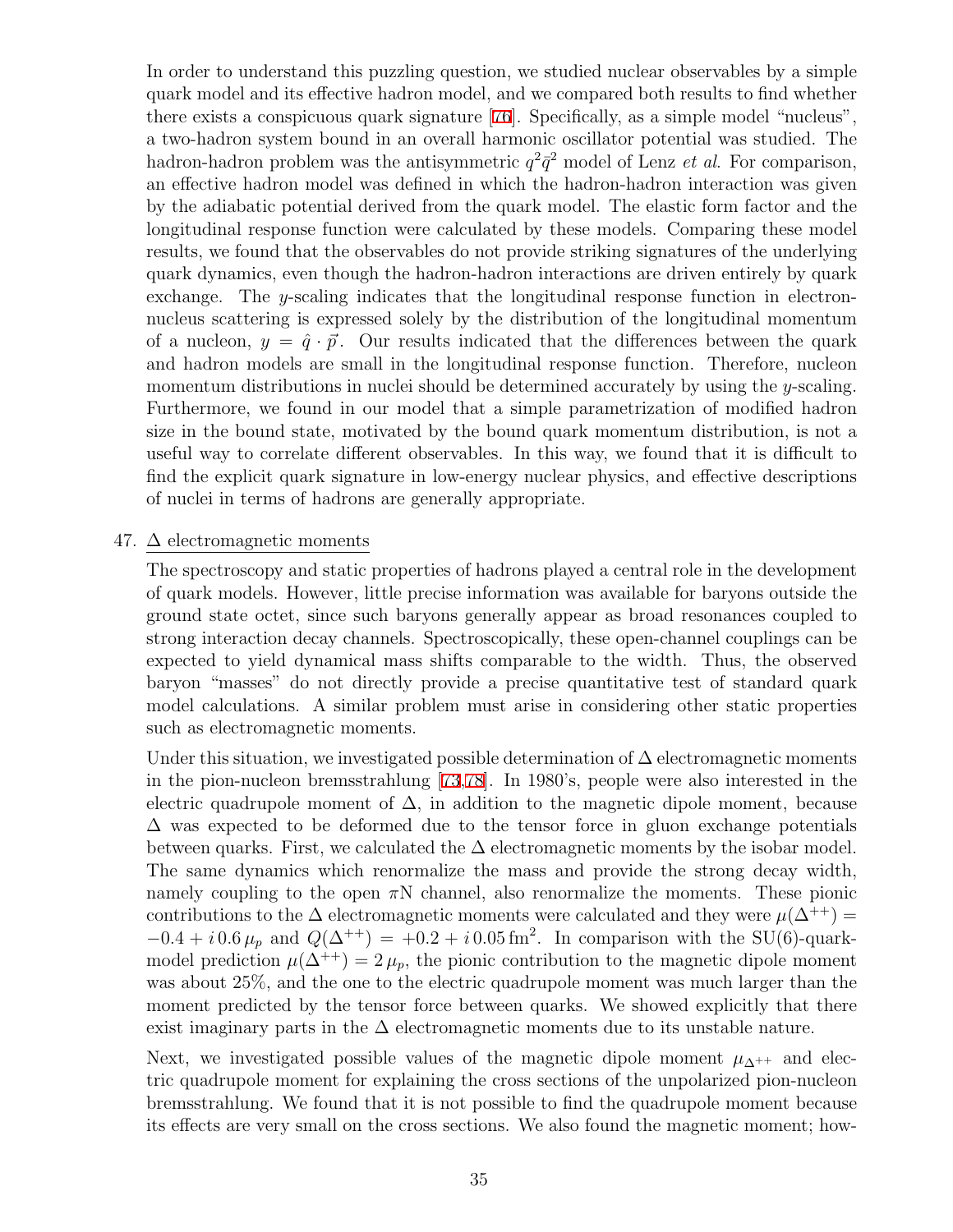ever, a precise determination was not possible from the unpolarized measurements. So, we proposed that a polarized pion-nucleon bremsstrahlung experiment can provide a precise determination of the dipole moment. Our theoretical proposal was confirmed by the PSI (Paul Scherrer Institute) experiment and they obtained the  $\Delta^{++}$  magnetic moment as 1.62 *µ<sup>p</sup>* [A. Bosshard *et al.*, PRL 64 (1990) 2619].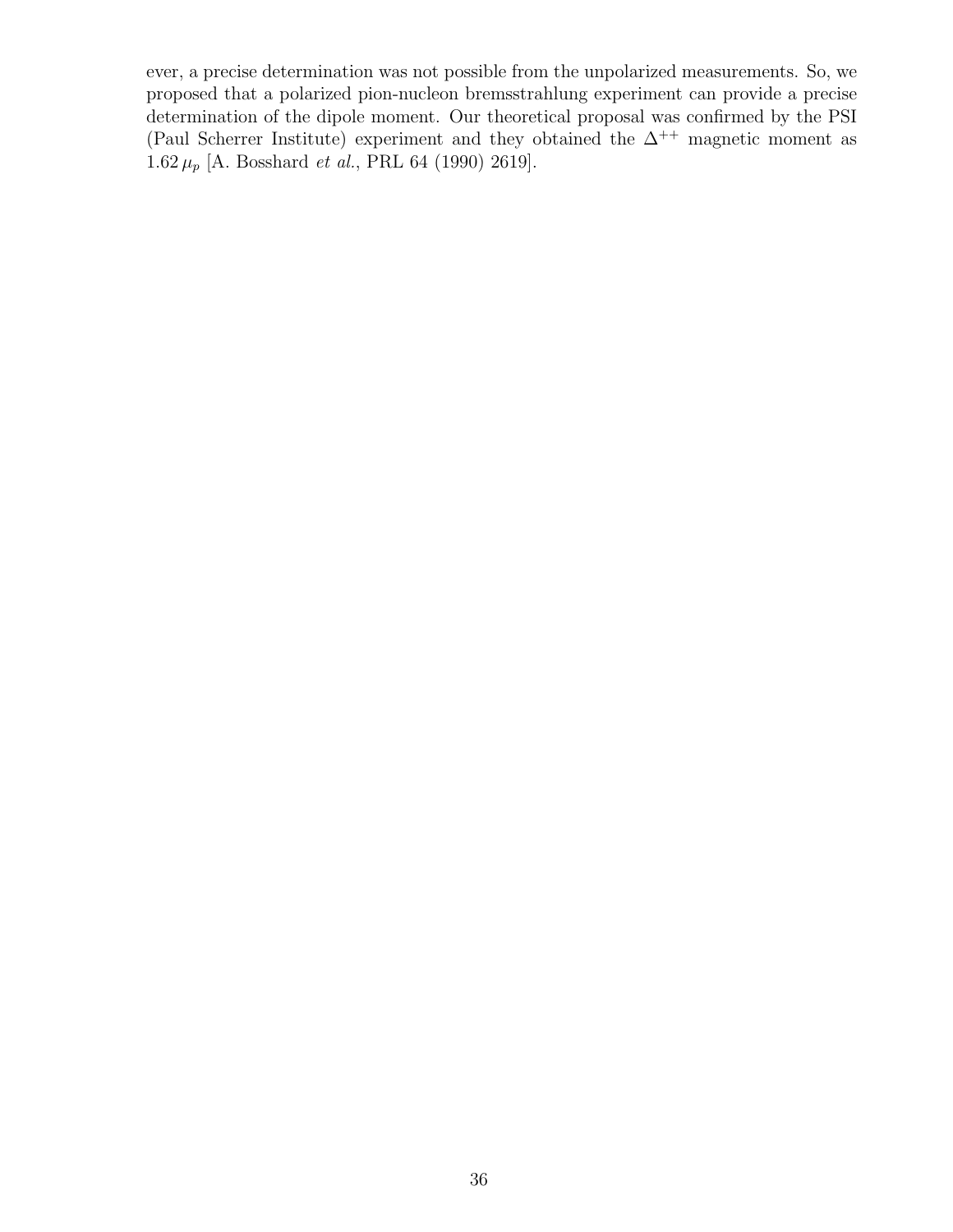- <span id="page-36-1"></span>1. Equation-of-motion and Lorentz-invariance relations for tensor-polarized parton distribution functions of spin-1 hadrons, S. Kumano, Qin-Tao Song, [Phys. Lett. B 826 \(2022\) 136908, 1-5](https://doi.org/10.1016/j.physletb.2022.136908).
- <span id="page-36-10"></span>2. Report on future nuclear physics in Japan, 2021 version (in Japanese), T. Nagae *et al*. (S. Kumano on Chap.7 Nucleon-structure physics), [Genshikaku Kenkyu 66, Suppl.2 \(2021\) 1-316.](http://genshikaku.jp/backnumber.php?vol=66&issue=sp2)
- <span id="page-36-2"></span>3. Twist-2 relation and sum rule for tensor-polarized parton distribution functions of spin-1 hadrons,
	- S. Kumano, Qin-Tao Song,
	- [J. High Energy Phys. 09 \(2021\) 141, 1-22.](https://link.springer.com/article/10.1007/JHEP09(2021)141)
- <span id="page-36-3"></span>4. Science Requirements and Detector Concepts for the Electron-Ion Collider: EIC Yellow Report, R. Abdul Khalek *et al*. (S. Kumano 150th author; Sec. 7.5.2, Neutrino physics by S. Kumano and R. Petti), [arXiv:2103.05419.](https://arxiv.org/abs/2103.05419)
- <span id="page-36-4"></span>5. On the physics potential to study the gluon content of proton and deuteron at NICA SPD,

A. Arbuzov, A. Bacchetta, M. Butenschoen, F.G. Celiberto, U. D'Alesio, M. Deka, I. Denisenko, M. G. Echevarria, A. Efremov, N. Ya. Ivanov, A. Guskov, A. Karpishkov, Ya. Klopot, B. A. Kniehl, A. Kotzinian, S. Kumano, J.P. Lansberg, Keh-Fei Liu, F. Murgia, M. Nefedov, B. Parsamyan, C. Pisano, M. Radici, A. Rymbekova, V. Saleev, A. Shipilova, Qin-Tao Song, O. Teryaev,

[Prog. Nucl. Part. Phys. 119 \(2021\) 103858, 1-43.](https://doi.org/10.1016/j.ppnp.2021.103858) ([arXiv:2011.15005\)](https://arxiv.org/abs/2011.15005)

<span id="page-36-0"></span>6. Transverse-momentum-dependent parton distribution functions up to twist 4 for spin-1 hadrons, S. Kumano, Qin-Tao Song,

[Phys. Rev. D 103 \(2021\) 014025, 1-18.](https://journals.aps.org/prd/abstract/10.1103/PhysRevD.103.014025)

- <span id="page-36-6"></span>7. Deuteron polarizations in proton-deuteron Drell-Yan process for finding gluon transversity, S. Kumano, Qin-Tao Song, [Phys. Rev. D 101 \(2020\) 094013, 1-8.](https://link.aps.org/doi/10.1103/PhysRevD.101.094013)
- <span id="page-36-7"></span>8. Gluon transversity in polarized proton-deuteron Drell-Yan process, S. Kumano, Qin-Tao Song, [Phys. Rev. D 101 \(2020\) 054011, 1-22.](https://journals.aps.org/prd/abstract/10.1103/PhysRevD.101.054011)
- <span id="page-36-8"></span>9. Gravitational form factors of hadrons (in Japanese), S. Kumano, [Genshikaku Kenkyu, Vol.64, No.2 \(2019\) 76-89.](http://www.genshikaku.jp/backnumber.php?vol=64&issue=01)
- <span id="page-36-9"></span>10. Hadron tomography by generalized distribution amplitudes in pion-pair production process  $\gamma^* \gamma \to \pi^0 \pi^0$  and gravitational form factors for pion, S. Kumano, Qin-Tao Song, O. V. Teryaev, [Phys. Rev. D 97 \(2018\) 014020, 1-28.](https://journals.aps.org/prd/abstract/10.1103/PhysRevD.97.014020)
- <span id="page-36-5"></span>11. Tensor-polarized structure function  $b_1$  in standard convolution description of deuteron, W. Cosyn, Yu-Bing Dong, S. Kumano, M. Sargsian, [Phys. Rev. D 95 \(2017\) 074036, 1-13.](https://journals.aps.org/prd/abstract/10.1103/PhysRevD.95.074036)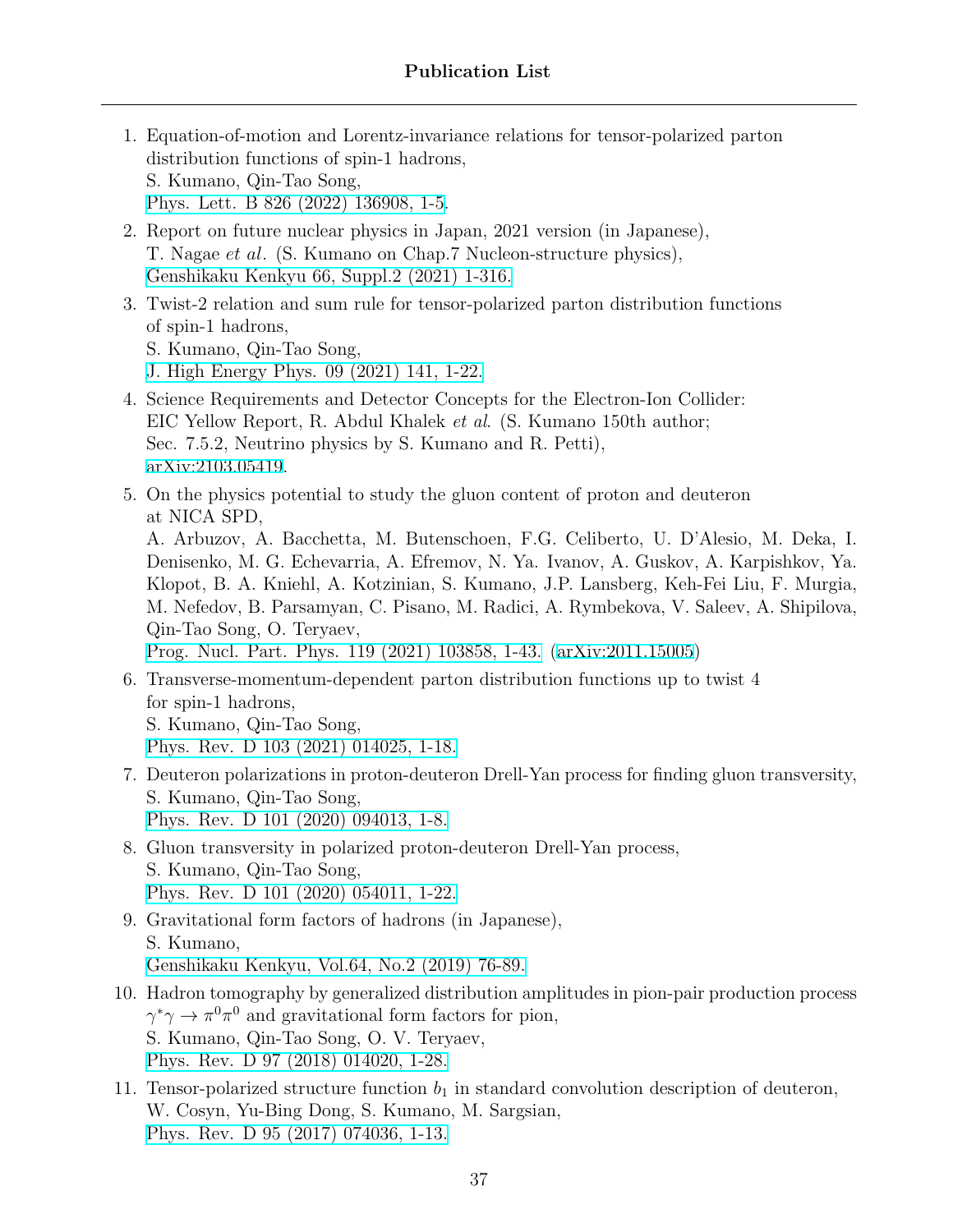- <span id="page-37-0"></span>12. Towards a unified model of neutrino-nucleus reactions for neutrino oscillation experiments, S. X. Nakamura, H. Kamano, Y. Hayato, M. Hirai, W. Horiuchi, S. Kumano, T. Murata, K. Saito, M. Sakuda, T. Sato, Y. Suzuki, [Rept. Prog. Phys. 80 \(2017\) 056301, 1-38.](http://iopscience.iop.org/article/10.1088/1361-6633/aa5e6c/meta)
- <span id="page-37-2"></span>13. First Monte Carlo analysis of fragmentation functions from single-inclusive *e* +*e <sup>−</sup>* annihilation, N. Sato, J. J. Ethier, W. Melnitchouk, M. Hirai, S. Kumano, A. Accardi, [Phys. Rev. D 94 \(2016\) 114004, 1-21.](https://journals.aps.org/prd/abstract/10.1103/PhysRevD.94.114004)
- <span id="page-37-1"></span>14. Impacts of B-factory measurements on determination of fragmentation functions from electron-positron annihilation data, M. Hirai, H. Kawamura, S. Kumano, K. Saito, [PTEP 2016 \(2016\) 113B04, 1-19.](https://academic.oup.com/ptep/article/2016/11/113B04/2624090)
- <span id="page-37-3"></span>15. Theoretical estimate on tensor-polarization asymmetry in proton-deuteron Drell-Yan process, S. Kumano, Qin-Tao Song, [Phys. Rev. D 94 \(2016\) 054022, 1-10.](https://journals.aps.org/prd/abstract/10.1103/PhysRevD.94.054022)
- <span id="page-37-4"></span>16. Accessing proton generalized parton distributions and pion distribution amplitudes with the exclusive pion-induced Drell-Yan process at J-PARC, T. Sawada, Wen-Chen Chang, S. Kumano, Jen-Chieh Peng, S. Sawada, K. Tanaka, [Phys. Rev. D 93 \(2016\) 114034, 1-17.](https://journals.aps.org/prd/abstract/10.1103/PhysRevD.93.114034)
- <span id="page-37-5"></span>17. Constituent-counting rule in photoproduction of hyperon resonances, Wen-Chen Chang, S. Kumano, T. Sekihara, [Phys. Rev. D 93 \(2016\) 034006, 1-7.](https://journals.aps.org/prd/abstract/10.1103/PhysRevD.93.034006)
- <span id="page-37-7"></span>18. Constraint on  $K\bar{K}$  compositeness of the  $a_0(980)$  and  $f_0(980)$  resonances from their mixing intensity, T. Sekihara, S. Kumano, [Phys. Rev. D 92 \(2015\) 034010, 1-15.](https://journals.aps.org/prd/abstract/10.1103/PhysRevD.92.034010)
- <span id="page-37-8"></span>19. The Physics of the B Factories, A. J. Bevan *et al*. (S. Kumano 47th author), [Eur. Phys. J. C 74 \(2014\) 3026, 1-928.](https://link.springer.com/article/10.1140%2Fepjc%2Fs10052-014-3026-9)
- <span id="page-37-9"></span>20. Tomography of exotic hadrons in high-energy exclusive processes, H. Kawamura, S. Kumano, [Phys. Rev. D 89 \(2014\) 054007, 1-13.](https://journals.aps.org/prd/abstract/10.1103/PhysRevD.89.054007)
- <span id="page-37-10"></span>21. Determination of compositeness of the  $\Lambda(1405)$  resonance from its radiative decay, T. Sekihara, S. Kumano, [Phys. Rev. C 89 \(2014\) 025202, 1-12.](https://journals.aps.org/prc/abstract/10.1103/PhysRevC.89.025202)
- <span id="page-37-11"></span>22. Report on future nuclear physics in Japan (in Japanese), N. Aoi *et al*. (S. Kumano on Sec.2.6 Nucleon Structure), [Genshikaku Kenkyu 57, Suppl.2 \(2013\) 1-312.](http://www.genshikaku.jp/backnumber.php?vol=57&issue=sp2)
- <span id="page-37-6"></span>23. Determination of exotic hadron structure by constituent-counting rule for hard exclusive processes, H. Kawamura, S. Kumano, T. Sekihara, [Phys. Rev. D 88 \(2013\) 034010, 1-12.](https://journals.aps.org/prd/abstract/10.1103/PhysRevD.88.034010)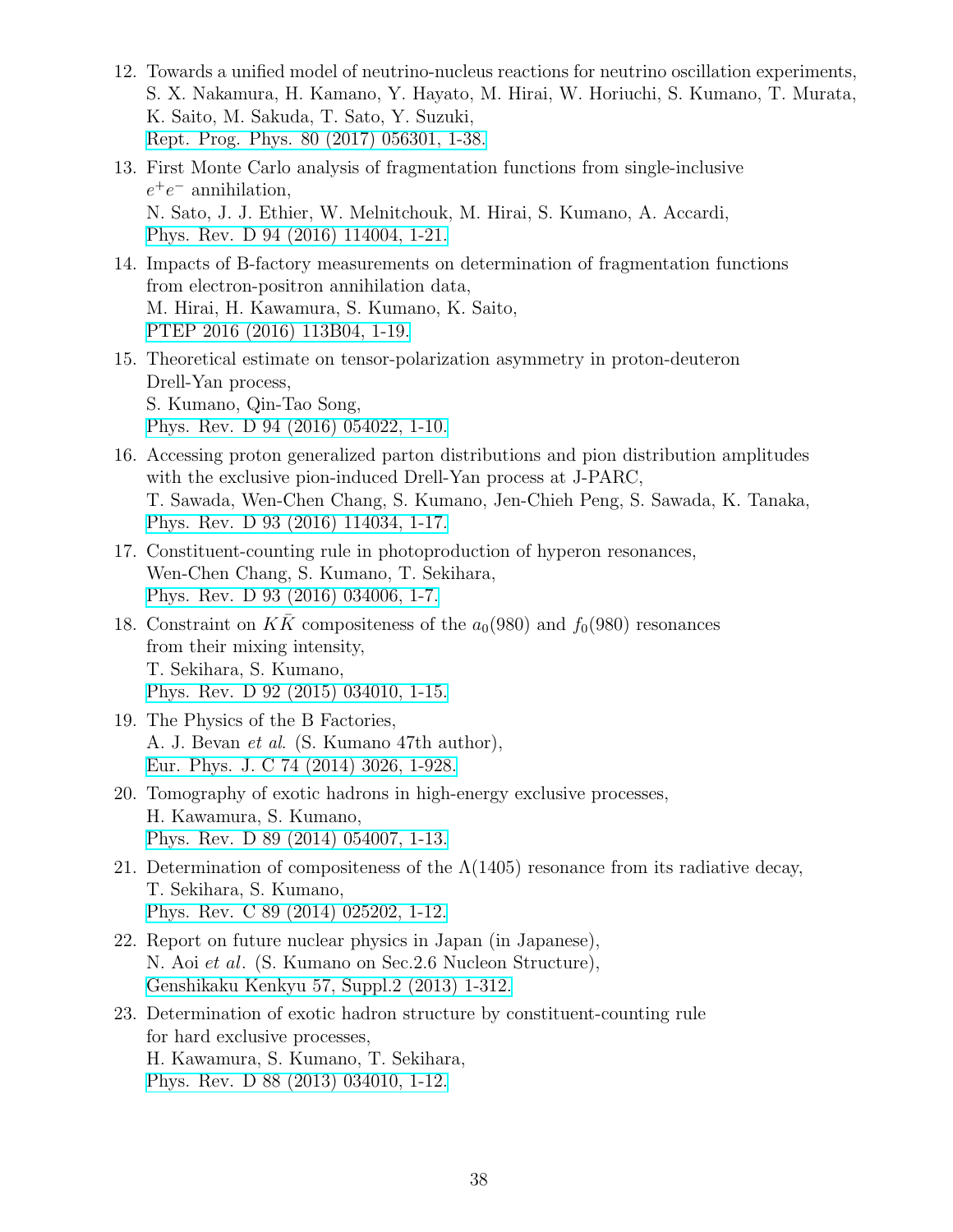- <span id="page-38-3"></span>24. Numerical solution of *Q*<sup>2</sup> evolution equations for fragmentation functions, M. Hirai, S. Kumano, [Comput. Phys. Commun. 183 \(2012\) 1002-1013.](https://www.sciencedirect.com/science/article/pii/S0010465511004103?via%3Dihub)
- <span id="page-38-4"></span>25. Test of CDF dijet anomaly within the standard model, H. Kawamura, S. Kumano, Y. Kurihara, [Phys. Rev. D 84 \(2011\) 114003, 1-11.](https://journals.aps.org/prd/abstract/10.1103/PhysRevD.84.114003)
- <span id="page-38-6"></span>26. Strong three-body decays of  $\Lambda_c(2940)^+$ , Yubing Dong, A. Faessler, T. Gutsche, S. Kumano, V. E. Lyubovitskij, [Phys. Rev. D 83 \(2011\) 094005, 1-6.](https://journals.aps.org/prd/abstract/10.1103/PhysRevD.83.094005)
- <span id="page-38-7"></span>27. Clustering aspects in nuclear structure functions, M. Hirai, S. Kumano, K. Saito, T. Watanabe, [Phys. Rev. C 83 \(2011\) 035202, 1-10.](https://journals.aps.org/prc/abstract/10.1103/PhysRevC.83.035202)
- <span id="page-38-5"></span>28. Radiative decay of  $\Lambda_c(2940)^+$  in a hadronic molecule picture, Yubing Dong, A. Faessler, T. Gutsche, S. Kumano, V. E. Lyubovitskij, [Phys. Rev. D 82 \(2010\) 034035, 1-6.](https://journals.aps.org/prd/abstract/10.1103/PhysRevD.82.034035)
- <span id="page-38-2"></span>29. Tensor-polarized quark and antiquark distribution functions in a spin-one hadron, S. Kumano, [Phys. Rev. D 82 \(2010\) 017501, 1-4.](https://journals.aps.org/prd/abstract/10.1103/PhysRevD.82.017501)
- <span id="page-38-10"></span>30. Using branching processes in nuclei to reveal dynamics of large-angle two-body scattering, S. Kumano, M. Strikman, [Phys. Lett. B 683 \(2010\) 259-263.](https://www.sciencedirect.com/science/article/pii/S0370269309014786?via%3Dihub)
- <span id="page-38-9"></span>31. Novel two-to-three hard hadronic processes and possible studies of generalized parton distributions at hadron facilities, S. Kumano, M. Strikman, K. Sudoh, [Phys. Rev. D 80 \(2009\) 074003, 1-19.](https://journals.aps.org/prd/abstract/10.1103/PhysRevD.80.074003)
- <span id="page-38-11"></span>32. Determination of gluon polarization from deep inelastic scattering and collider data, M. Hirai, S. Kumano, [Nucl. Phys. B 813 \(2009\) 106-122.](https://www.sciencedirect.com/science/article/pii/S0550321308007396?via%3Dihub)
- <span id="page-38-12"></span>33. High-energy hadron physics at J-PARC (in Japanese), S. Kumano, [G](http://www.genshikaku.jp/backnumber.php?vol=53&issue=02)enshikaku Kenkyu, 53 (2009) 74-84.
- <span id="page-38-8"></span>34. Projections of structure functions in a spin-one hadrons, T.-Y. Kimura, S. Kumano, [Phys. Rev. D 78 \(2008\) 117505, 1-4.](https://journals.aps.org/prd/abstract/10.1103/PhysRevD.78.117505)
- <span id="page-38-1"></span>35. Proposal for exotic-hadron search by fragmentation functions, M. Hirai, S. Kumano, M. Oka, K. Sudoh, [Phys. Rev. D 77 \(2008\) 017504, 1-4.](https://journals.aps.org/prd/abstract/10.1103/PhysRevD.77.017504)
- <span id="page-38-13"></span>36. Determination of nuclear parton distribution functions and their uncertainties in next-to-leading order, M. Hirai, S. Kumano, T.-H. Nagai, [Phys. Rev. C 76 \(2007\) 065207, 1-16.](https://journals.aps.org/prc/abstract/10.1103/PhysRevC.76.065207)
- <span id="page-38-0"></span>37. Determination of fragmentation functions and their uncertainties, M. Hirai, S. Kumano, T.-H. Nagai, K. Sudoh, [Phys. Rev. D 75 \(2007\) 094009, 1-17.](https://journals.aps.org/prd/abstract/10.1103/PhysRevD.75.094009)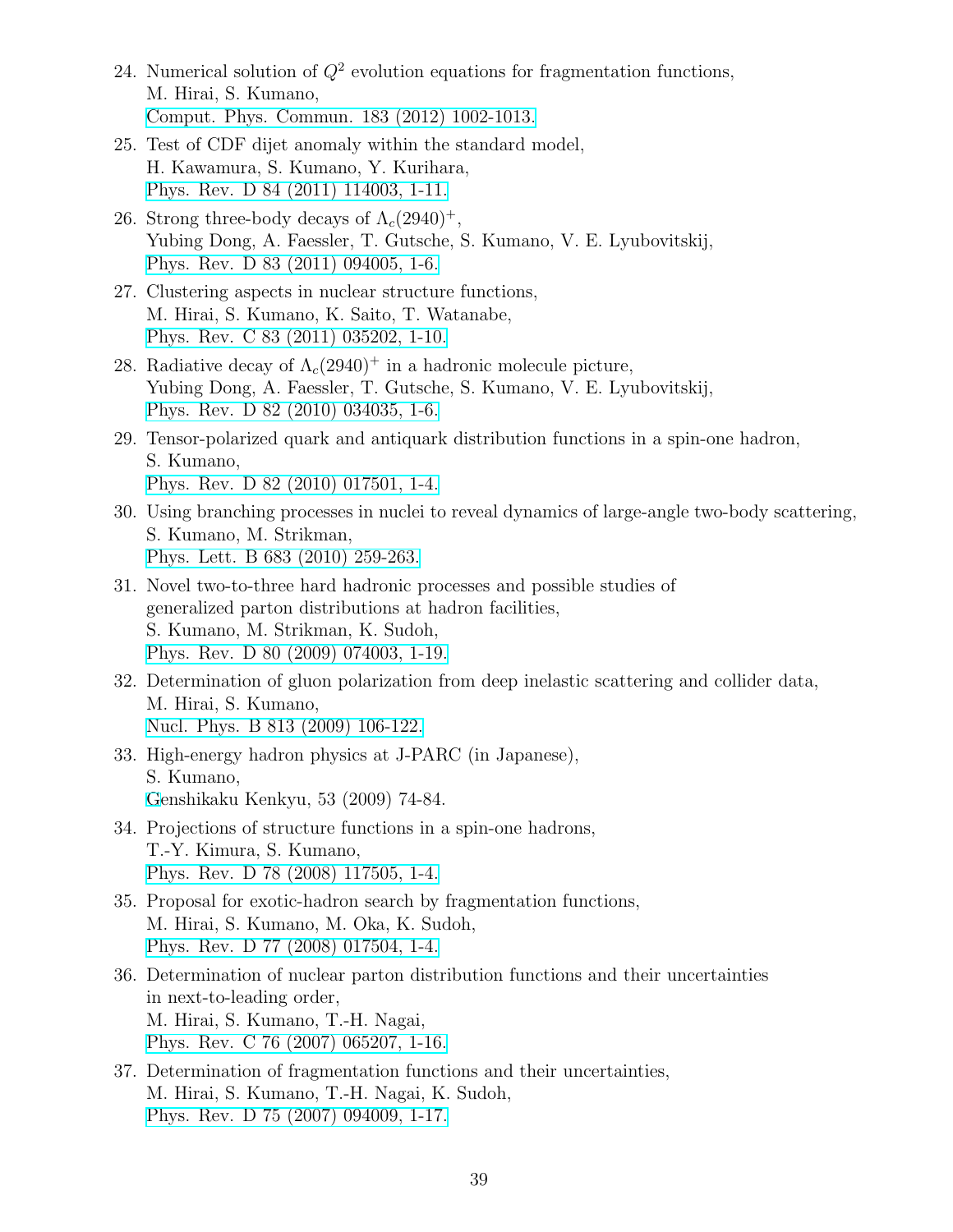- <span id="page-39-0"></span>38. Determination of polarized parton distribution functions with recent data on polarization asymmetries, M. Hirai, S. Kumano, N. Saito, [Phys. Rev. D 74 \(2006\) 014015, 1-11.](https://journals.aps.org/prd/abstract/10.1103/PhysRevD.74.014015)
- <span id="page-39-3"></span>39. Nuclear modification difference between *u<sup>v</sup>* and *d<sup>v</sup>* distributions and its relation to NuTeV  $\sin^2 \theta_W$  anomaly, M. Hirai, S. Kumano, T.-H. Nagai, [Phys. Rev. D 71 \(2005\) 113007, 1-6.](https://journals.aps.org/prd/abstract/10.1103/PhysRevD.71.113007)
- 40. Comparison of numerical solutions for  $Q^2$  evolution equations, S. Kumano, T.-H. Nagai, [J. Comput. Phys. 201 \(2004\) 651-664.](https://www.sciencedirect.com/science/article/pii/S0021999104002591?via%3Dihub)
- 41. Nuclear parton distribution functions and their uncertainties, M. Hirai, S. Kumano, T.-H. Nagai, [Phys. Rev. C 70 \(2004\) 044905, 1-10.](https://journals.aps.org/prc/abstract/10.1103/PhysRevC.70.044905)
- <span id="page-39-9"></span>42. Determination of polarized parton distribution functions and their uncertainties, M. Hirai, S. Kumano, N. Saito, [Phys. Rev. D 69 \(2004\) 054021, 1-10.](https://journals.aps.org/prd/abstract/10.1103/PhysRevD.69.054021)
- <span id="page-39-1"></span>43. Nuclear modification of transverse longitudinal structure function ratio, M. Ericson, S. Kumano, [Phys. Rev. C 67 \(2003\) 022201, 1-4.](https://journals.aps.org/prc/abstract/10.1103/PhysRevC.67.022201)
- <span id="page-39-2"></span>44. Modified Paschos-Wolfenstein relation and extraction of weak mixing angle  $\sin^2 \theta_W$ , S. Kumano, [Phys. Rev. D 66 \(2002\) 111301, 1-5.](https://journals.aps.org/prd/abstract/10.1103/PhysRevD.66.111301)
- <span id="page-39-4"></span>45. Polarized light anti-quark distributions in a meson cloud model, S. Kumano, M. Miyama, [Phys. Rev. D 65 \(2002\) 034012, 1-14.](https://journals.aps.org/prd/abstract/10.1103/PhysRevD.65.034012)
- <span id="page-39-6"></span>46. Determination of nuclear parton distributions, M. Hirai, S. Kumano, M. Miyama, [Phys. Rev. D 64 \(2001\) 034003, 1-15.](https://journals.aps.org/prd/abstract/10.1103/PhysRevD.64.034003)
- <span id="page-39-10"></span>47. Polarized parton distribution functions in the nucleon, Y. Goto, N. Hayashi, M. Hirai, H. Horikawa, S. Kumano, M. Miyama, T. Morii, N. Saito, T.-A. Shibata, E. Taniguchi, T. Yamanishi (Asymmetry Analysis Collaboration), [Phys. Rev. D 62 \(2000\) 034017, 1-18.](https://journals.aps.org/prd/abstract/10.1103/PhysRevD.62.034017)
- <span id="page-39-5"></span>48. Proton-deuteron asymmetry in Drell-Yan processes and polarized light anti-quark distributions, S. Kumano, M. Miyama, [Phys. Lett. B 479 \(2000\) 149-155.](https://www.sciencedirect.com/science/article/pii/S0370269300003087?via%3Dihub)
- <span id="page-39-7"></span>49. Structure functions in the polarized Drell-Yan processes with spin 1/2 and spin 1 hadrons: II. Parton model, S. Hino, S. Kumano, [Phys. Rev. D 60 \(1999\) 054018, 1-12.](https://journals.aps.org/prd/abstract/10.1103/PhysRevD.60.054018)
- <span id="page-39-8"></span>50. Structure functions in the polarized Drell-Yan processes with spin 1/2 and spin 1 hadrons: I. General formalism, S. Hino, S. Kumano, [Phys. Rev. D 59 \(1999\) 094026, 1-16.](https://journals.aps.org/prd/abstract/10.1103/PhysRevD.59.094026)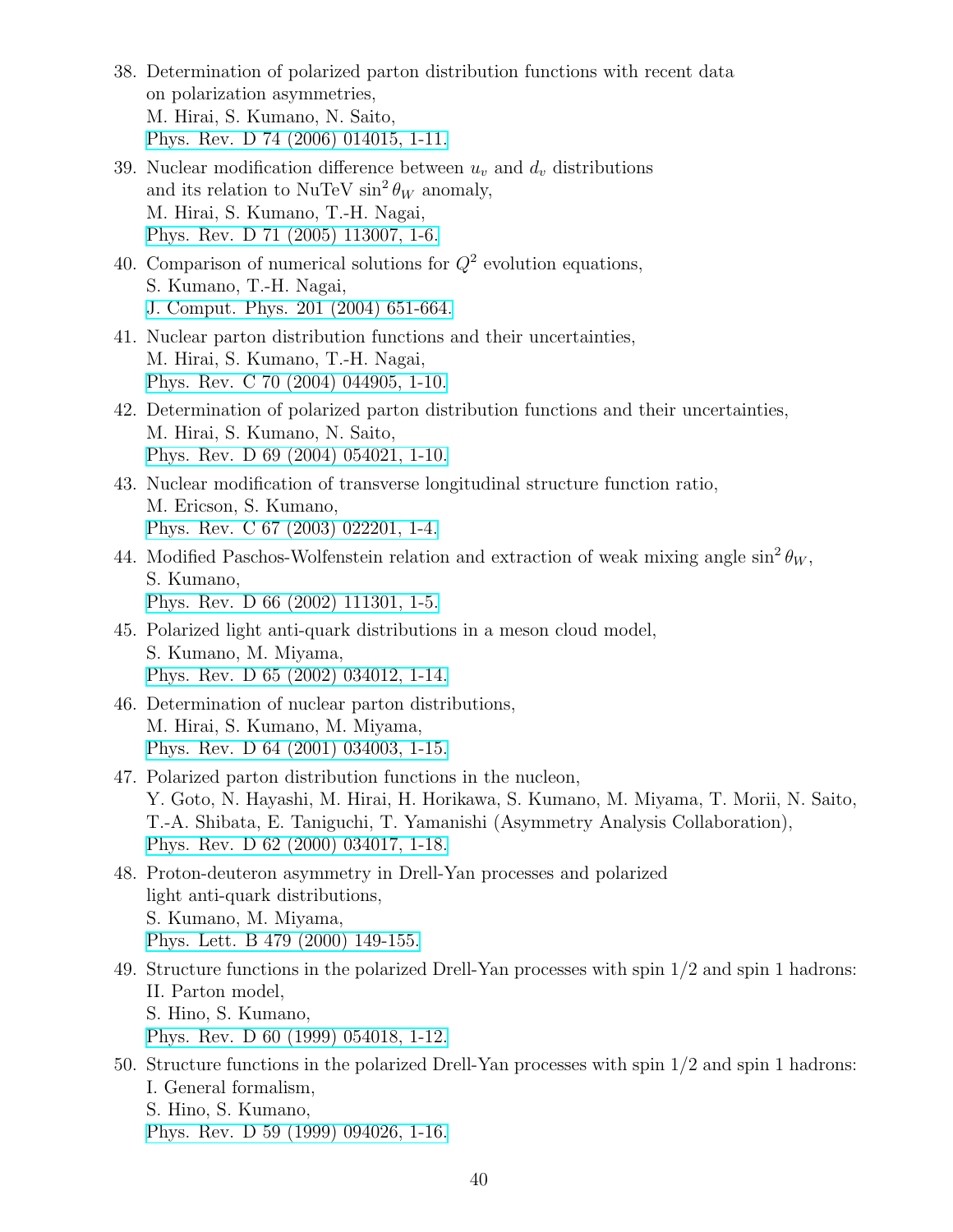- <span id="page-40-2"></span>51. Numerical solution of  $Q^2$  evolution equation for the transversity distribution  $\Delta_T q$ , M. Hirai, S. Kumano, M. Miyama, [Comput. Phys. Commun. 111 \(1998\) 150-166.](https://www.sciencedirect.com/science/article/pii/S0010465598000289?via%3Dihub)
- <span id="page-40-3"></span>52. Numerical solution of  $Q^2$  evolution equations for polarized structure functions, M. Hirai, S. Kumano, M. Miyama, [Comput. Phys. Commun. 108 \(1998\) 38-55.](https://www.sciencedirect.com/science/article/pii/S001046559700129X?via%3Dihub)
- <span id="page-40-13"></span>53. Flavor asymmetry of anti-quark distributions in the nucleon, S. Kumano, [Phys. Rept. 303 \(1998\) 183-257.](https://www.sciencedirect.com/science/article/pii/S0370157398000167?via%3Dihub)
- <span id="page-40-1"></span>54. Two-loop anomalous dimensions for the structure function  $h_1$ , S. Kumano, M. Miyama, [Phys. Rev. D 56 \(1997\) R2504-R2508.](https://journals.aps.org/prd/abstract/10.1103/PhysRevD.56.R2504)
- <span id="page-40-9"></span>55. Nuclear dependence of  $Q^2$  evolution in the structure function  $F_2$ , S. Kumano, M. Miyama, [Phys. Lett. B 378 \(1996\) 267-271.](https://www.sciencedirect.com/science/article/pii/0370269396004297?via%3Dihub)
- <span id="page-40-12"></span>56. Numerical solution of *Q*<sup>2</sup> evolution equations in a brute force method, M. Miyama, S. Kumano, [Comput. Phys. Commun. 94 \(1996\) 185-215.](https://www.sciencedirect.com/science/article/pii/0010465596000136?via%3Dihub)
- <span id="page-40-8"></span>57. Nuclear shadowing in the structure function  $F_3(x)$ , R. Kobayashi, S. Kumano, M. Miyama, [Phys. Lett. B 354 \(1995\) 465-469.](https://www.sciencedirect.com/science/article/pii/0370269395006407?via%3Dihub)
- <span id="page-40-10"></span>58. FORTRAN program for a numerical solution of the nonsinglet Altarelli-Parisi equation, R. Kobayashi, M. Konuma, S. Kumano, [Comput. Phys. Commun. 86 \(1995\) 264-278.](https://www.sciencedirect.com/science/article/pii/001046559400159Y?via%3Dihub)
- <span id="page-40-7"></span>59. SU(2)-flavor-symmetry breaking in nuclear anti-quark distributions, S. Kumano, [Phys. Lett. B 342 \(1995\) 339-344.](https://www.sciencedirect.com/science/article/pii/037026939401366K?via%3Dihub)
- <span id="page-40-4"></span>60. Nuclear shadowing in a parton recombination model:  $Q^2$  variation, S. Kumano, [Phys. Rev. C 50 \(1994\) 1247-1248.](https://journals.aps.org/prc/abstract/10.1103/PhysRevC.50.1247)
- <span id="page-40-5"></span>61. Nuclear shadowing in a parton recombination model, S. Kumano, [Phys. Rev. C 48 \(1993\) 2016-2028.](https://journals.aps.org/prc/abstract/10.1103/PhysRevC.48.2016)
- <span id="page-40-6"></span>62. Nuclear gluon distributions in a parton model, S. Kumano, [Phys. Lett. B 298 \(1993\) 171-175.](https://www.sciencedirect.com/science/article/pii/0370269393917253?via%3Dihub)
- <span id="page-40-0"></span>63. Scalar mesons in  $\phi$  radiative decay: Their implications for spectroscopy and for studies of CP violation at  $\phi$  factories, F. E. Close, N. Isgur, S. Kumano, [Nucl. Phys. B 389 \(1993\) 513-533.](https://www.sciencedirect.com/science/article/pii/055032139390329N?via%3Dihub)
- <span id="page-40-11"></span>64. A FORTRAN program for numerical solution of the Altarelli-Parisi equations by the Laguerre method, S. Kumano, J. T. Londergan, [Comput. Phys. Commun. 69 \(1992\) 373-396.](https://www.sciencedirect.com/science/article/pii/001046559290176Y?via%3Dihub)